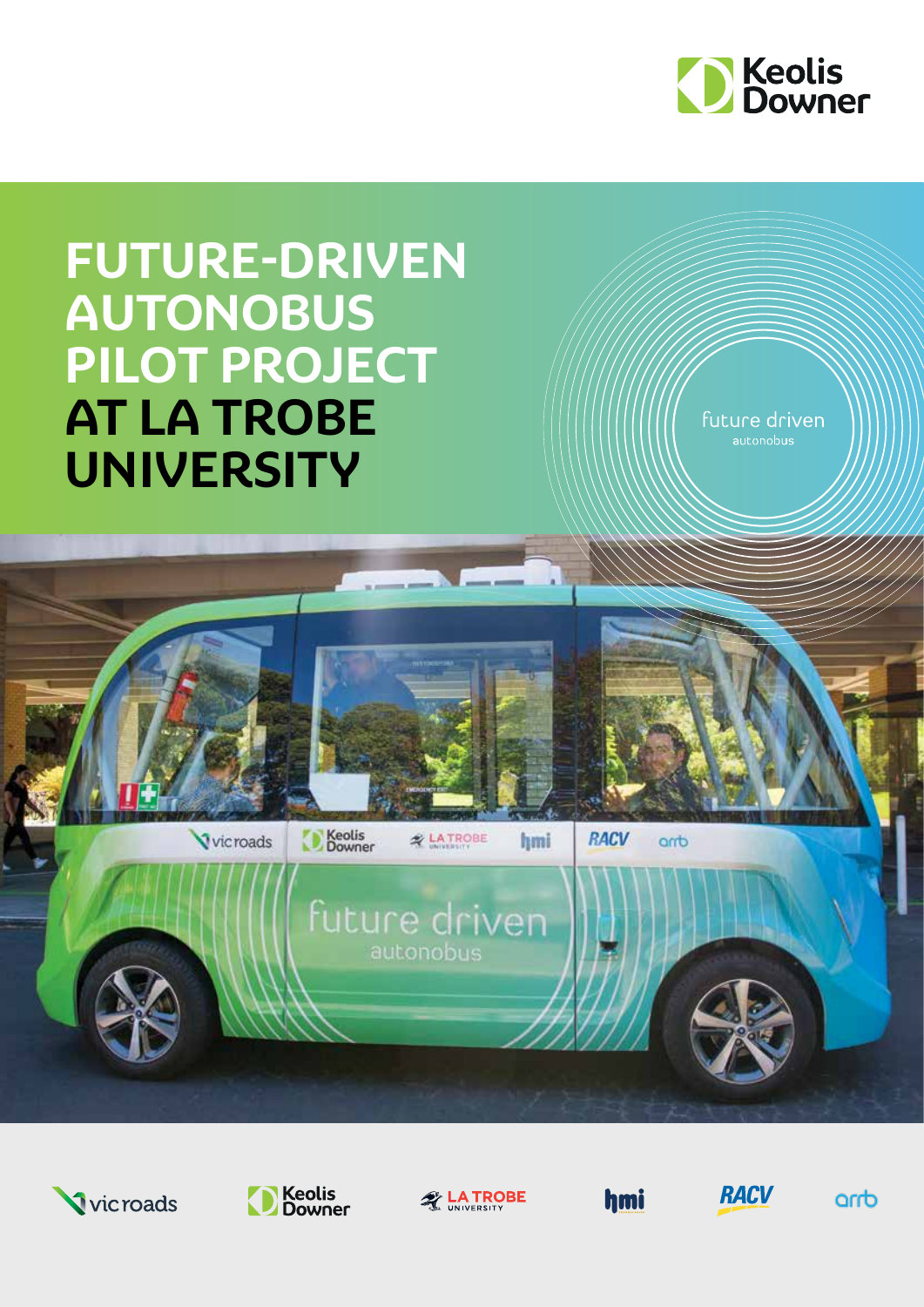| 3  |
|----|
| 6  |
| 6  |
| 10 |
| 12 |
| 14 |
| 16 |
| 16 |
| 20 |
| 23 |
| 26 |
| 33 |
| 35 |
| 38 |
| 41 |
| 42 |
|    |

# **THINK LIKE A PASSENGER**

**"I believe Autonomous shuttles will provide a revolution in transport. My elderly parents will be able to maintain their autonomy after being unable to drive. I also think that it will provide opportunity for better transport schemes."**

Comment from a Pilot Project participant

Disclaimer: The partners involved in the Autonobus project provide no warranties and make no representations in relation to the information provided in this paper. It is not intended for and should not be relied upon by any third party and no responsibility is undertaken.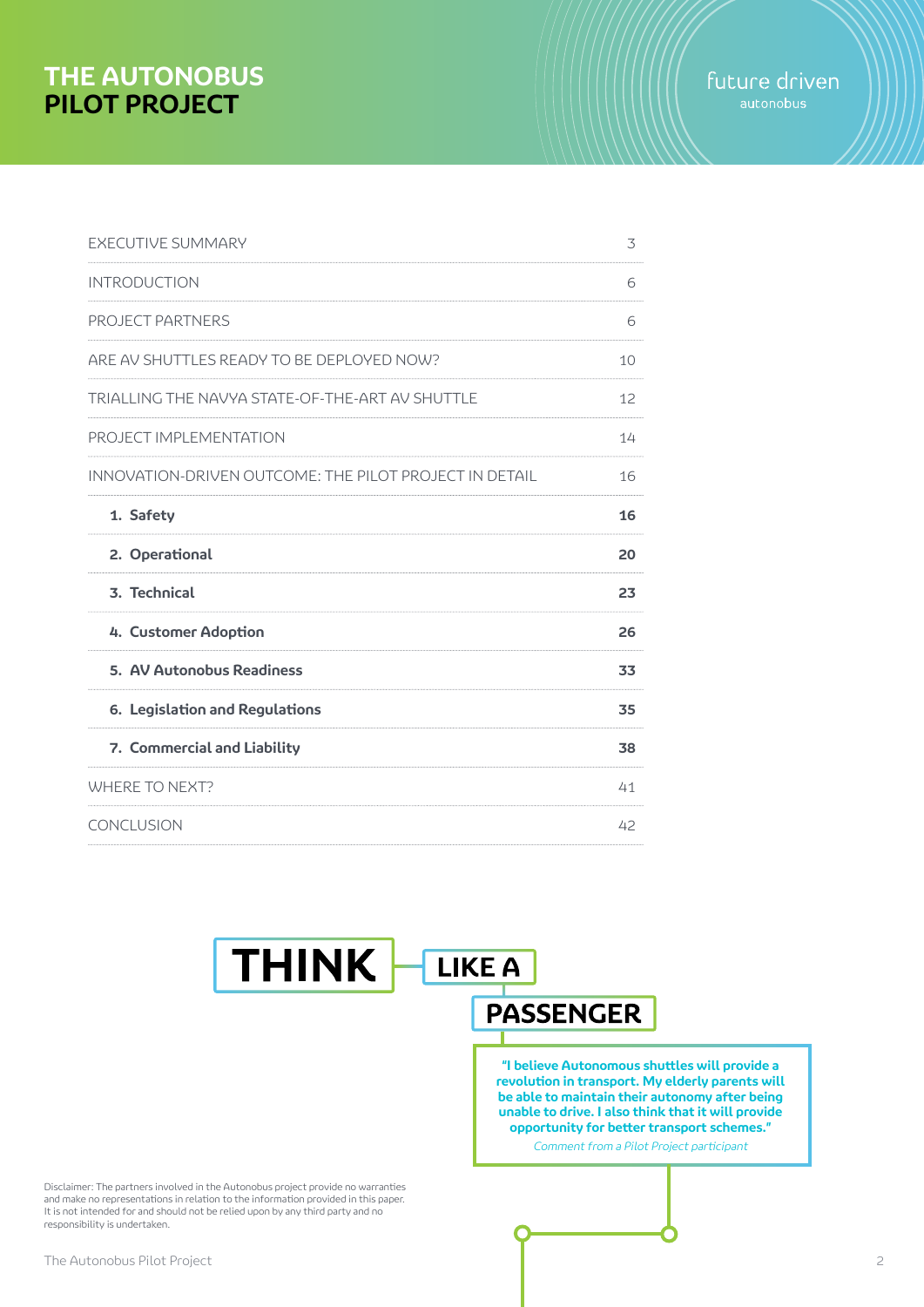# **EXECUTIVE SUMMARY**

In March 2016, VicRoads announced the Victorian \$4.5 million Intelligent Transport System (ITS) Transport Technology Grants Program, offering funding to trial projects that support innovation and the development of transport technologies and products that benefit Victoria and the wider Australian community.

It was the intention of the Program that VicRoads would work with industry to develop technologies to help reduce traffic congestion and improve traffic flow, reduce road crashes, improve the integration between transport modes, improve environmental sustainability, and improve traveller information to enable travellers to choose alternative transport modes.

A partnership led by Keolis Downer submitted a proposal in April 2017 to undertake an Autonomous Vehicle (AV) pilot – offering a sustainable transport solution in response to the ITS transport technology grants program – at the Bundoora Campus of La Trobe University, with the focus on first and last mile transport.

The proposal was accepted; and in June 2017, the Project was announced by the Victorian Government, receiving \$395,438 in grant funding out of the project's total cost.

Keolis Downer and its partners, La Trobe University, RACV, HMI Technologies and ARRB have extensive, diverse experience developing similar projects in Australia and overseas. Leveraging from the AV deployments by Keolis in Lyon and Las Vegas and linked with RAC's Intellibus in Perth and HMI's Christchurch airport and Olympic Park deployment in NZ and NSW respectively, our innovation driven objectives for the pilot project were:

- 1. To demonstrate the interaction between Autonomous Vehicles, pedestrians and other road users such as buses, motorcyclists and cyclists;
- 2. To increase awareness of Autonomous Vehicles by providing an opportunity for the public to interact with the technology in an urban environment;
- 3. To develop an understanding of Autonomous Vehicles to support future deployments regarding the potential use of AV shuttles in the provision of integrated mobility services;
- 4. To develop knowledge and expertise relating to the development and operation of Autonomous Vehicles and all associated technologies;
- 5. To establish a commercial, legal and technical framework for AV deployment and assess the readiness of the AV for commercial operations;
- 6. To test the deployment of an Autonomous Vehicle in Victoria as a potential means to address 'first and last mile access' and integration; and
- 7. To develop a commercially viable transport solution, which if deployed long-term, would provide significant benefits to the community including increased connectivity with other modes of transport, more frequent services, higher safety (personal and on the road), reduced costs, and increased accessibility.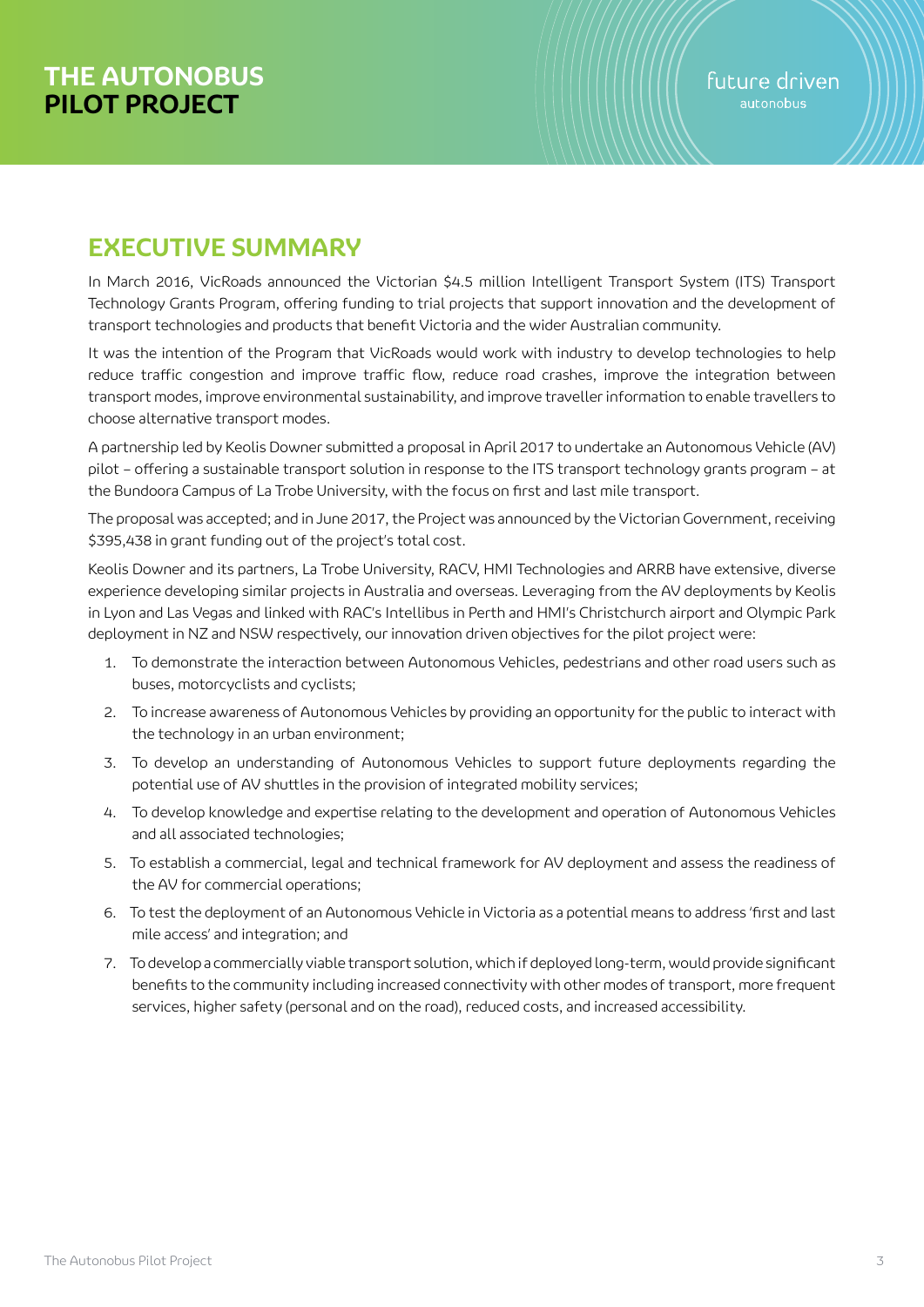Making Autonomous Shuttles a reality is a multi-faceted challenge requiring a collaborative approach. Below is a brief update on each of these key factors (as at August 2018):

| Factor                                                              | Outcome                                                                                                                                                                                                                                                                                                                                                       |
|---------------------------------------------------------------------|---------------------------------------------------------------------------------------------------------------------------------------------------------------------------------------------------------------------------------------------------------------------------------------------------------------------------------------------------------------|
| Practical regulation                                                | The project has informed Victorian legislation allowing Autonomous Vehicles to<br>be trialled across the state. Additional state and federal legislation and regulations<br>urgently need to be modified, with further areas of regulatory development<br>identified.                                                                                         |
| Reliable<br>technology<br>platform and<br>sustainable<br>operations | The National Transport Commission (NTC) guideline for AV trials was adopted<br>across all project activities and full compliance was demonstrated (where<br>applicable). Appropriate exemption was obtained from VicRoads. Transport<br>Safety Victoria provided the required certification for non-commercial operations<br>of the AV shuttle.               |
|                                                                     | Insurance covering all relevant liabilities was provided by the operator. Applicable<br>road rules were programmed into the vehicle and demonstrated successfully in<br>operation, including passing through a roundabout, pedestrian crossing, parking<br>at bus stops and give-way scenarios.                                                               |
|                                                                     | Interaction with other traffic was also demonstrated including pedestrian<br>crossing, parking at bus stops and give-way scenarios.                                                                                                                                                                                                                           |
|                                                                     | A GNSS base-station was required to provide accurate GPS correction.<br>Programming the trial route and vehicle took a few days, which included route<br>mapping and sensor configurations for the operational environment.                                                                                                                                   |
|                                                                     | To facilitate widespread AV deployments, suitable infrastructure is needed as well<br>as adapted charging stations for electric vehicles. Reliable telecommunications<br>connectivity for precise GPS positioning and optimisation of other functionalities<br>such as vehicle-to-vehicle and vehicle-to-infrastructure communications are also<br>essential. |
| Safety                                                              | The vehicle was proven to be safe through 450 public rides and hundreds of test<br>rides.                                                                                                                                                                                                                                                                     |
|                                                                     | Cohesive safety use cases were developed and demonstrated in a live<br>environment.                                                                                                                                                                                                                                                                           |
| The right use case,<br>value proposition<br>and user<br>experience  | The Autonobus travelled between the Southern and Northern ends of the<br>University, along Science Drive. This use case was well received, as it helps<br>pedestrians access car parks, trams and bus lines. Use cases that solved more<br>pressing issues, such as connecting to a nearby train station, indicated an even<br>stronger preference.           |
|                                                                     | The value proposition of the Autonobus lies primarily in its ability to cater for<br>groups and situations not captured through traditional means, as well as its<br>potential to reduce congestion, accidents and environmental impact.                                                                                                                      |
|                                                                     | Representing diverse demographics, over 1,100 people shared their opinions<br>about Autonomous Vehicles, with 517 participants who took an actual ride in<br>the Autonobus, stating their perception of AVs had changed for the positive, and<br>significantly reduced their level of concern.                                                                |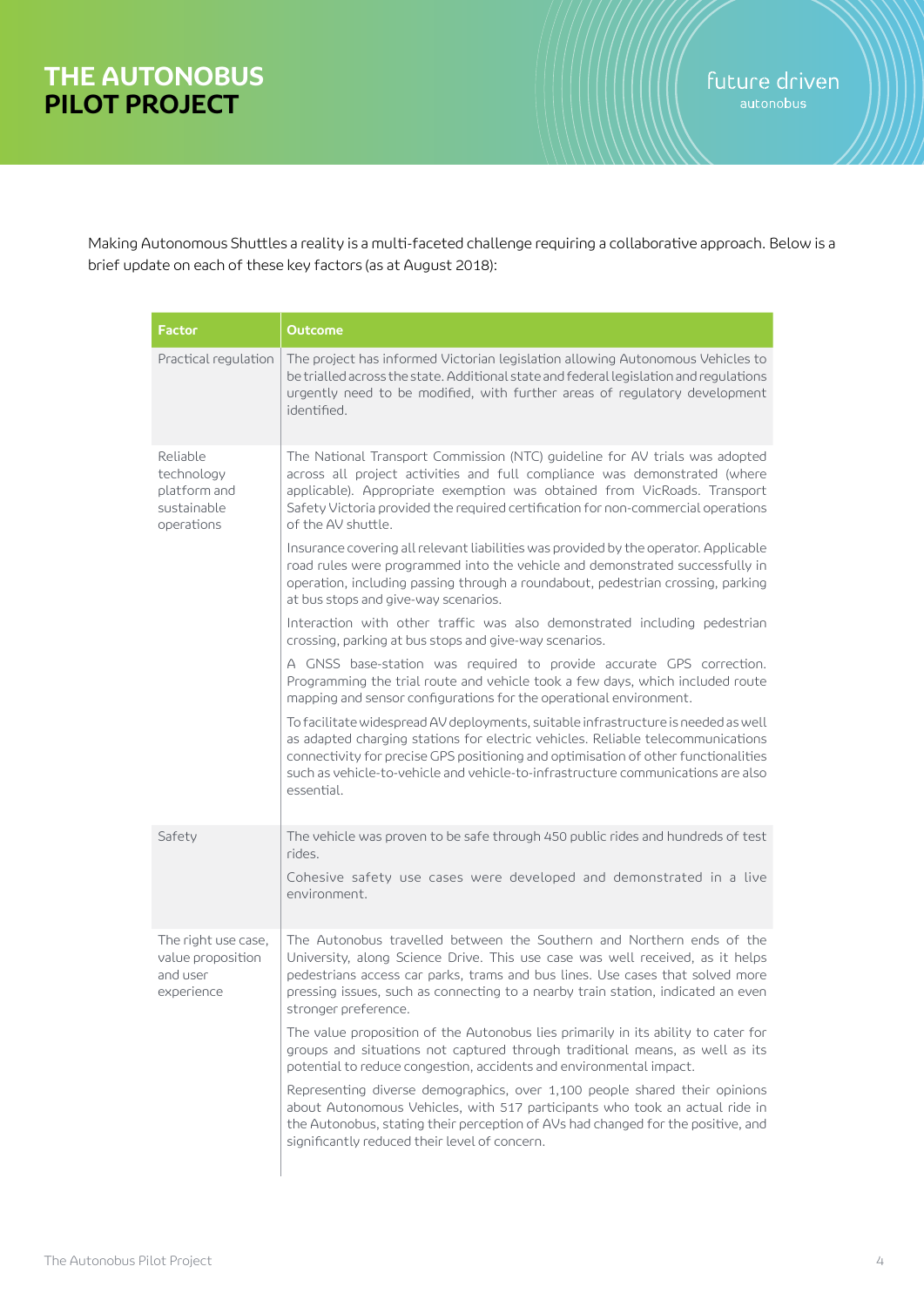| <b>Factor</b>                                    | <b>Outcome</b>                                                                                                                                                                                                                                                                                                                                                                                                                                                                                              |
|--------------------------------------------------|-------------------------------------------------------------------------------------------------------------------------------------------------------------------------------------------------------------------------------------------------------------------------------------------------------------------------------------------------------------------------------------------------------------------------------------------------------------------------------------------------------------|
| Clear legal<br>and insurance<br>responsibilities | Clear responsibility was established; the owner/operator of the vehicle is<br>responsible for any (unforeseen) operational incidents but the precinct owner<br>and other stakeholders in the community need assurance that all due care has<br>been taken in the planning and implementation of the deployment. While a few<br>insurance companies will accommodate AVs, more insurance companies need<br>to modify their policies to provide for the operation of AVs on both private and<br>public roads. |
| Viable commercial<br>framework                   | Passengers indicated that they would be willing to pay a fair price for the service,<br>and they could see this mode of transport becoming an integral part of their 21 <sup>st</sup><br>century life. Furthermore, if the shuttle service was to be extended to a nearby<br>train station (offering a first and last mile transport service), this would increase<br>the service's appeal significantly.                                                                                                   |
|                                                  | Initial indications are that AVs can provide services on a commercial basis, but<br>further testing is required to establish conclusively whether On-Demand<br>Transport services using AV technology are viable.                                                                                                                                                                                                                                                                                           |
|                                                  | Commercial indications are positive but need to be contested to establish a<br>sustainable commercial framework for On-Demand Transportation using AV<br>technology being modified to facilitate the operation of these new services.                                                                                                                                                                                                                                                                       |
| Public education                                 | Stakeholder engagement are key for increasing community awareness. A range of<br>digital and physical channels, including TV, radio, print media, direct marketing and<br>speaking opportunities were used to reach over four million people – to educate<br>the public and help recruit a demographically diverse group of participants for the<br>trial project.                                                                                                                                          |

In summary, there is strong evidence to suggest Autonomous Vehicles present a significant opportunity to meet existing transport needs in a new way. This pilot project has demonstrated that a high standard of safety, technical, operational and community acceptance requirements can be met for successful deployments in similar environments. The learnings from the pilot can be applied to future deployments and assist in making the roll out of AVs a reality in the short term.

Governments at the federal, state and local level, combined with statutory bodies, need to prepare further for the introduction of this innovative transport technology – by amending regulations to facilitate the deployment of AVs and by ensuring infrastructure that supports the implementation of AVs is fully integrated into the planning process for transport and urban developments.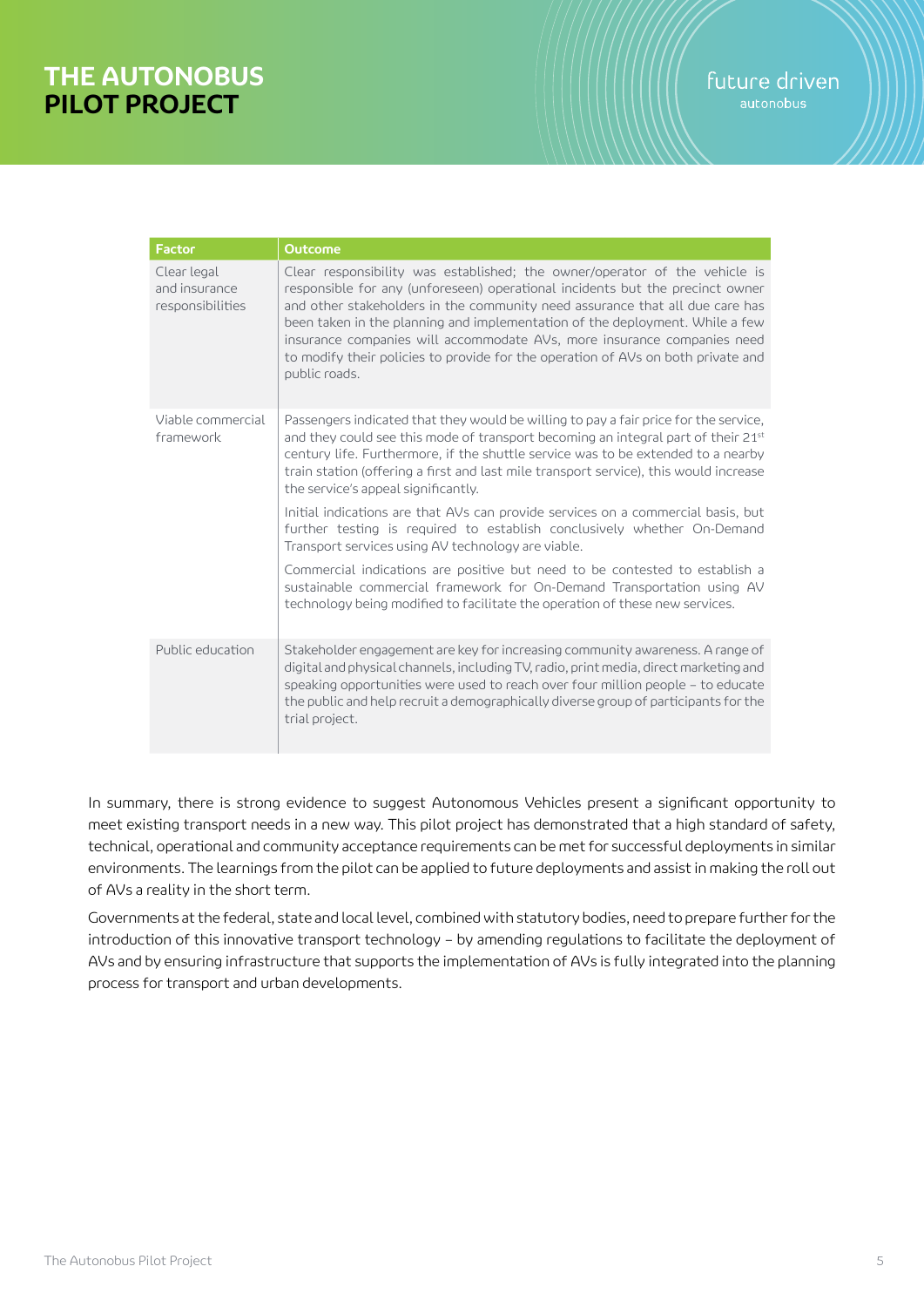# **INTRODUCTION**

This report details the primary objectives and project outcomes associated with the La Trobe Autonobus Pilot Project, including recommendations for the future to enable the successful deployment of Autonomous Vehicles across suitably controlled environments and fit-for-purpose applications, with the ambition that they are shared and fully integrated into the range of transport solutions available to residents and businesses within Victoria, and in the longer term, nationwide.

The project focused on showcasing and testing a Level 4 autonomous shuttle (a NAVYA Arma) in a real traffic environment; demonstrating the long-term operations and commercial benefits, the safety challenges and the customers' uptake from the new transport solution. It also accelerated and informed legislation announced in February 2018 from the Victorian Parliament that allows Autonomous Vehicles to be trialled across the state.

# **PROJECT PARTNERS**

Six key partners were involved in the La Trobe Autonomous Pilot Project, each with specific responsibilities and highly complementary areas of expertise:

| <b>Partner</b>          | <b>Project Role</b>                                                                                                                        |
|-------------------------|--------------------------------------------------------------------------------------------------------------------------------------------|
| <b>VicRoads</b>         | Client leadership, support and facilitation.                                                                                               |
| Keolis Downer           | Project lead, governance, mobility solutions,<br>report delivery.<br>Design passenger experience research.                                 |
| La Trobe University     | Project implementation, precinct partner, legal<br>and risk management advisor (or reviewer) and<br>lead the customer experience research. |
| RACV                    | Marketing.<br>Community and stakeholder engagement.                                                                                        |
| <b>HMI</b> Technologies | Project management, design technical<br>assessment with shuttle provider 'NAVYA',<br>operation and owner of the AV shuttle.                |
| ARRB                    | Safety advisor and development of the safety<br>case.                                                                                      |



## **VicRoads**

VicRoads plans, develops and manages the arterial road network and delivers road safety initiatives and customer focused registration and licensing services in the State of Victoria. Their key role is to help provide Victorians with safe and easy connections to the people and places that matter most to them, and to regularly review and adapt Victoria's Road Rules and relevant Regulations (both the language used and concepts) to modern behaviours, demands and technological advancements. VicRoads is the Roads Corporation of Victoria and this project's direct client.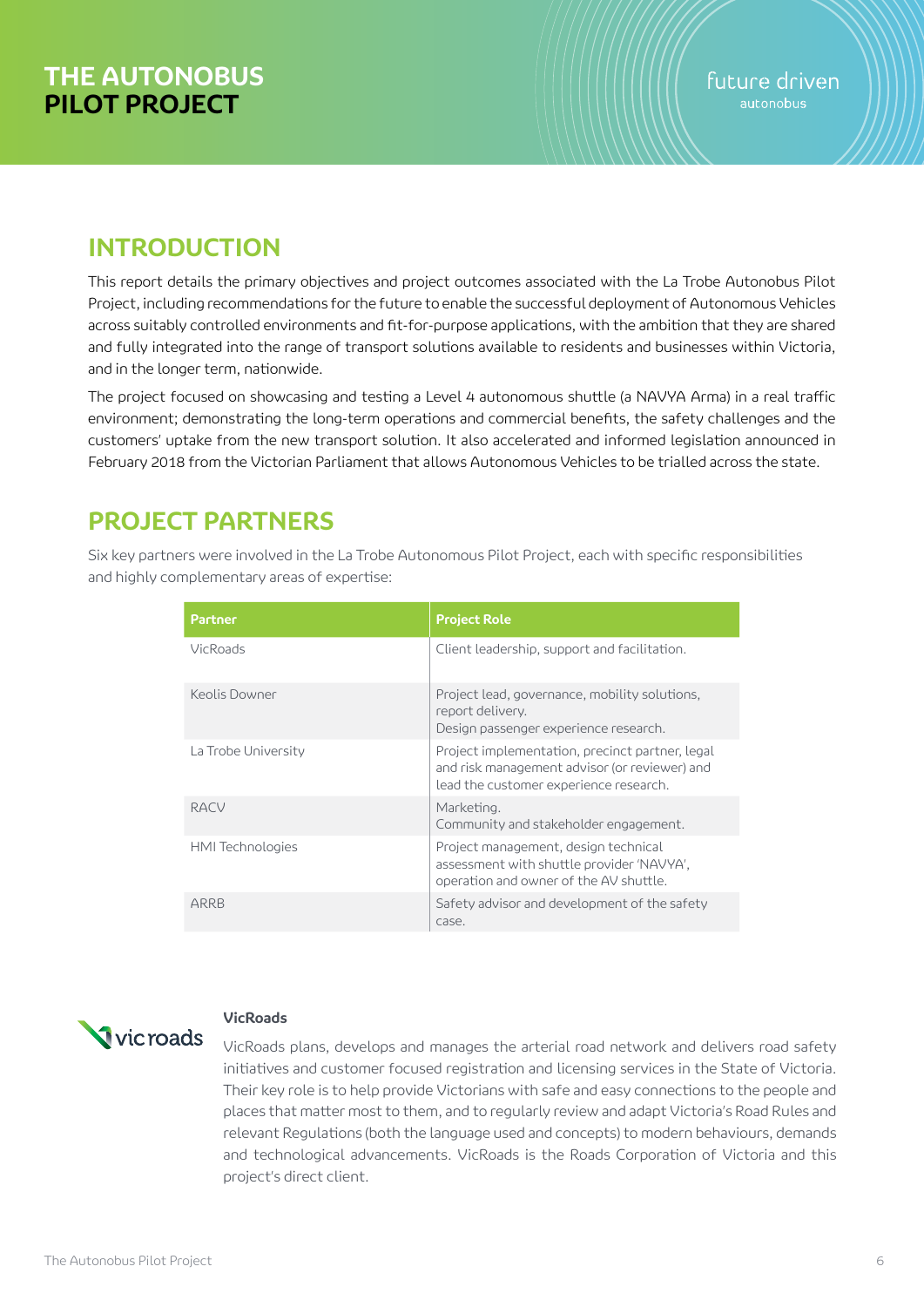

#### **Keolis Downer**

Keolis Downer is a joint venture between Keolis, the international public transport operator and integrator of shared mobility services, and Downer, a leading provider of integrated services in Australia and New Zealand.

Keolis Downer, as a leading multimodal operator, works closely with transport authorities and governments to develop shared mobility solutions that are adapted to local needs and are innovative. As such, Keolis Downer is committed to developing and conducting a series of AV pilots to accelerate the introduction of AVs, with a focus on commercial viability, customer experience and operational costs, as well as unfolding the benefits that AVs can provide to give a better access to public transport and help communities with 'first and last mile' transport solutions. Keolis Downer has been previously involved in the testing and commercial rollout of similar solutions in France, the Netherlands, Canada and the USA.

Keolis Downer is the project leader of this pilot, meaning they have a direct responsibility to VicRoads to deliver the report, outline how the grant is being spent as well as meeting regular reporting requirements; and was responsible for the governance and regulatory components of the pilot to enable the AV to be tested along the Science Drive route at La Trobe University, as well as the mobility solutions design and planning of the customer experience research.

#### **LA TROBE La Trobe University**

La Trobe University (LTU) is an Australian, multi-campus, public research university with its flagship campus located in Bundoora, Melbourne. They have been ranked in the world's top 2% of global universities and one of the world's best young universities; and have a strong interest in increasing connectivity and decreasing the dependence on cars to travel to their main campus, which is approximately 1.5 times the size of Melbourne's CBD. In addition, since their Centre for Technology Infusion (CTI) was established over 10 years ago, it has been involved in multiple transport-related trial projects, and has built a robust track record in technology R&D, delivering award-winning innovative solutions and services.

LTU hosted the trial. The precinct was ideal for the pilot as it has: (i) an extensive network of roads which are both public and private, (ii) over 20,000 students and staff and a high level of activity which is close to mirroring a real-life urban environment, (iii) shared roads with pedestrians, cyclists, cars and buses; and (iv) is specialised in live field deployment. As the precinct partner and road manager, the LTU legal, OH&S and insurance team laid the contractual foundations for operation of the shuttle on a shared road, which covered all legal, liability, safety and regulatory aspects of the project. CTI coordinated all Autonobus activities at La Trobe University; and worked with the Technical team to ensure the required infrastructure such as signal repeaters, safe storage and charging stations were in place. CTI also ensured that the safety testing was conducted in a framework and to the standards acceptable by the university's OH&S and risk management teams. This included a severe accident drill training over the span of two days.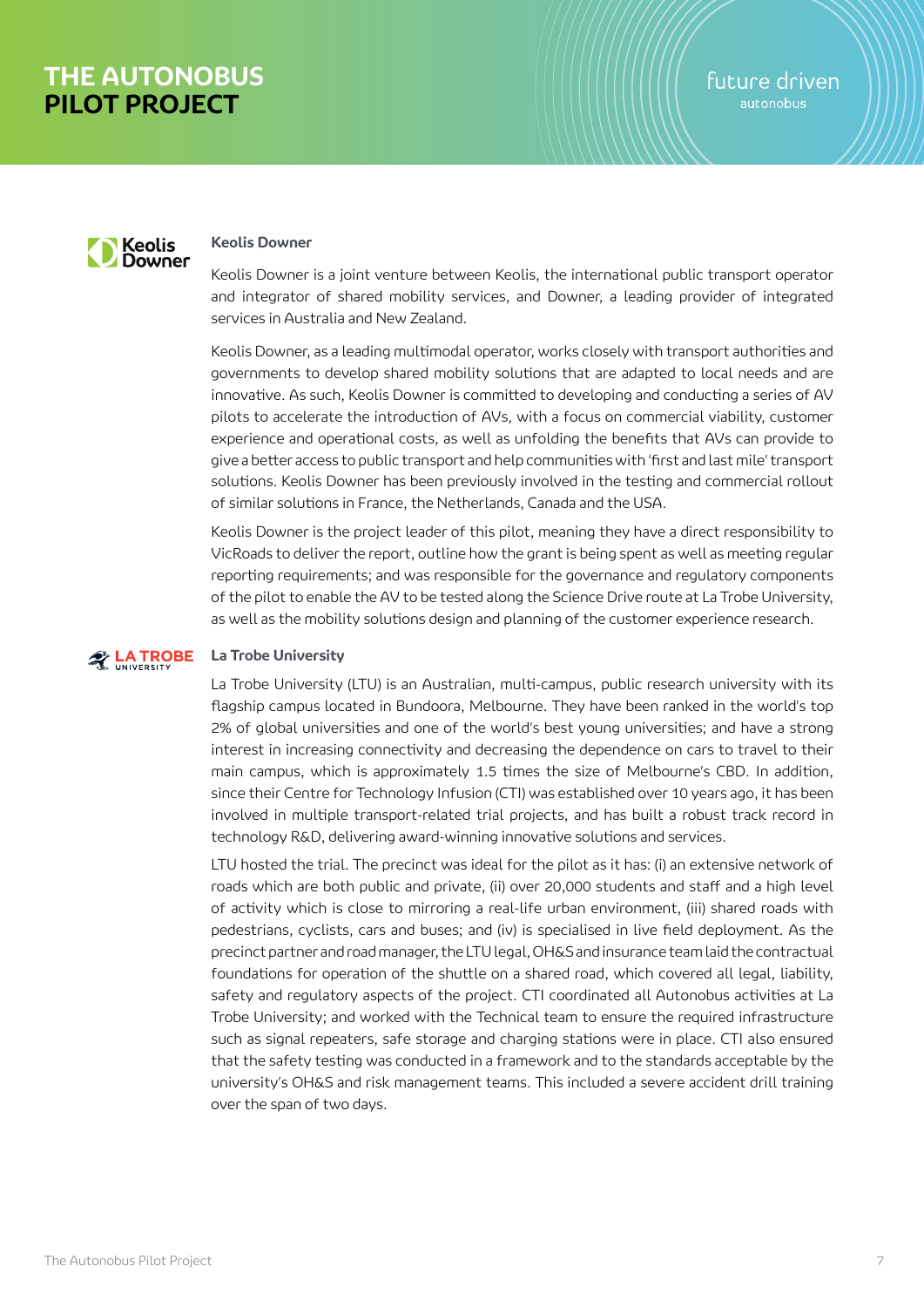Given that the trial involved humans, CTI also engaged with the Ethics Committee to ensure the privacy and ethical aspects were dealt with according to National Ethics University Standards. As the host of the project at its Bundoora campus, with the Science Drive bus route as the nominated testing platform, the Infrastructure and Operations (I&O) team negotiated and confirmed the road status with neighbouring council Darebin and VicRoads expediting the required exemption status. CTI also managed all customer-facing interactions; creating a dedicated microsite, booking tools and direct communications (SMS and email), email responses, induction and survey follow-up. CTI's proprietary techadoption methodology was successfully applied to the survey design and adoption analysis - both of which are included in this report.



## **RACV**

Royal Automobile Club of Victoria (RACV) is a leading motoring club and mutual organisation which provides its members with a range of products and services in the areas of motoring, home, leisure, financial services and general insurance. RACV is also the prime transport advocate in Victoria to improve road safety, road network and public transport performance, and customer experience.

RACV led the marketing and community and stakeholder engagement (including customer acquisition) for this pilot. It is also anticipated they will help with influencing customer acceptance of the technology, as a new and alternate mode of transport, once the deployment of AVs is approved.



### **HMI Technologies**

Established in 2002, HMI Technologies (HMI) is a world leader in the Intelligent Transport Systems (ITS) industry, offering proven and trusted solutions to support diverse traffic management applications.

In recent years, HMI has been developing more innovative cutting-edge products and services focused on enhancing technologies for safer journeys. Key innovations of HMI products and services include communication technology, sensor technology, integration and automation; all of which are key functional areas underpinning disruption in the wider ITS industry.

In recognising the substantial safety, efficiency, economic and other benefits that Automated Vehicle technologies will provide, HMI started developing and manufacturing their own AV shuttles 'Ohmio' in 2015, including technology development and delivery; and is the owner/ operator of the Autonomous Vehicle (AV) used in this trial (a NAVYA Arma), known as the Autonobus. Appointed project manager for this project, HMI led all aspects of the project including: (i) project planning and risk management in accordance with NTC guideline; (ii) AV service design and technical assessment; (iii) concept of operations development; (iv) traffic management plans and cohesive safety risk assessment (eg. the shuttle, participants' and road users' safety) ; (v) Autonomous Vehicle configuration and operations; and (vi) obtaining the required exemptions and certification. In addition, they oversee all technical, safety, regulatory and operational aspects of the vehicle, the planning of the customer experience, commercial possibilities, as well as determining the readiness of the AV.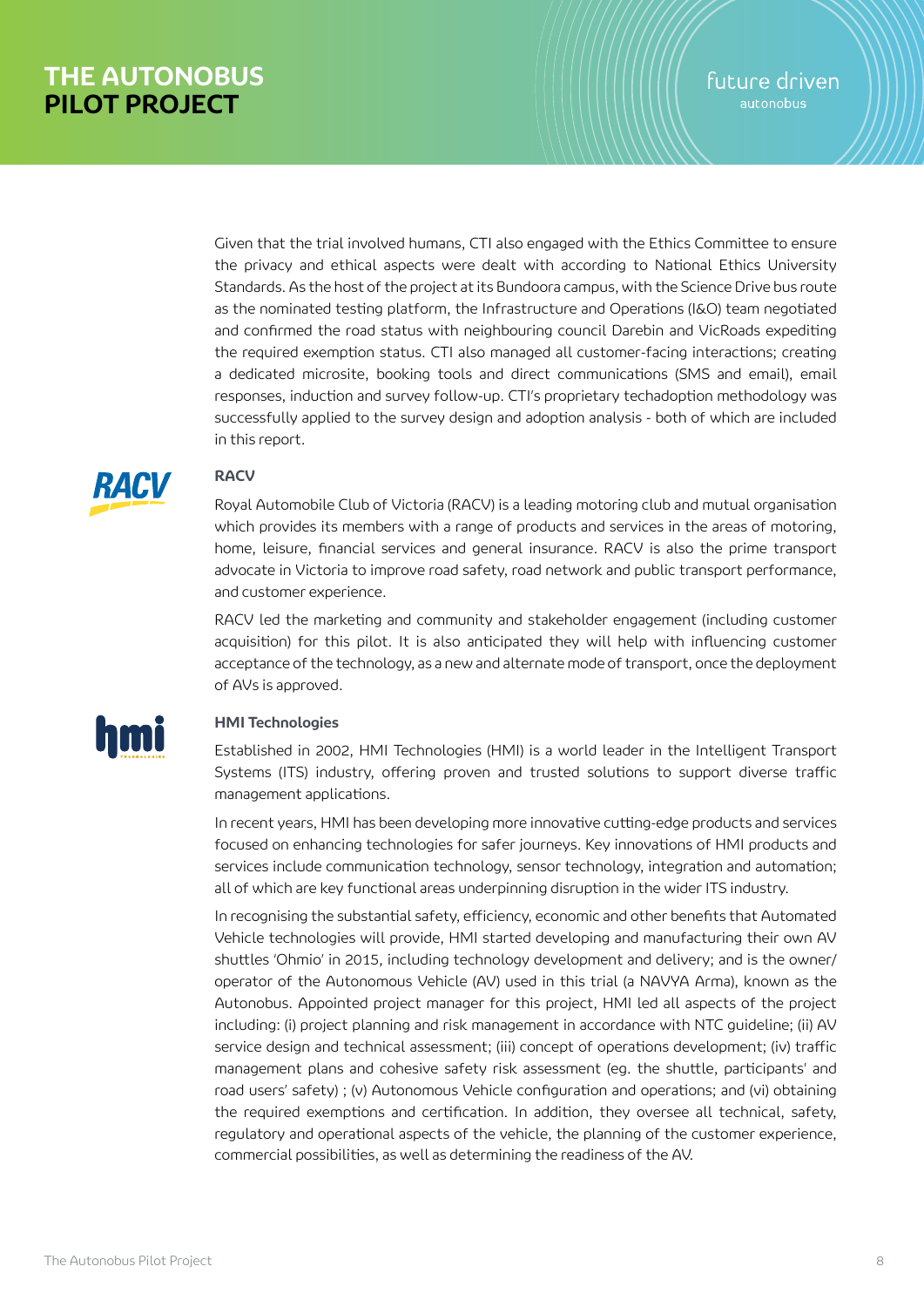The National Transport Commission's (NTC) Guidelines for trials of automated vehicles in Australia were adopted for this Pilot Project; a comprehensive analysis of the NTC guideline requirements and the relevant international guidelines was conducted and full compliance was demonstrated across all streams.

HMI has expertise and experience in the development and operation of Autonomous Shuttle and considers itself a leading expert in this field. HMI is involved in the establishment of International Standards in the field of Connected and Automated Vehicles, as Heads of Delegation and Working Group Convenors in ISO's Technical Committee TC204.

# awp

### **ARRB**

Australian Road Research Board (ARRB) is the not-for-profit national road research agency. ARRB is the source of independent expert transport knowledge, supporting and delivering high quality applied research for Australian and New Zealand state road agencies and for the community. Recent ARRB research and operational projects have focused on connected and automated vehicles to support National and State Road Agencies in policy and operational outcomes for a future of smart connected roads.

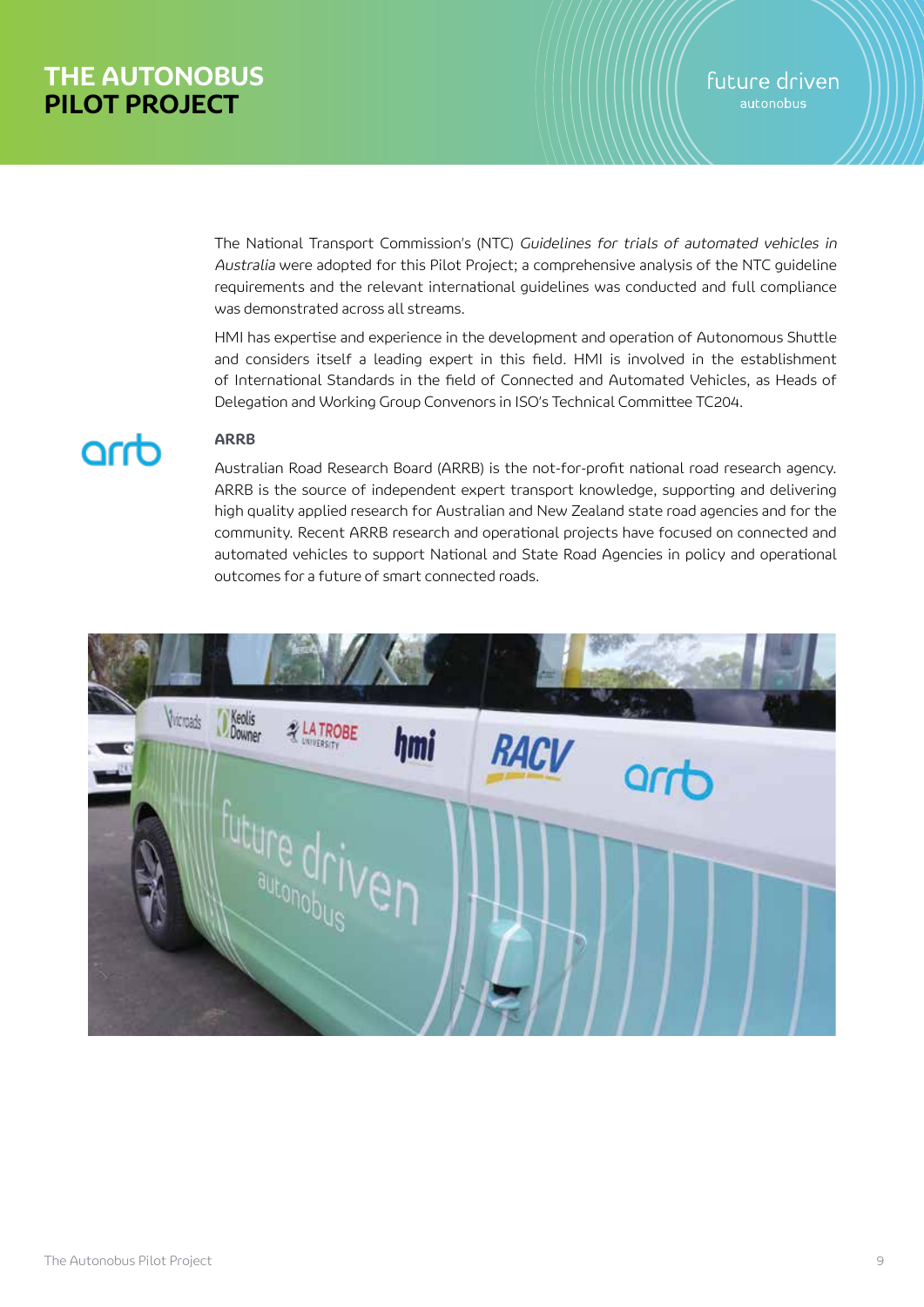# **ARE AV SHUTTLES READY TO BE DEPLOYED NOW?**

Autonomous Vehicles hold a significant promise of providing a green, smart and affordable mode of transportation; for instance, to or from public transport stations – the so called 'first and last mile' - but are they really ready to be deployed now?

There are a wide range of Autonomous Vehicles being developed, including military vehicles and private cars with increasing levels of autonomous functionality. For example, the Audi A8 was launched in Australia this year, and is the first mass production car capable of Level 3 automation.

This specific trial project focused on the small AV shuttle, a Level 4 automation model of which there are several now available in Australia. With many benefits, they can decrease congestion on the roads (by reducing a reliance on private cars) through ride-sharing, provide greater mobility for the elderly and mobility impaired, and provide a safer and better option for people who would usually walk to their destination in the dark or in inclement weather.

- $\checkmark$  Increase connectivity with other modes
- $\checkmark$  Higher safety (personal and on-road)
- Cost reduction
- $\checkmark$  Improve social inclusion
- $\checkmark$  Improve accessibility and increase mobility
- $\checkmark$  Reduce carbon emission (environmentally friendly)

#### **This finding means that AV shuttles may now also be of practical interest to:**

- **State Road and Transport Authorities;**
- **Public Transport Providers:**
- **Local Government Agencies;**
- Private Land Developers;
- Private Residential Providers (including retirement villages); and
- Large activity precincts such as airport, universities, conference centres and shopping centres.

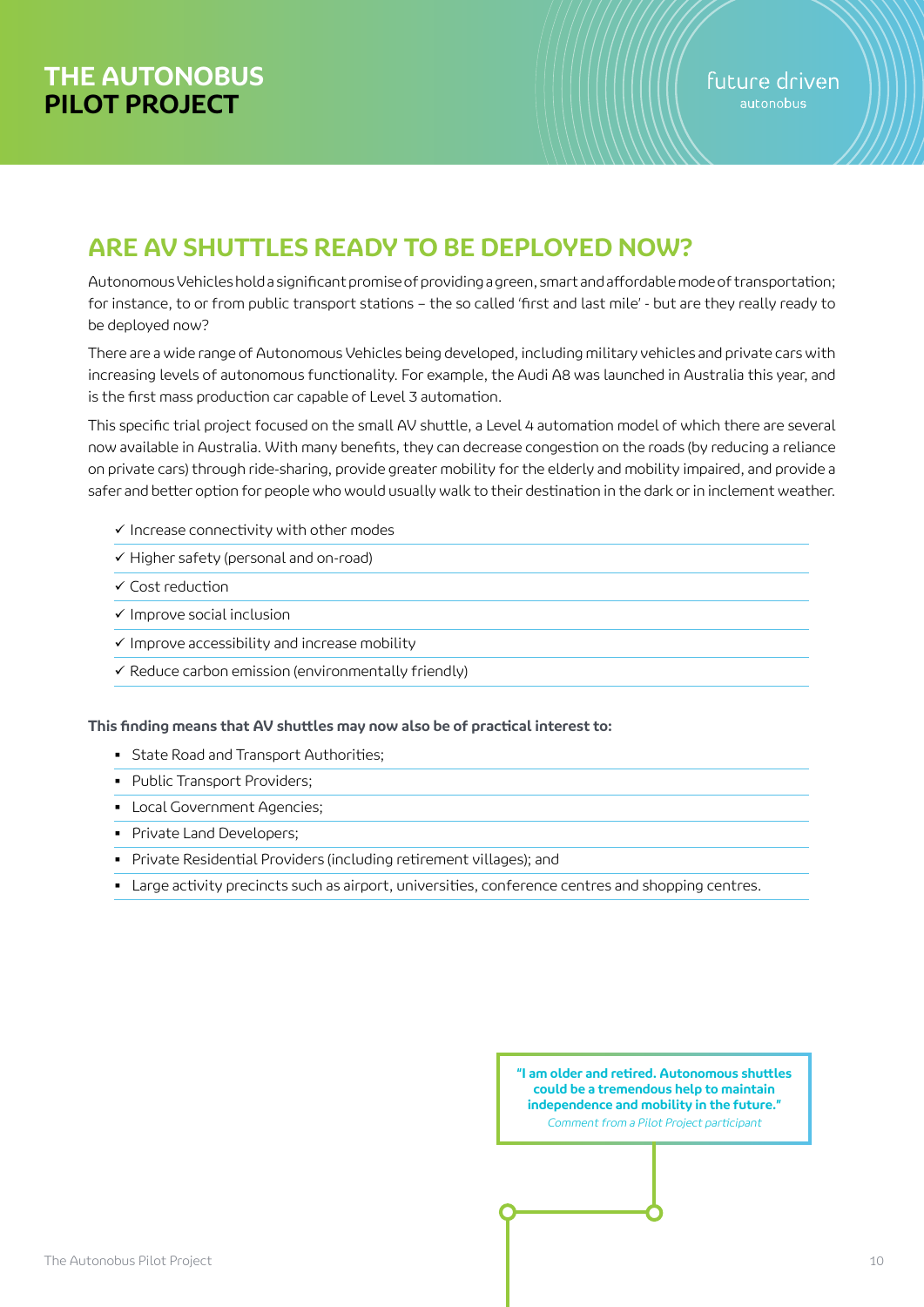#### **The Project also confirmed other trends observed in the Australian transport market:**

- Participant and stakeholder feedback reflected an increasing demand for sustainable and truly integrated transport networks, providing genuine 'door to door' alternatives to a private car;
- Cost effective technological solutions such as AVs are developing rapidly and as such, transportation solutions should be reviewed regularly to ensure the community is benefiting from these advancements;
- AV shuttles present an opportunity for greater safety and mobility;
- Increasing consumer tolerance and even preference for shared economic models, including in the transport sector;
- AV shuttles will work well in the emerging space of shared 'on-demand' micro-transit environments, such as those being trialled in NSW and in most Australian cities;
- AVs will complement rather than replace mass transit systems, and are necessary for increased economies of scale; and
- To achieve the full benefits of electric and Autonomous Vehicles, as well as 'on-demand' transport, governments will need to implement a substantial shift in transport policy (including developing new economic models for vehicle registration, fuel excise, road use, parking, urban planning and land development).

Although it was beyond the scope of the trial, we note that Autonomous Vehicles also offer suitable opportunities beyond passenger transport, such as for military (eg. land-based weapons deployment), freight applications (eg. airport "airside" luggage transport), and potentially as first responders or search and rescue support, in natural disaster situations.

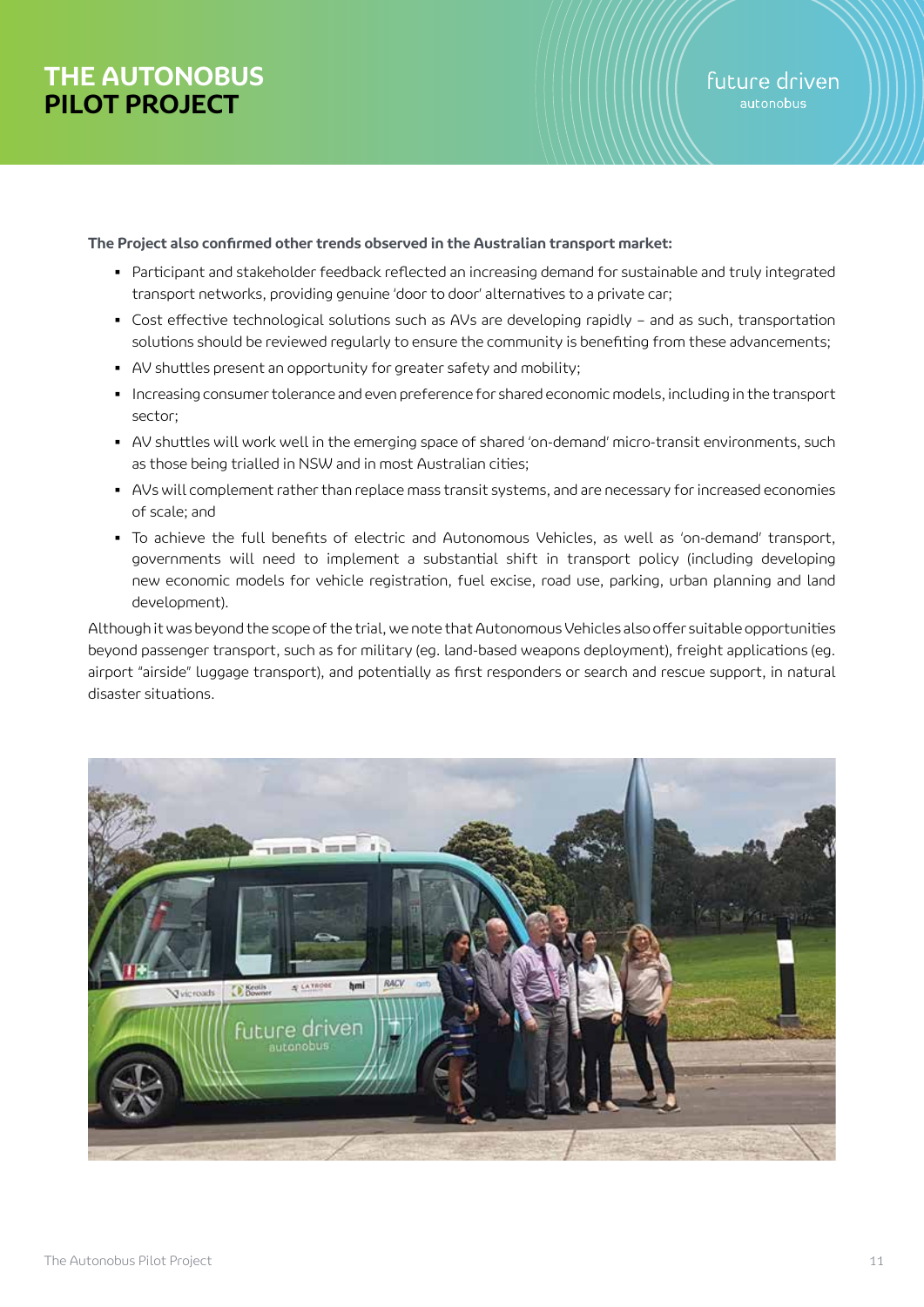# **TRIALLING THE NAVYA STATE-OF-THE-ART AV SHUTTLE**

Used in the trial was the 'NAVYA Arma-4' AV shuttle; selected for its availability and established credentials in technological functionality. Developed by NAVYA, a French company that has over 10 years' experience in designing and producing driverless vehicles, the NAVYA Arama-4 is designed to meet SAE Level-4 High Automation Vehicle standards.

As outlined in the Figure below, the AV shuttle can operate in full autonomous mode on mapped routes, or have an operator intervene and stop the vehicle, if needed.

| <b>SAE</b><br>Level | <b>Name</b>                                                                                                                                                                                                                                                                                                             | Steering,<br>acceleration,<br>deceleration | <b>Monitoring</b><br>driving<br>environment | <b>Fallback</b><br>performance<br>of dynamic<br>driving back | <b>Virtual testing</b><br>in PTV Vissim |
|---------------------|-------------------------------------------------------------------------------------------------------------------------------------------------------------------------------------------------------------------------------------------------------------------------------------------------------------------------|--------------------------------------------|---------------------------------------------|--------------------------------------------------------------|-----------------------------------------|
| 0                   | NO AUTOMATION<br>the full-time performance by the human driver of all aspects of<br>the dynamic driving task, even when enhanced by warning or<br>intervention systems.                                                                                                                                                 |                                            |                                             |                                                              |                                         |
|                     | DRIVER ASSISTANCE<br>the driving mode-specific execution by a driver assistance system of<br>either steering or acceleration/deceleration using information about<br>the driving environment and with the expectation that the human<br>driver perform all remaining aspects of the dynamic driving task.               |                                            |                                             |                                                              |                                         |
| 2                   | PARTIAL AUTOMATION<br>the driving mode-specific execution by one or more driver assistance<br>systems of both steering and acceleration/deceleration using<br>information about the driving environment and with the expectation<br>that the human driver perform all remaining aspects of the dynamic<br>driving task. |                                            |                                             |                                                              |                                         |
|                     | CONDITIONAL AUTOMATION<br>the driving mode-specific performance by an automated driving<br>system of all aspects of the dynamic driving task with the<br>expectation that the human driver will respond appropriately to a<br>request to intervene.                                                                     |                                            |                                             |                                                              |                                         |
| л                   | <b>HIGH AUTOMATION</b><br>the driving mode-specific performance by an automated driving<br>system of all aspects of the dynamic driving task, even if a human<br>driver does not respond appropriately to a request to intervene.                                                                                       |                                            |                                             |                                                              |                                         |
|                     | <b>FULL AUTOMATION</b><br>the full-time performance by an automated driving system of<br>all aspects of the dynamic driving task under all roadway and<br>environmental conditions that can be managed by a human driver.                                                                                               |                                            |                                             |                                                              |                                         |

Figure – SAE level of Autonomous driving

Note – A comparative analysis of the technologies and vehicles released during the trial period was not undertaken. Since the start of the project (in April 2017), the technology of NAVYA and other AV shuttle manufacturers has continued to advance at a rapid pace, with other AV shuttles being deployed in Australia, such as the Easy Mile and Olli.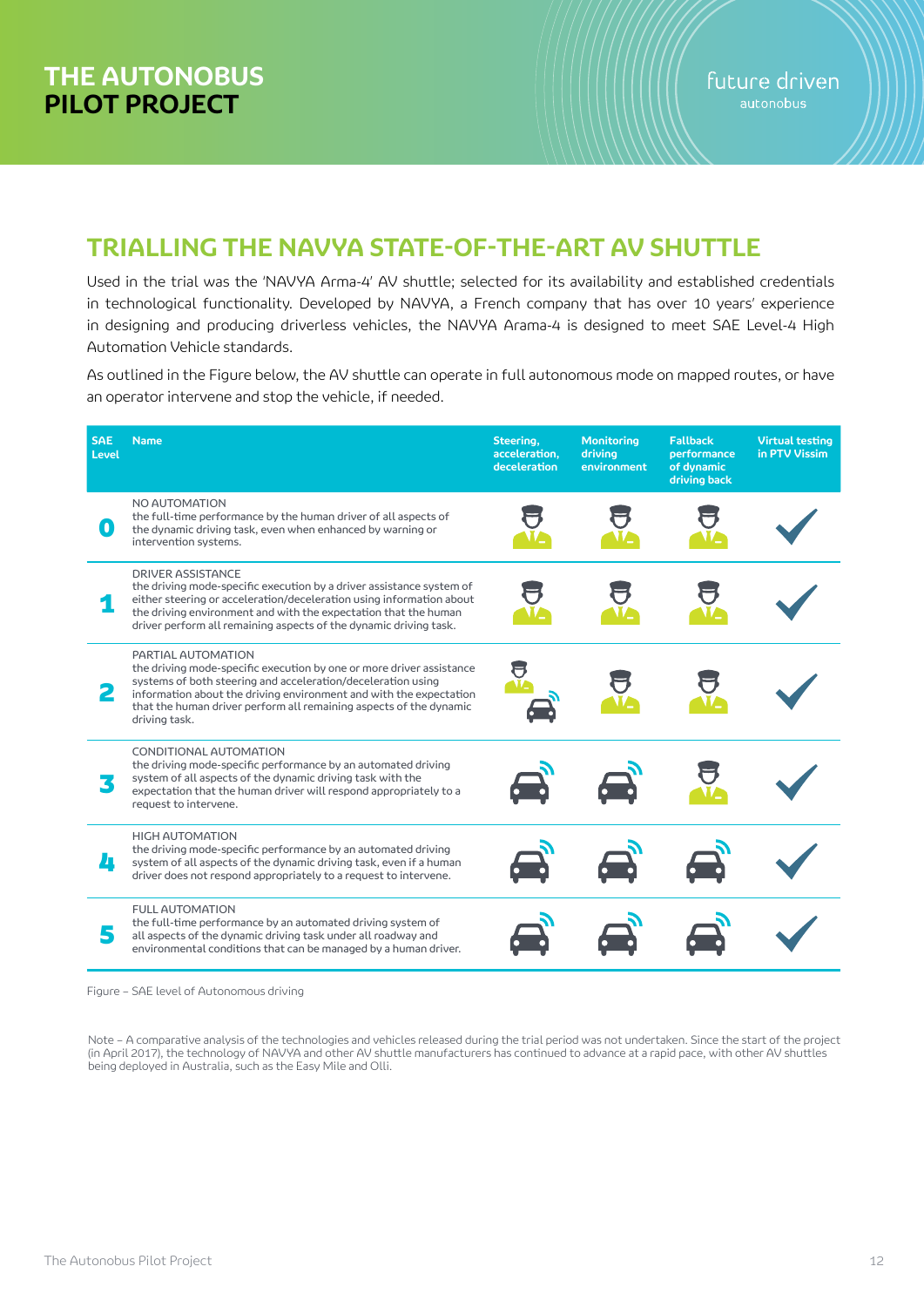

The NAVYA Arma-4, the unregistered AV shuttle which received approval from the various road and transport authorities to operate during this project, has a range of safety and security features and technical specifications including seat belts for fixed and folding seats, GNSS/GPS antennas, and an interactive on-board touch screen. It is also equipped with robust industrial sensors for its autonomous operation as well as an internal security camera and VoIP intercom.



The NAVYA ARMA-4 Autonobus used at La Trobe University during this pilot project.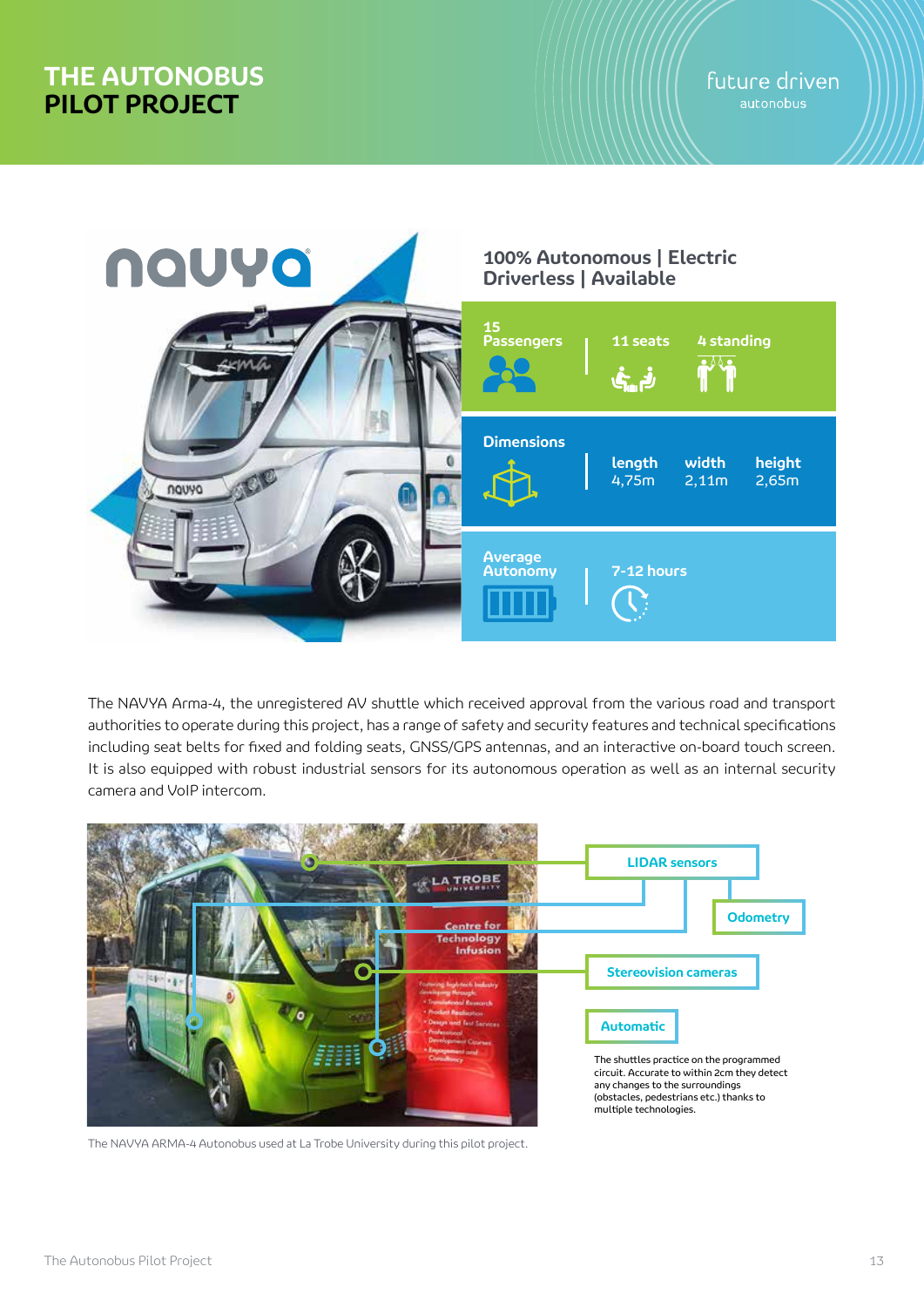# **PROJECT IMPLEMENTATION**

La Trobe University's Bundoora campus, in Melbourne's North, was the nominated site for the trial with the Science Drive bus route as the specific testing platform.

Unique in many ways, the precinct at LTU served as the perfect space for testing an Autonomous Vehicle for the first time in Australia in such a complex environment complex environment, with features including:

- an extensive network of both public and private roads, approximately 1.5 times the size of Melbourne's CBD;
- over 20,000 students and staff producing a high level of activity;
- shared roads with pedestrians, cyclists, cars and buses; and
- **•** being specialised in field deployment.

LTU also offered the following facilities:

- the Centre for Technology Infusion which is located on-site, has many years' experience with multiple transport-related trial projects, and undertakes cohesive research on the AV shuttle operations and safety requirements;
- live bus services (including Public Transport Victoria (PTV) and Glider services) along the Science Drive route which are connected to the tram services at Plenty Road - enabling the project team to offer the last mile transport services using the AV shuttle complementing the existing bus services; and
- adequate GPS coverage and 3G/4G mobile coverage by the major telecommunication providers (eg. Telstra and Optus).

As illustrated in the Figure below, the Bundoora site closely mirrors a typical urban environment; the vehicle was following an itinerary that was approximately 2.5km long, providing an excellent example for the project team to assess the interaction of the AV shuttle (Autonobus) with other traffic modes.

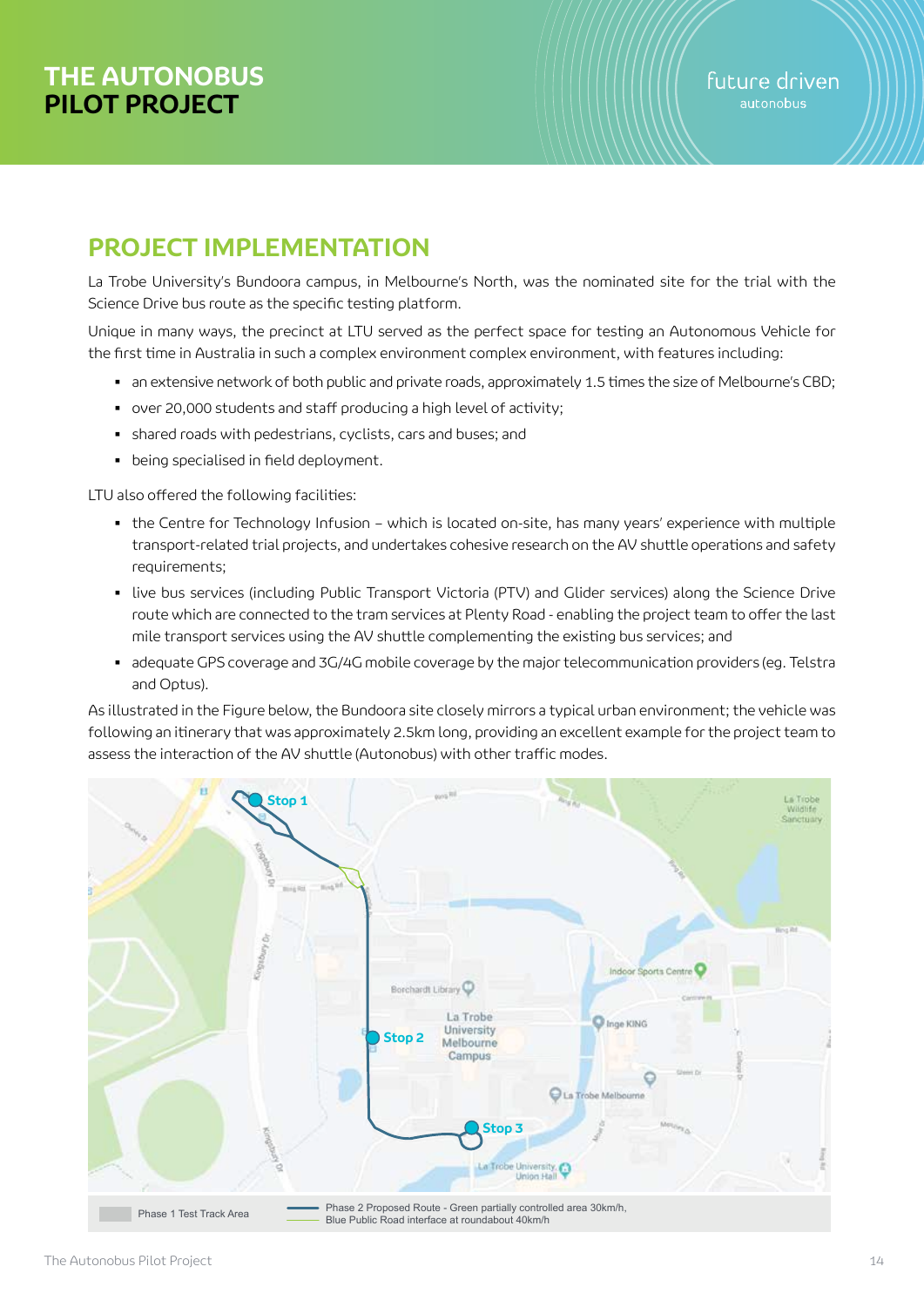With four major operational phases of the project each comprising three months, the (i) Mobilisation, (ii) Mapping and Configuration, (iii) Testing, and (iv) Customer trials were conducted between June 2017 and June 2018.



### **Key Learnings**

The Project provided a challenging and productive forum for learning about the effective implementation of new technology in a public operating environment. The project team, including VicRoads, comprised six organisations each with their own strategic reasons for participating in the project. In many cases, project members also had to manage the interests of other stakeholders to ensure the project outcomes were achieved.

Given the complexity of the project scope, areas of work/expertise and organisational touch points, good governance practices required the project members to respect and allow for different organisational styles, cultures and responsibilities. Ensuring strong alignment on project fundamentals at the start of the project was critical to the long-term success. Being prepared to be flexible to accommodate "best-for-project" outcomes at the expense of some initial individual aspirations or expectations was also important. Strong project management, open consultation and regular steering committee meetings were required to ensure all parties remained focused on the shared priorities and timelines.

Most importantly, the participants had to accommodate some budget flexibility from the initial estimates. In areas of new technology and operation, it is not always possible to predict all the costs which will be incurred. The parties needed to recognise this and manage cost pressures pragmatically – either by reducing scope, or in some cases agreeing to fund additional activities not originally envisaged. From the agreed budget of \$1,137,375 - there were additional costs of approximately \$118,000 that were mainly generated by traffic management.

The breakdown of additional costs is illustrated in the figure below:

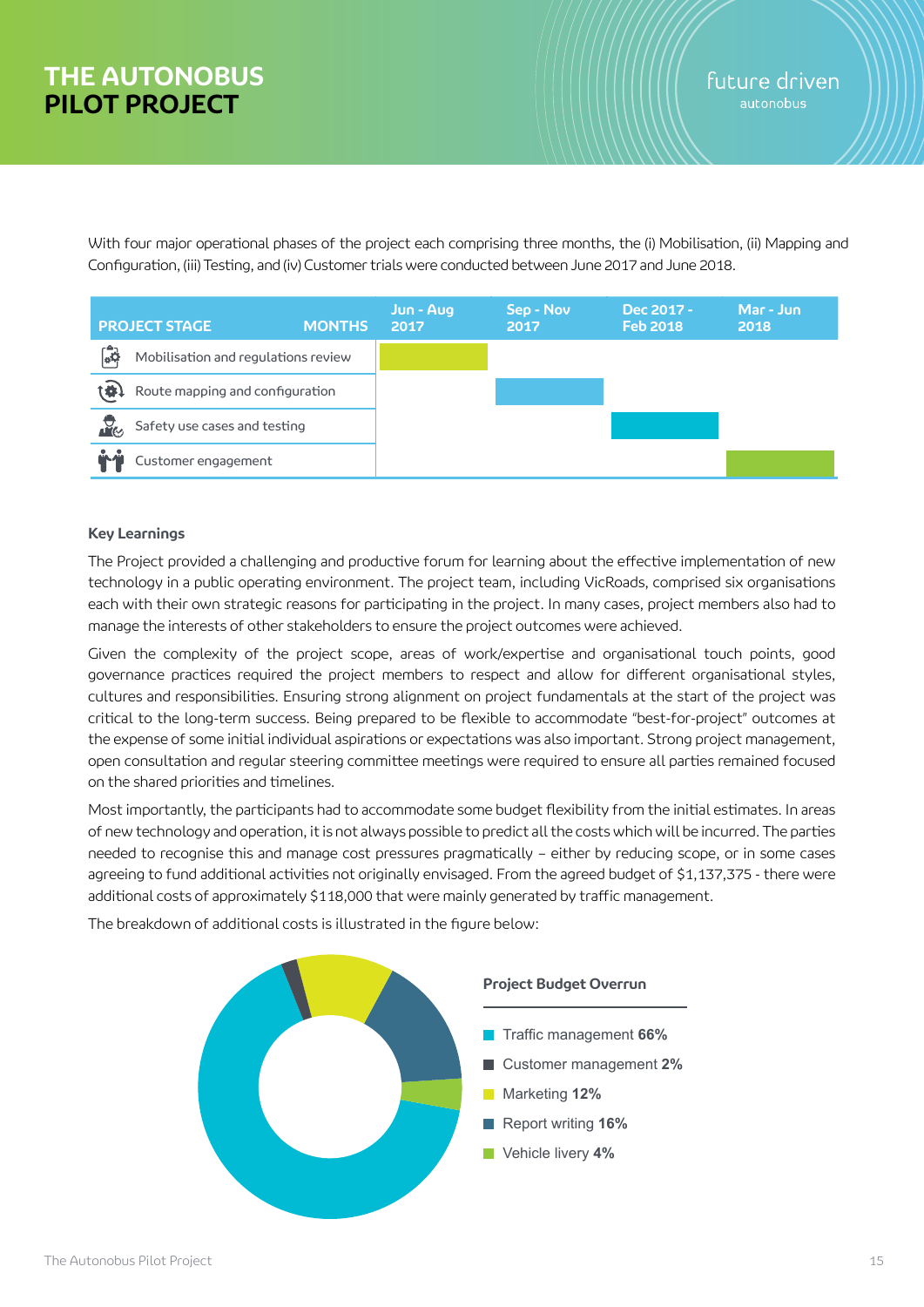# **INNOVATION-DRIVEN OUTCOME: THE PILOT PROJECT IN DETAIL**

# **1. SAFETY**

### **Primary objective:**

Demonstrate the safe interaction between Autonomous Vehicles and other transport modes such as traditional vehicles, buses, trams, bicycles and pedestrians, as well as the safety of passengers riding the vehicle.

### **Project outcome:**

Safety, risk and traffic management plans were developed and implemented. The AV (Autonobus) operated safely throughout the trial.

Safety was a primary focus on this pilot project, with vehicle, operational (road users) and participant safety identified as the three main areas. To gain more insight into the behaviour of the AV shuttle and its associated technology, testing its abilities in a local environment was critical to demonstrating how it behaves when encountering a range of different situations.



Thus, a series of use cases were developed, underpinned with a robust safety management plan, to test a range of scenarios – both planned and unplanned – enabling multiple configurations to be investigated to determine the safety of the Autonomous Vehicle, as well as operational, commercial, regulatory and customer experience factors. In the planned experiments, a scenario (set of circumstances) was simulated and tested at various set-ups, aimed to determine certain thresholds of interest (such as the safety clearance threshold in a certain scenario). In the unplanned experiments, the Autonobus travelled the route multiple times and any events that occurred during these trips were recorded.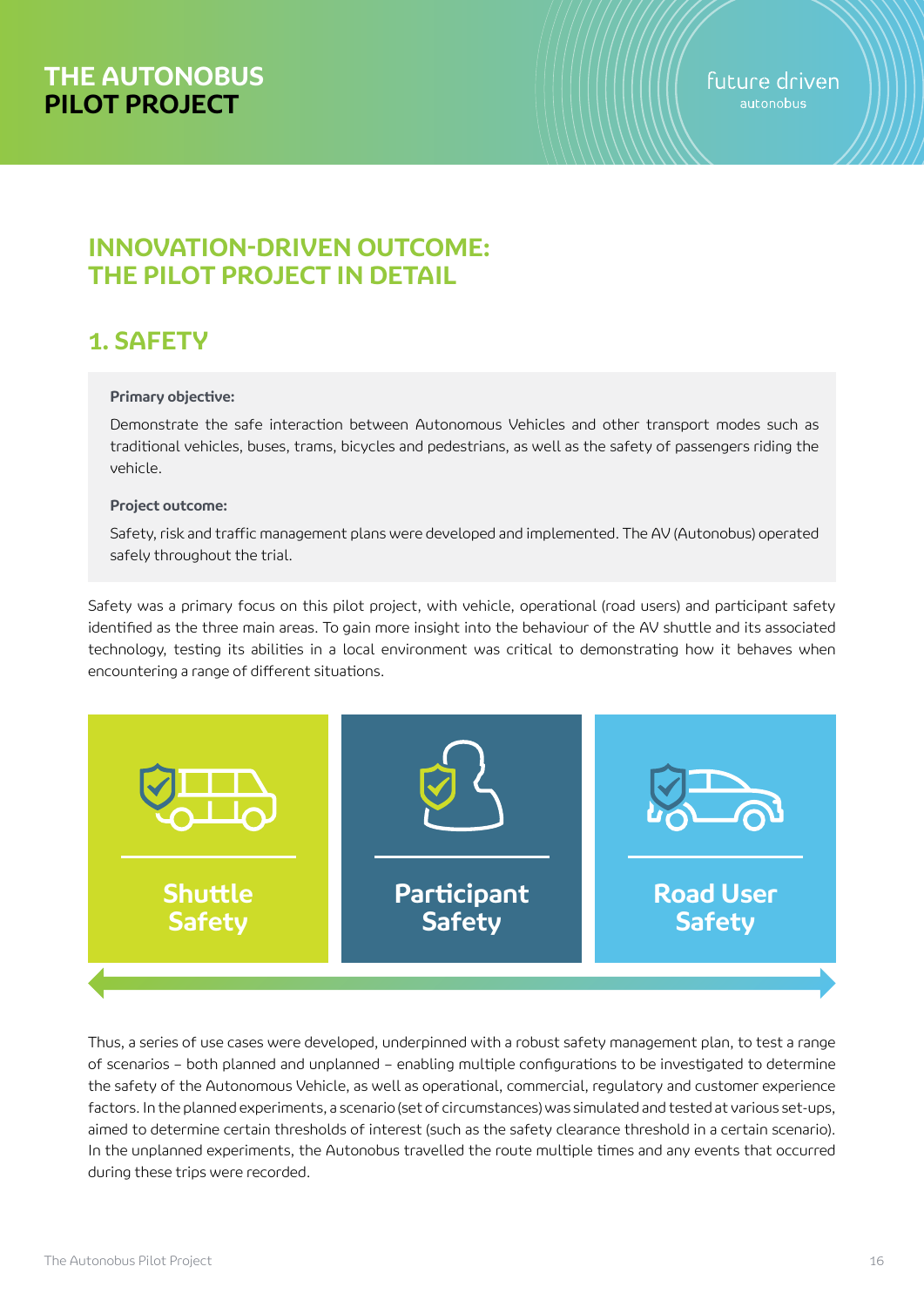**Interaction with Surrounding Objects Road Rules Adverse Weather Roundabout Pedestrian Crossing Pedestrians & Cyclists Other Vehicles Simulated Accidents Wildlife**

Specific to demonstrating safety were the following use cases, which focused on:

**Give Way**

Furthermore, compliant with one of the National Transport Commission's Guidelines for trials of automated vehicles in Australia, all relevant stakeholders were heavily engaged during the development of the Safety Management Plan, which included 10 key criteria:

- 1. Security
- 2. Risks to other road users
- 3. Risks to road infrastructure
- 4. System failure
- 5. Appropriate transitioning processes
- 6. Whether there is an Operator
- 7. Pre-trial testing
- 8. Training provided for the Operator

**Speed Bumps**

- 9. Fitness for duty
- 10. Vehicle identifiers

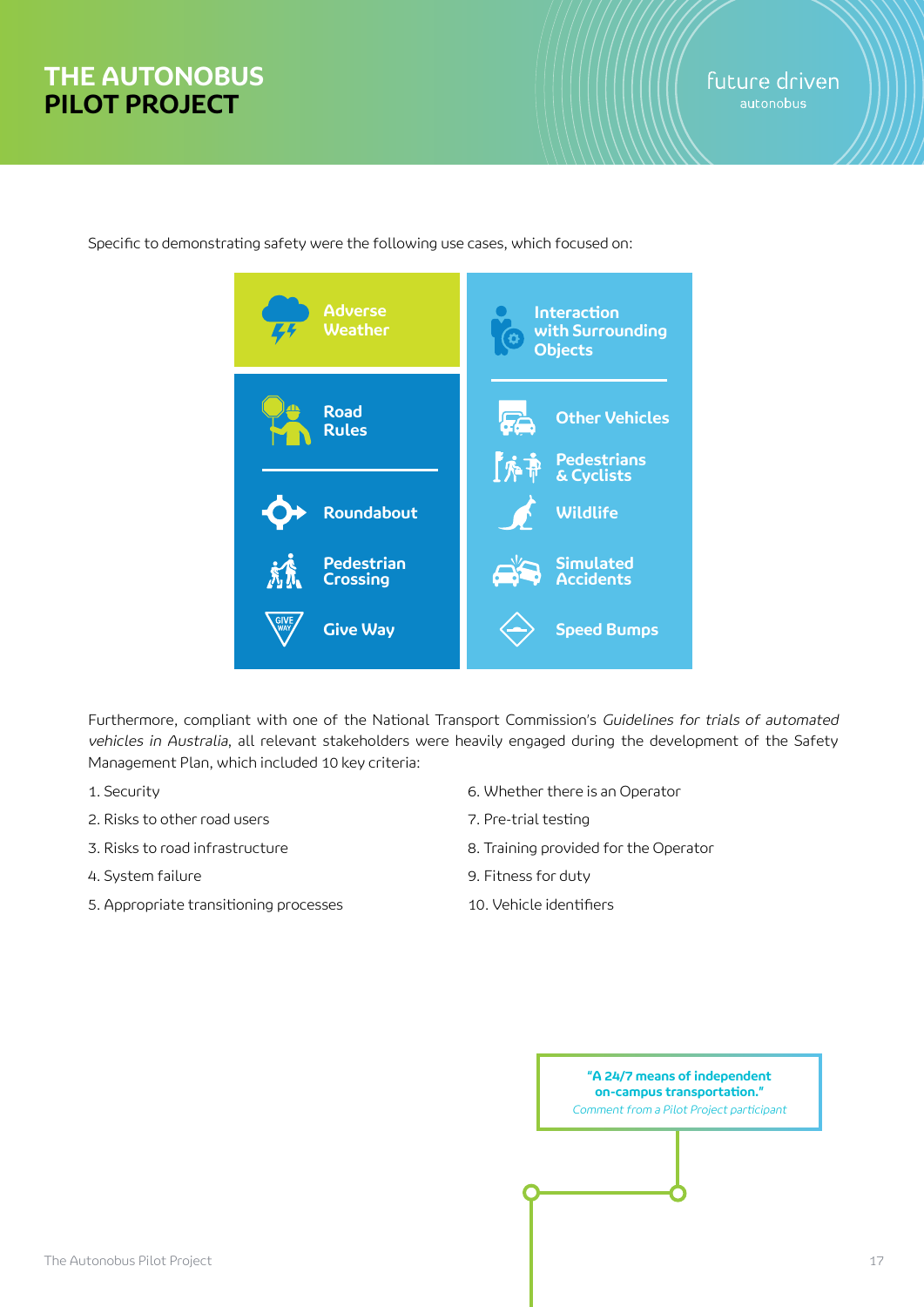### Findings, Key Learnings and Recommendations

The critical issue to be addressed in this trial was the interaction of the AV with other road users. The unique feature of this trial compared with others being undertaken in Australia, was the complexity of the operating environment – which not only included pedestrians, cyclists, private cars, delivery vehicles and public and university shuttle bus services, but also a roundabout, pedestrian crossing and transport interchanges, all within a dense urban precinct.

While the trial demonstrated that these interactions can be managed; for ease of future deployments, other options to address this complexity include:

- A segregated roadway (for the AV); and
- Lower operating speeds for all traffic in an environment where AVs are mixing with other vehicles.

The shuttle was able to perform safely in its intended operation – across all three dimensions: vehicle (shuttle), operational (technology) and participant (passenger) safety; and in some cases, exceeded expectations with how well it interacted with other traffic such as vehicles or pedestrians, whilst having passengers on board. It also complied with all road rules.

Having the safety management and traffic management plans in place, the low speed of the shuttle and the presence of an operator as a fall-back for unforeseen circumstances were valuable, particularly as this was the first such deployment in Victoria, in an urbanised environment, of an Autonomous Vehicle whereby the behaviour of other road users towards this vehicle was unknown.

The shuttle's response time and braking capability, coupled with a low maximum speed (18 km/hr), was found to be sufficient to avoid any impacts in the scenarios outlined in the use cases. However, further testing should be undertaken in a signalised environment and at speeds above 20km/hr. It appears likely that operation above 30km/hr would bring in additional risks such as the structural integrity of the vehicle and whiplash for passengers. These issues would be relatively straight forward to address through vehicle and restraint design, based on learnings from the existing vehicle manufacturing industry.

Upgrades in sensor technology (such as detecting objects below 350mm in height), shuttle configurations for movements around roundabouts, pedestrian crossings and stationary vehicles, and braking and overtaking are all features which have been upgraded in the next generation AV. This will further enhance the operations of the AV shuttle delivering a safe and seamless customer experience.

Connectivity between the AV and other infrastructure (such as traffic signals) should also be tested to see how well it responds to danger (once integrated into the next generation vehicle), as well as the use of a remote monitoring management platform for operational areas.

It is also recommended that should the University deploy AVs in the long term, they nominate the 30km/hr Science Drive route and maximum 40km/hr speed limit across the campus, as a 'shared space' and undertake modifications to make it more 'friendly to autonomous shuttle type operations', which would also enable the vehicle to increase its speed above 18 km/hr whilst remaining safe for passengers and the community. Furthermore, there would need to be a campaign targeted at all users, local residents and the university community, to raise awareness around how to behave around one of these types of vehicles.

Lastly, it is recommended that from a regulatory perspective, a formal safety accreditation be developed - similar to a car safety performance assessment programme (ANCAP) for ordinary cars – which all AV operators and precincts in Australia must display to confirm their Autonomous control and operation of the technology.

Such safety certification would make precinct managers and institutions feel more comfortable, reducing the burden on projects in terms of additional tests, paperwork and sign-offs from OH&S or risk regulatory organisations.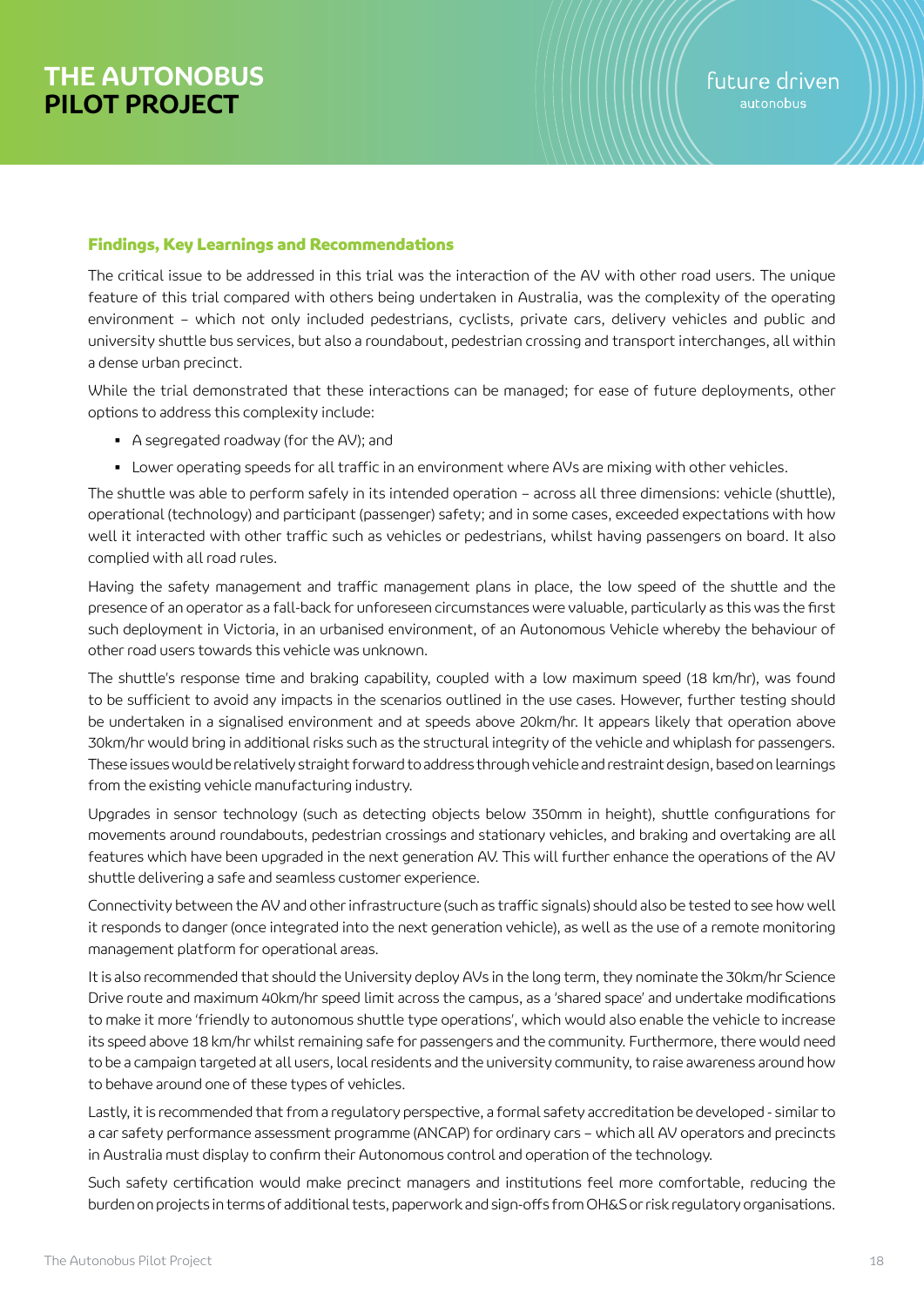### IN SUMMARY

Recommendations for the future deployment of Autonomous Vehicles:

- $\checkmark$  The shuttle was safe for customers and road users, and ready to be deployed at the speeds used in this type of precinct; however further testing is required:
	- At speeds above 20km/hr;
	- Connectivity between the AV and other infrastructure (such as traffic signals) in a signalised environment;
	- Use of a remote monitoring management platform for operational areas;
- $\checkmark$  Establish an Operational Control Centre which would also look at the remote operation of AVs, as well as its integration with other modes of transport, to ensure safety across the whole public transport network;
- $\checkmark$  La Trobe University have a nominated "shared space" driving route;
- $\checkmark$  Raise awareness of the local community with a campaign educating people on how to behave around Autonomous Vehicles; and
- $\checkmark$  It is recommended that from a regulatory perspective a formal accreditation be developed for AV operators and precincts.

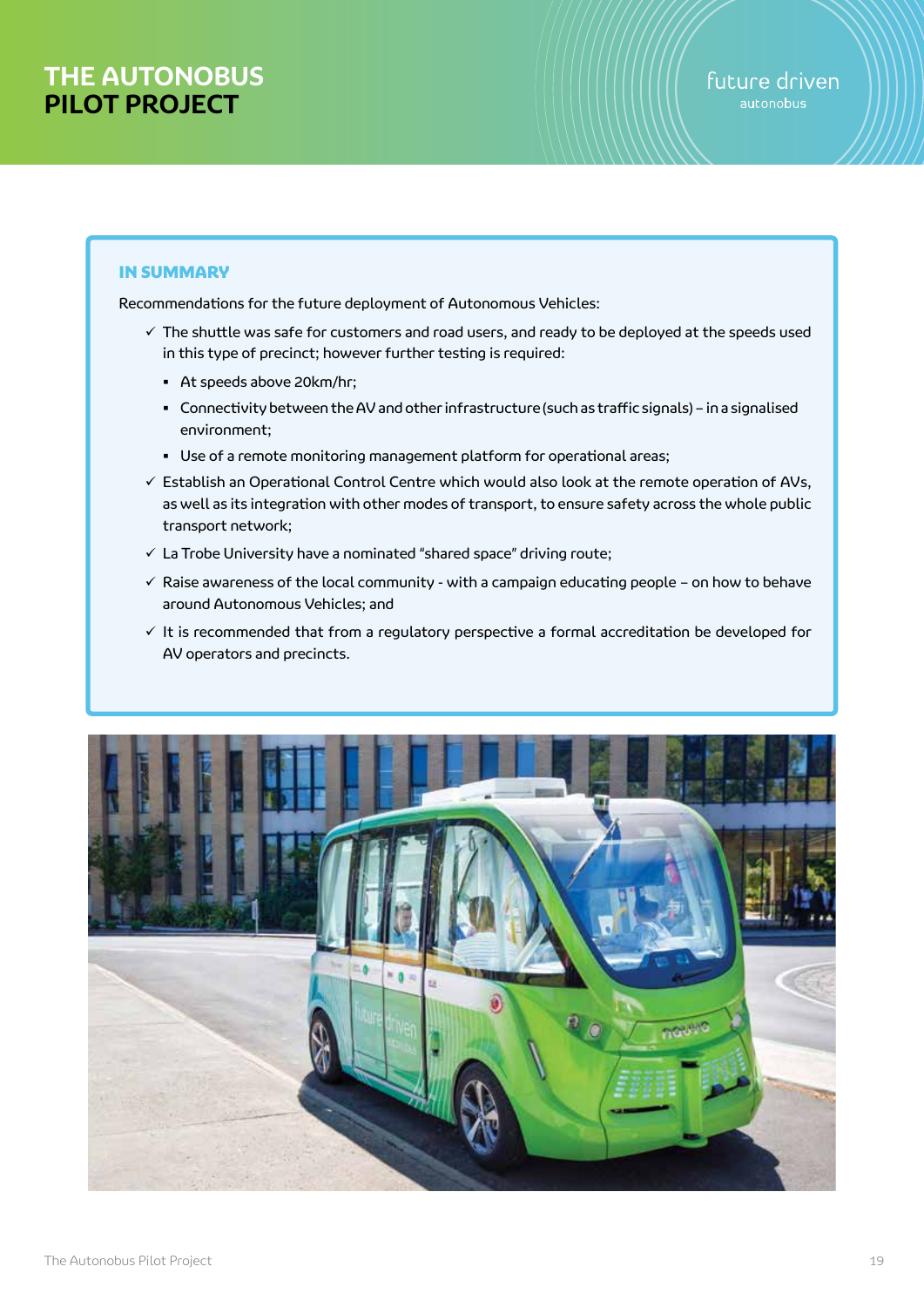# **2. OPERATIONAL**

#### **Primary objectives:**

Demonstrate the safe interaction between Autonomous Vehicles and other road users such as traditional buses, bicycles and pedestrians.

Develop knowledge and expertise relating to the development, deployment and operation of Autonomous Vehicles (such as the Autonobus) and all associated technologies.

#### **Project outcome:**

An operational framework was developed to enable the operations of the Autonobus on the road network, which can be used to provide input to operate other AVs.

Whilst in autonomous mode, the AV followed the pre-programmed Science Drive route with the sensors on and successfully stopping when it detected an obstacle. The vehicle was operated (by a trained operator) in manual mode, primarily when accessing the charging station (and for parking off-site), acknowledgment at high-traffic roundabouts, and for any situations where the Operator needed to take over for perceived safety reasons.

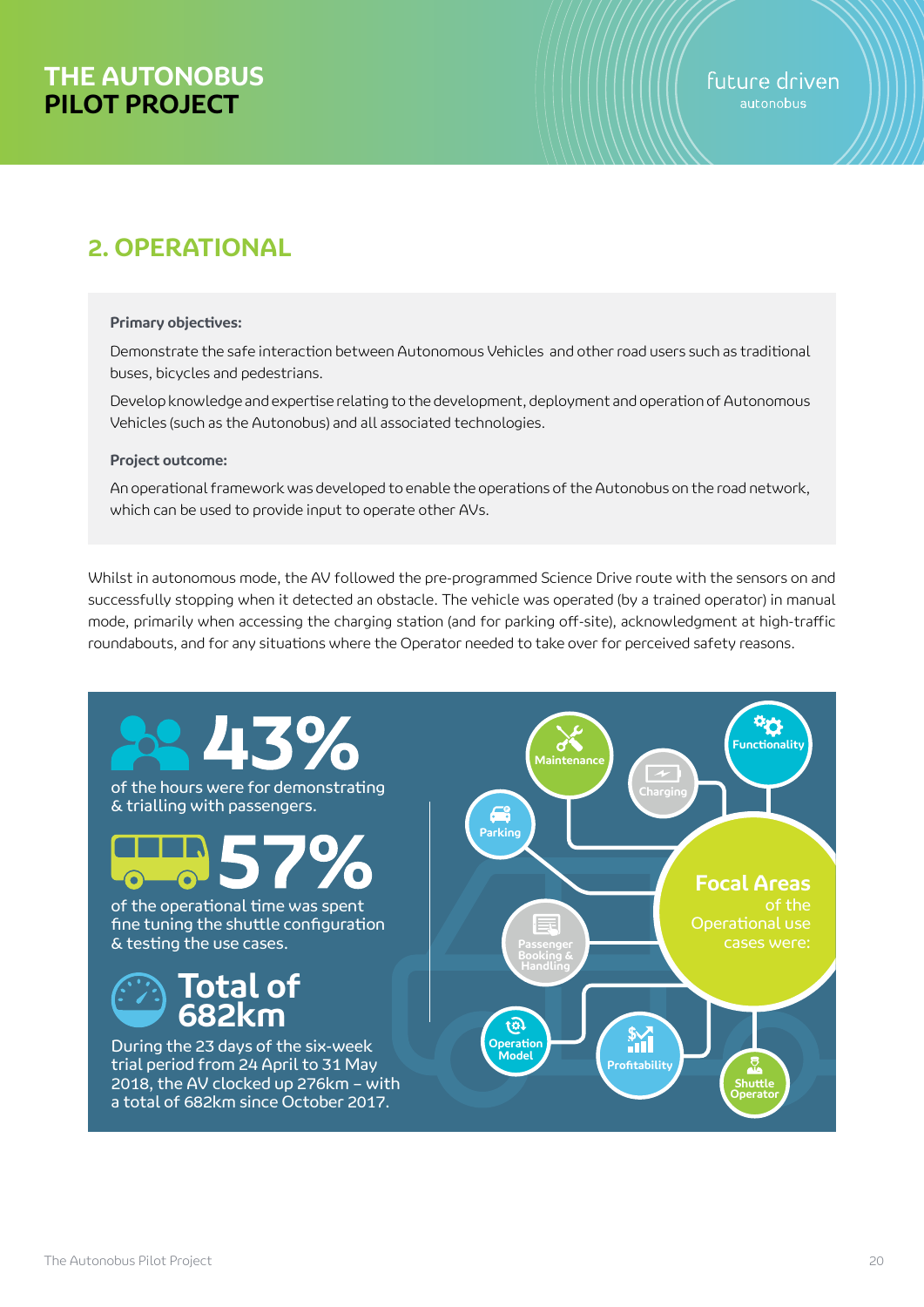NAVYA provided remote technical support on a 24/7 basis, while on-the-ground technical support was also provided through the RAC in Western Australia, whose staff have been trained by NAVYA.

Five operators received comprehensive training, comprising theoretical and practical experience, with four of these operators from HMI Technologies and one from the University. All operators received NAYVA certification enabling them fit to operate the Autonobus and undertake Level 1 and 2 support.

### Findings, Key Learnings and Recommendations

**Smooth, safe operations** – In preparation for operating the shuttle in such an urbanised environment, the project team conducted a series of workshops and live demonstrations with all interested and impacted stakeholders including the La Trobe University security and emergency response teams, PTV, current bus operator (Dyson), local council and emergency services (VIC Police and Fire Brigade). Furthermore, a comprehensive emergency response plan was developed and communicated with the relevant stakeholders, and an emergency drill event took place before operating the go-live service. The Autonobus was found to operate safely with no incidents, breakdowns or cancellations due to vehicle faults throughout the project. It complied with all applicable road rules in a live urban environment, and safely demonstrated reliable interactions with other road traffic.

**Appropriate technical support** – The remote support from NAYVA was excellent; with Level 1 and 2 available to the trained operators 24/7 via direct communications (using online tools and an in-shuttle intercom), and Level 3 provided by NAVYA-trained staff at its local Australian partner, RAC WA. The provision of a more direct voice communication (such as phone/skype compared to emails/text messages) with the on-board AV operator during the trial period would have been beneficial. It is recommended that a local technical support team be established in Australia for sustainable commercial operations of AV shuttle services in the future.

**Reliable battery solution** – Battery life was found to be more than sufficient (at least six hours with air-conditioning on, and up to 16 hours without). The speed was kept to 18km/hr (on a 30 km/hr road) to accommodate the irregular behaviour of passers-by – especially those seeing the AV for a first time – in a busy public environment. Increasing the speed up to 30km/hr would add to the commercial value of the service, however crash testing would need to be undertaken beforehand to ensure this can be done in total safety.

**Cybersecurity** – No cybersecurity issues arose or were detected.

**Key challenges** – One difficulty the project identified was the time it took to program the route. Currently, these AVs can only operate on defined, mapped routes. This appears to be a limitation currently of many Autonomous Vehicles. However, we understand that NAVYA and other AV shuttle providers have made the process for their next generation vehicle more efficient in this respect.

Another challenge identified by the project was that a person (with accreditation and strong ICT knowledge) must be on-board to operate the vehicle, should it require manual intervention and/or troubleshooting of the systems onboard. Further, that because the operator must stand up to operate vehicles of this type in manual mode, an exemption was required from the State's governing body (VicRoads) for not wearing a seat belt. In addition, certification from Transport Safety Victoria was required to operate the Autonobus for non-commercial service. Note: operating the vehicle remotely is a capability currently under development.

One of the main challenges encountered during the trial was other traffic; in particular the buses interacting with the Autonobus, tail-tagging and not giving way to the Autonobus. This issue was mitigated by implementing appropriate traffic control and advisory signs along the route, and through proactive stakeholder engagement with the relevant authorities and bus operators/drivers, which included explaining the technology itself and its value proposition.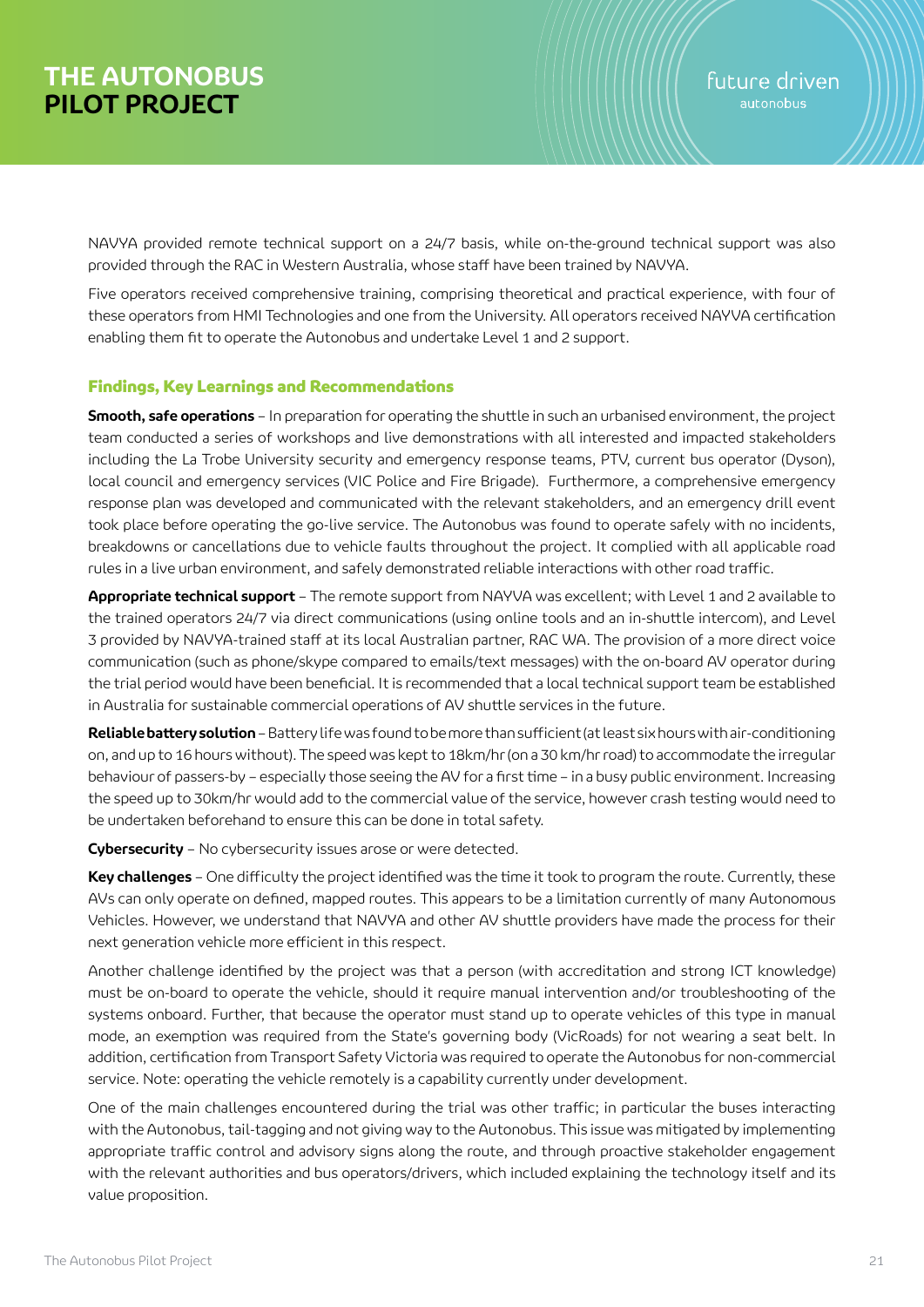Lastly, the Autonobus operated safely, without any disruption in different weather conditions (eg. overcast, light rain, wind and high temperatures). However, rides were at times cancelled due to threats of storms and thunder, to ensure passengers remained safe and dry.

### IN SUMMARY

Conditions which were valuable to the operational success of this project and are recommended for future deployments:

- $\checkmark$  Safety management and traffic management plans are in place, with all relevant emergency personnel trained in how to attend to a situation relating to electric AVs (not just conventional vehicles);
- $\checkmark$  Advice to other road users about AV operators;
- $\checkmark$  Managing the inter-operation with public transport (i.e. bus or light rail);
- $\checkmark$  Repeater station infrastructure for precise positioning around the operational precinct (which is set to roll out in the future, following the Federal government's 2018/19 budget which committed funds to overhauling this infrastructure in Australia); and
- $\checkmark$  Starting with a slow speed to enable all road users to familiarise themselves with AV shuttle operations and progressively increasing speed to desired operational levels.

Additional recommendations include:

- $\checkmark$  Upskilling current bus drivers to learn how to use AV technology and future ICT systems;
- $\checkmark$  Telecommunication companies increasing their commitment to better quality service and ICT infrastructure to provide reliable 4G mobile coverage and other operational aspects of Autonomous Vehicles; and
- $\checkmark$  Government bodies reviewing current road rules, regulations and legislation to accommodate the future deployment of AVs – such as seat belt exemptions for AV operators, having dedicated lanes to overcome the speed issue and/or sharing bus lanes for this alternative mode of transport.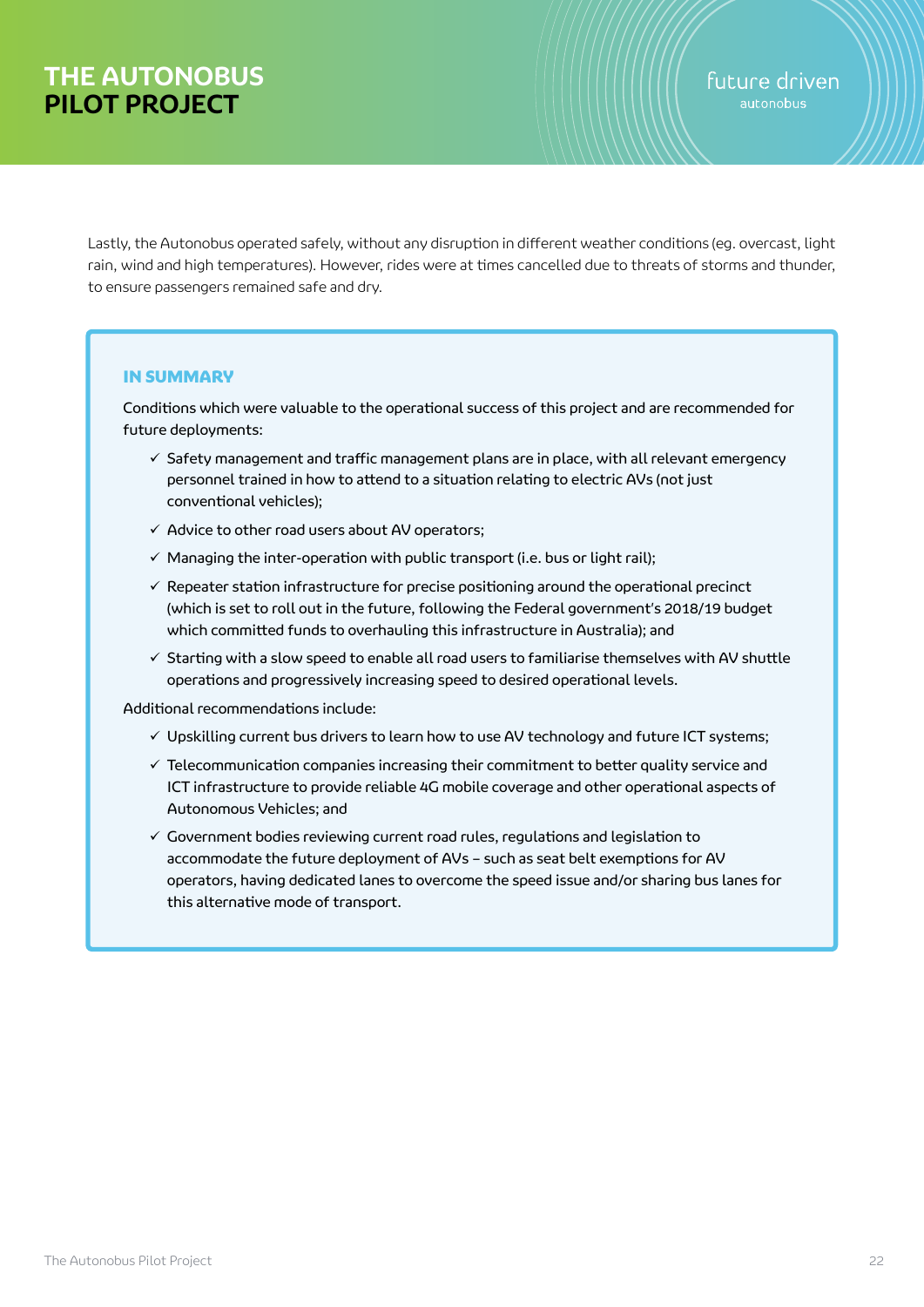# **3. TECHNICAL**

#### **Primary objective:**

Develop knowledge and expertise relating to the development, deployment and operation of Autonomous Vehicles (in particular the Autonobus), and all associated technologies.

#### **Project outcome:**

The project demonstrated that AVs like the Autonobus have the capability, and are ready now, to operate safely and effectively in precincts, similar to that of the La Trobe University campus and on some public roads.

Understanding the technical capability and limitations of the AV shuttle was essential in being able to determine its safety within the operational precinct. Thus as mentioned in  $S$ ection  $1 - S$ afety, a series of use cases were conducted to gain more insight into the behaviour of the technology during a range of planned and unplanned situations.

Furthermore, the Autonobus required a number of infrastructure elements in place for it to function reliably within the closed, controlled environment of La Trobe University, including Global Positioning Satellites (GPS), an RTK reference station mounted on the highest building along the route; providing adequate coverage and line of sight, as well as strong 3G/4G telecommunication transmissions to enable GPS correction between the RTK reference station and the AV shuttle, and a reliable, real-time connection with the NAVYA remote monitoring centre in France.

### Findings, Key Learnings and Recommendations

#### **ICT Infrastructure**

It was found that the current technology of the AV shuttle relies primarily on the precise positioning service for navigation (GPS), complemented by the local RF link between the shuttle and the RTK station, and the static infrastructures such as the surrounding buildings near the programmed route(s), kerbs, and bus stops. (Note - The line markings and other road furniture were not required for the Autonobus' operations based on the technology available during the trial.)

Thus, ensuring there is sufficient connectivity and stability of the mobile ICT infrastructure (particularly GPS and 3G/4G coverage) is vital to the successful operation of the vehicle. Although the federal government in 2018/2019 already committed funds to assist with addressing this future need, a commitment and partnership from the telecommunication companies surrounding the upgrading of this infrastructure must also be considered in order for this technology to be successfully deployed.

#### **Automation**

The shuttle was found to have limitations in its Level 4 Hardware/Software (sensors and algorithm) capability. In particular, a "blind zone" was identified where it could not recognise objects on the ground up to 350mm in height and within a short distance from the front of the shuttle, due to the limited capability of the 2D lidars for low object detection; an issue which has been solved using 3D lidars in the next generation of the AV shuttle.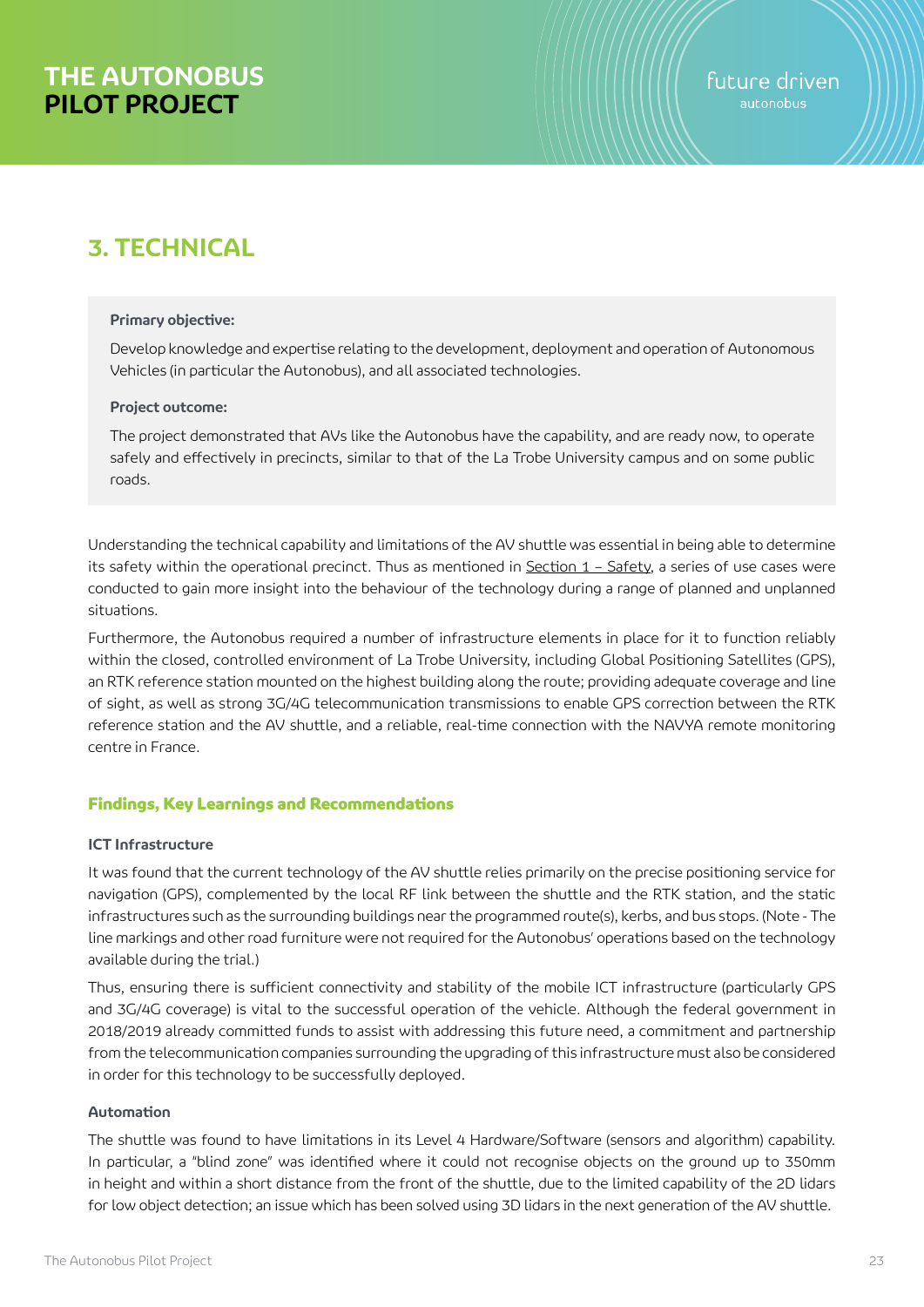However, the Autonobus interacted safely with the other traffic and pedestrians and in accordance with the applicable road rules. It also had some difficulties with road surfaces where the grade changed to above 12 degrees (such as speed humps), the median or a kerb, when turning quickly in a narrow roadway. This was due to limitations and positioning of the sensors used.

During the course of the trial, NAVYA and other AV shuttle providers advised that these issues have now been addressed in the next generation of the AV shuttle, through the addition of cameras and more advanced sensory technology underpinned with smart analytics and Artificial Intelligence (AI).

### **Remote Monitoring and Functionality**

The shuttle also had some challenges at roundabouts, whereby its algorithm was unable to predict other road users' behaviours, requiring traffic controllers to assist with this movement. This was most evident when traffic approaching the roundabout did not give-way to the shuttle; with the shuttle only slowing down once it was close enough to the other vehicle, based on the distance and angle detected.

However, as the behaviour of the shuttle becomes better understood by other drivers, road users and pedestrians within the precinct, the need for operational treatments will reduce over time.

In addition, it is also expected that as the artificial intelligence and machine learning capabilities of the technology improves, these vehicles will become better at predicting human driver behaviour (while complying with all relevant rules and regulations for optimal safety) and increase their capability for 'vehicle to vehicle' and 'vehicle to infrastructure' communications, alleviating many of these concerns.

Although NAVYA provided 24/7 support during the trial, through direct communications (including online tools and an in-shuttle intercom) as well as Level 3 trained staff from their local Australian partner, RAC WA, it is strongly recommended moving forward, as identified in Section 1 – Safety, that an Operational Control Centre be established to look at the remote operation of AVs, as well as their integration with other modes of transport, to ensure safety across the whole public transport network.

### **Electrification**

The Autonomous Vehicle is electric, requiring a number of facets to be clearly understood by its operator. For example, the type of charging connector, how long it takes to charge under normal operation scenarios, and the similarities of this technology with other vehicles such as electric buses.

The Autonobus supports both wired and wireless charging solutions, equipped with an industrial 3-phase power plug as well as a wireless charging pad. The wired fast-charging option, which uses a standard 3-phase cable and power point was adopted during the trial. Charging time typically took up to four hours, with the charging cycle lasting between 7-12 hours depending on the AV's travel speed and whether the air-conditioning was operational. Although not used during the trial, the wireless charging solution is ideal for temporary charging at bus stops, nominated parking bays and other appropriate locations along a route, providing safer and more convenient charging whilst the shuttle is in operation.

It is envisaged that as the number of deployments of AV shuttles increase, it will be possible to accelerate both the performance and the adoption of this technology, through operating and testing the vehicles in incrementally higher activity environments, whilst still ensuring the safety of passengers, the public and the vehicle. As with existing public transport modes, speed restrictions and physical lane separations – applicable to some trams and bus rapid transit operations – will be key to maintaining a safe operating environment.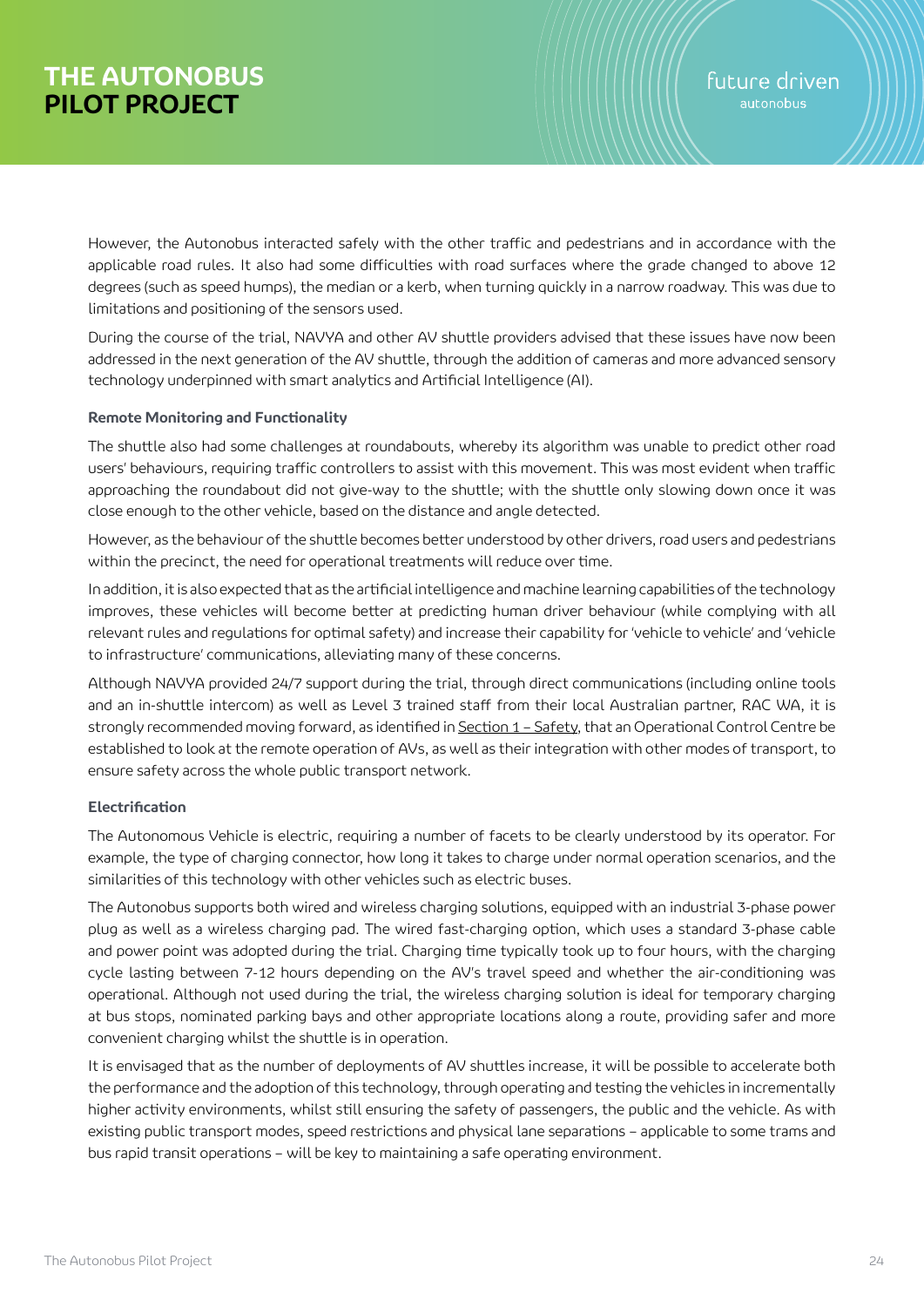### IN SUMMARY

For future operations, an AV at SAE Level 4 would require:

- $\checkmark$  Suitable physical and digital infrastructure for connectivity, precise positioning and battery charging;
- $\checkmark$  Stakeholders in the local environment to embrace an overarching operational framework which requires a revised concept of operations for all movements within the road corridor (pedestrians, cyclists, light vehicles, commercial vehicles, heavy vehicles and shuttles) as well as a campaign informing other road users of this concept; and
- $\checkmark$  An overall safety assurance, traffic management and incident management response plan for all manual and automated operations.

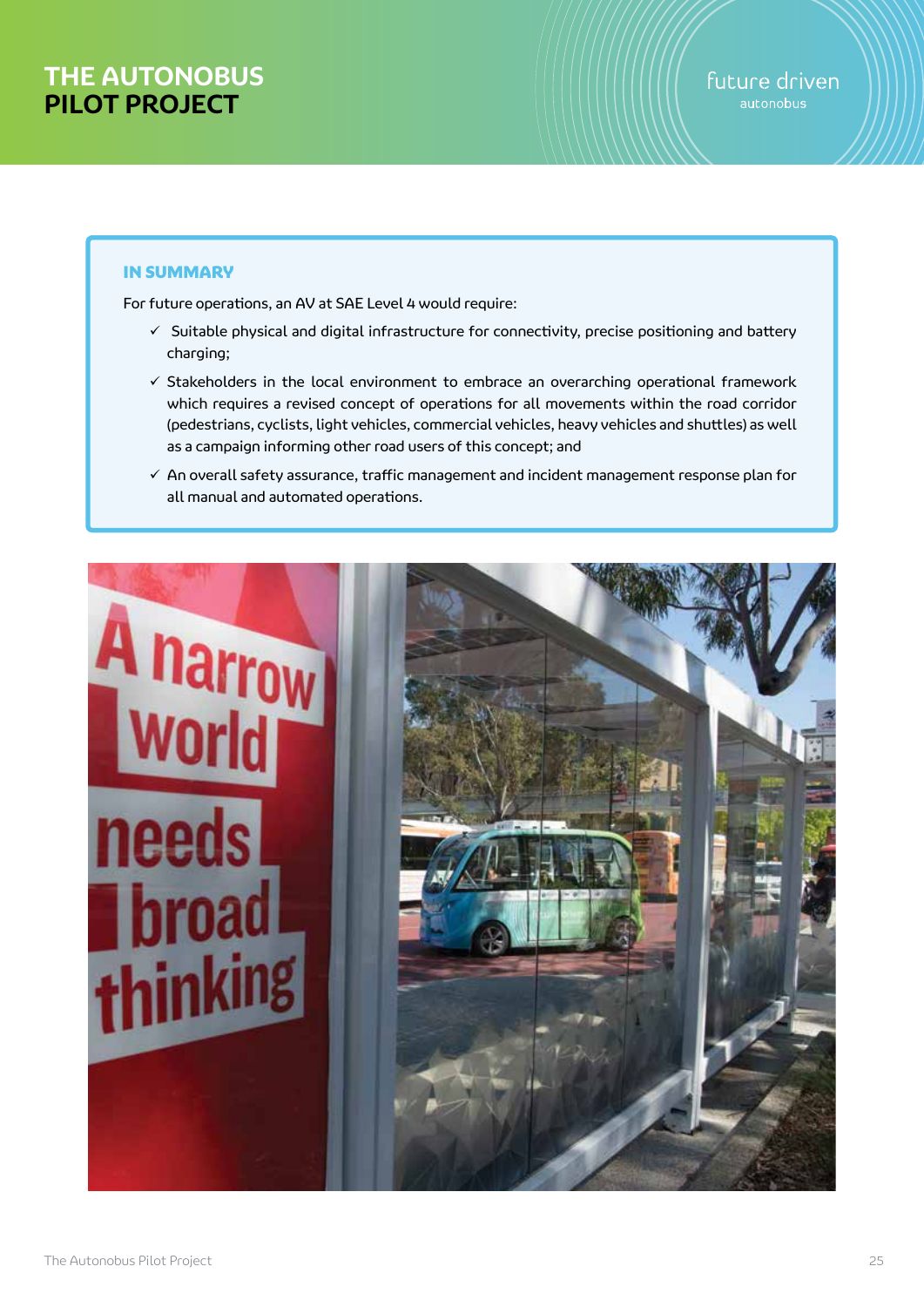# **4. CUSTOMER ADOPTION**

#### **Primary objective:**

Provide an opportunity for the public to interact with Autonomous Vehicles and understand customers' behaviour using the Autonobus, as a complement to mass transit services.

#### **Project outcome:**

Overwhelmingly positive feedback was obtained from participants on their experience using the Autonobus and on a range of matters, including the expected level of service and price for the future deployment of AVs (eg. first and last mile on-demand transport services).

In order to determine the viability of the shuttle to provide a 'first and last mile' service as well as to better understand customers' perceptions and requirements, a comprehensive end-user survey was conducted to analyse users' views on this alternative transport mode.

#### **Stakeholder Engagement**

Assessment of the stakeholder environment identified four broad categories regarding the (valid) reasons as to why someone would be involved, interested, concerned and/or participate in the pilot project:

- 1. Trial partners who were actively participating in the implementation of the La Trobe Autonobus Pilot Project at La Trobe University;
- 2. Organisations and individuals who were interested in the progress and outcome of the pilot;
- 3. Organisations, groups or individuals who were concerned with the pilot, particularly its progress and how it may impact their future job security; and
- 4. Potential customers (participants) who the project team engaged through customer engagement and marketing.

As such, a cohesive stakeholder engagement and communications plan was developed, with the communications objectives being three-fold:

- (a) To educate the public and raise their awareness on Autonomous Vehicles, in order to gain their support and trust in these vehicles;
- (b) To promote the partnership and key roles played by each stakeholder in the trial project, demonstrating synergies and commitment of each organisation to the future of mobility; and
- (c) To persuade (industry and community-wide) acceptance of the technology.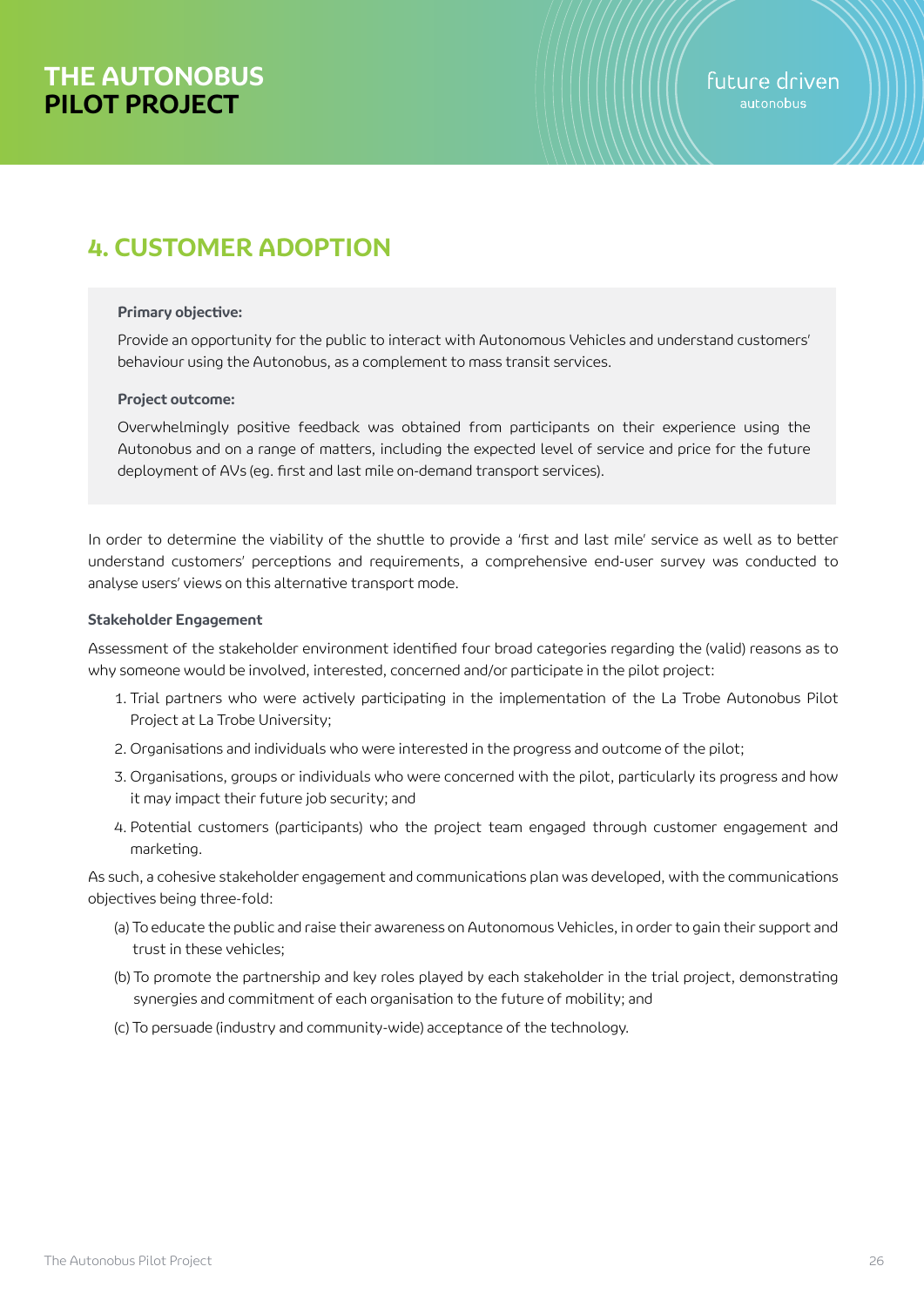#### **Customer Engagement**

#### **(i) Recruitment: Public Education**

An online registration portal was set up; and with support from the RACV, Keolis Downer and many other partners, La Trobe University launched an extensive recruitment campaign to attract a diverse spread of customer demographics. This campaign targeted other road users of all kinds (such as staff, students, bus operators, local police, local council and anyone else positively or negatively impacted by the shuttle) as well as key government and safety regulators. A range of digital and physical channels, including social media, public relations, demonstrations and speaking opportunities, resulted in an extensive public education campaign reaching over four million people.

#### **(ii) Customer Feedback**

Upon registration, each participant was asked to complete a survey twice – before and after the ride on the Autonobus – to understand the impact of the experience and their (potentially changed) views of the autonomous vehicle.

Using the LTU Centre for Technology Infusion's proprietary "Techadoption Methodology", the survey measured a range of factors including the participant's overall usage intention, as well as their usage intention drivers, perception of Autonomous Vehicles, what they consider 'value for money', where they could see this technology providing a comparative advantage, and most importantly whether there is a need (use case) for AVs becoming a future public reality.

| Can you imagine yourself using an AV Shuttle on a regular basis in the near future?                                                                                                                                                       |                 |                                                                                                                                                                                                                                                               |  |  |
|-------------------------------------------------------------------------------------------------------------------------------------------------------------------------------------------------------------------------------------------|-----------------|---------------------------------------------------------------------------------------------------------------------------------------------------------------------------------------------------------------------------------------------------------------|--|--|
| <b>Pre-ride</b>                                                                                                                                                                                                                           | <b>Factor</b>   | Post-ride<br>Now that you have been on the Autonobus                                                                                                                                                                                                          |  |  |
| Do you think that Autonomous Vehicles are going<br>to be an important mode of transportation in the<br>future?                                                                                                                            | Importance      | Do you think that Autonomous Vehicles are going<br>to be an important mode of transportation in the<br>future?                                                                                                                                                |  |  |
| How do you feel about Autonomous shuttles?                                                                                                                                                                                                | Attitude        | How do you feel about Autonomous shuttles?                                                                                                                                                                                                                    |  |  |
|                                                                                                                                                                                                                                           | Price           | What would be a reasonable price?                                                                                                                                                                                                                             |  |  |
|                                                                                                                                                                                                                                           | Experience      | How would you rate your experience?                                                                                                                                                                                                                           |  |  |
| To what extent you are concerned about the below                                                                                                                                                                                          | Concerns        | To what extent you are concerned about the below                                                                                                                                                                                                              |  |  |
| How appealing are the below potential benefits of<br>Autonomous Vehicles (AV's) like the Autonobus.                                                                                                                                       | <b>Benefits</b> | To what extent has this experience influenced your<br>opinion about Autonomous shuttles in general?*                                                                                                                                                          |  |  |
| How familiar would you say you are with the concept<br>of self-driving vehicles.                                                                                                                                                          | Knowledge       | How familiar would you say you are with the concept<br>of self-driving vehicles?                                                                                                                                                                              |  |  |
| Is there a problem?<br>To what extent do you agree: Walking from your<br>office to car parks or public transportation can be a<br>nuisance, sometimes I feel unsafe when I walk to a<br>car park or to a tram, train station or bus stop. | Need            | What is the appeal of the solution?<br>To what extent do the below uses of an Autonobus<br>appeal to you? If the Autonobus were to become a<br>permanent service on Science Drive, do you think<br>you would use it on a regular basis in the near<br>future? |  |  |

Over 1,100 people completed the pre-ride survey, indicating they would happily volunteer to be part of the trial, with 517 participants travelling in the Autonobus and completing the post-ride survey. Although this trial inherently attracted people who were (personally or professionally) interested in participating in the latest advancements in the mobility space, the survey analysis mitigated this bias by separating the results of these 'passionates' and 'professionals' from the 'common users'.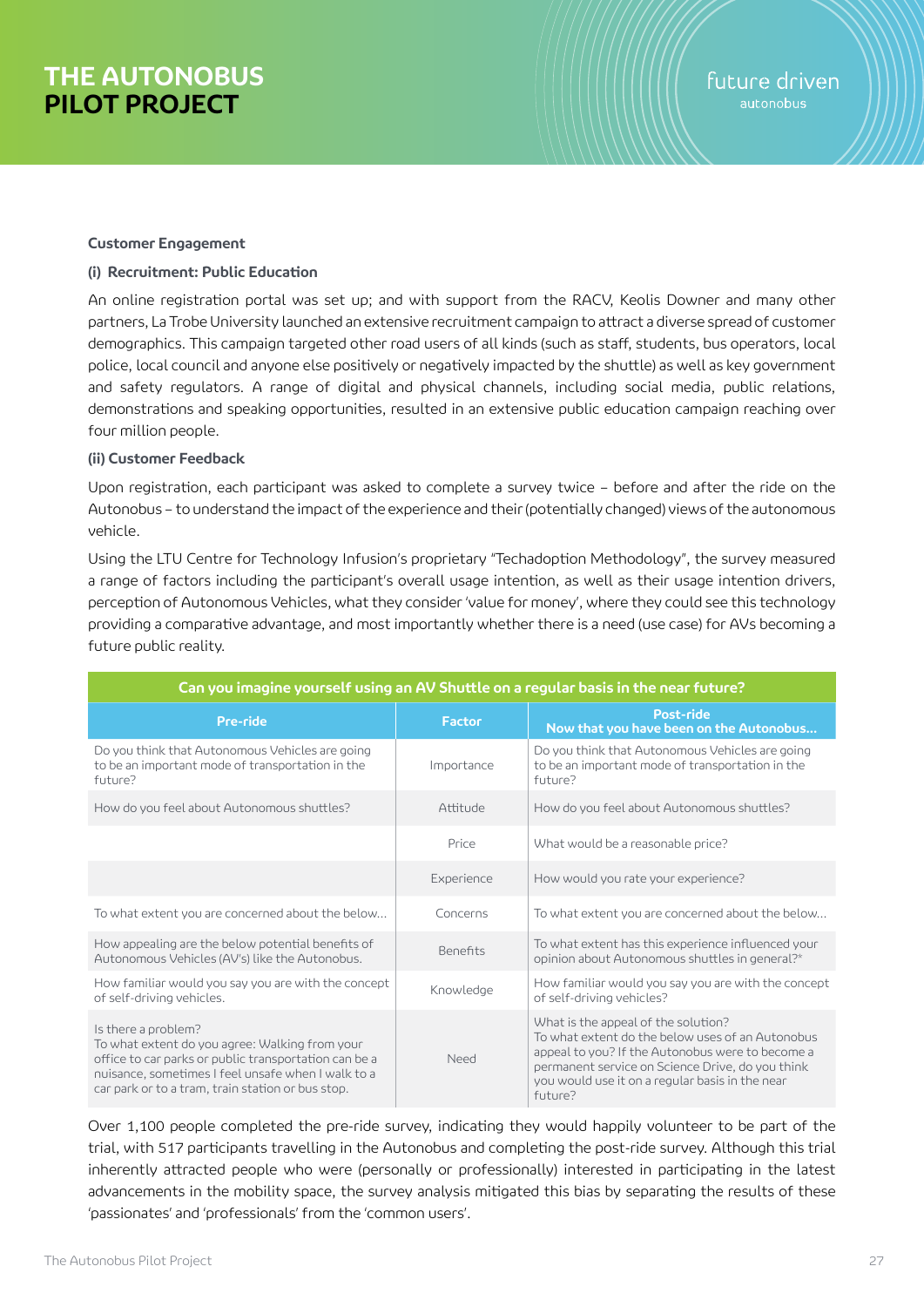### Findings, Key Learnings and Recommendations

Customer feedback was very positive. The Autonobus received high levels of acceptance from the community; bringing this future 'first and last mile' AV shuttle solution one step closer to a becoming public reality.

Furthermore:

Professionals involved in the transport sector and early adopters of technology were the most optimistic about the future use of AV shuttles; however the 'common users' group showed the largest positive shift in perception between the pre-ride and post-ride surveys;

Users also indicated they would be willing to use such a service again and were now more familiar and comfortable with AV technology;

After the trial, only 10% of customers said they could not see themselves using an Autonobus in the future, down from 18% prior to the trial – so it would be important to maintain this positive perception during the deployment of driverless shuttles and making them a public reality;

Concerns were around 'cybersecurity threats tampering with the system' and 'getting help quickly if something goes wrong', and surprisingly not around the fact that there is no driver on board. These misconceptions would need to be addressed before deploying shuttles into the wider community;

Passengers felt comfortable and safe, however found the speed of the Autonobus too slow at times and were frustrated when the bus stopped for 'no reason', such as at speed humps, pedestrian crossings, or when there were sensory issues with objects less than 350mm in height (as discussed in Section 3 - Technical).

Survey results using the LTU Centre for Technology Infusion's "Techadoption Methodology" scorecard, delivered the following overall conclusions:

| <b>Factor</b>            |             | Before: 10 is the<br>highest score | After: 10 is the<br>highest score | <b>Strength/Weakness</b>                                       |
|--------------------------|-------------|------------------------------------|-----------------------------------|----------------------------------------------------------------|
| Usage Intention          |             | 7.7                                | 8.5                               | Strong                                                         |
| Perception               | Importance  | 8.4                                | 8.7                               | Strong                                                         |
|                          | Attitude    | 7.7                                | 8.4                               | Strong                                                         |
|                          | Experience  |                                    | 8.4                               | Positive at low speed                                          |
| Comparative<br>Advantage | Concerns    | 5.3                                | 6.5                               | Positive - relatively low<br>correlation, more research needed |
|                          | Benefit     | 8.5                                | 8.1                               | Strong                                                         |
|                          | Knowledge   | 5.9                                | 8.3                               | Moderate - relatively low<br>correlation                       |
| Use Case                 | <b>Need</b> | 4.9                                | 8.3                               | Strong appeal of use cases &<br>among specific sub-segments    |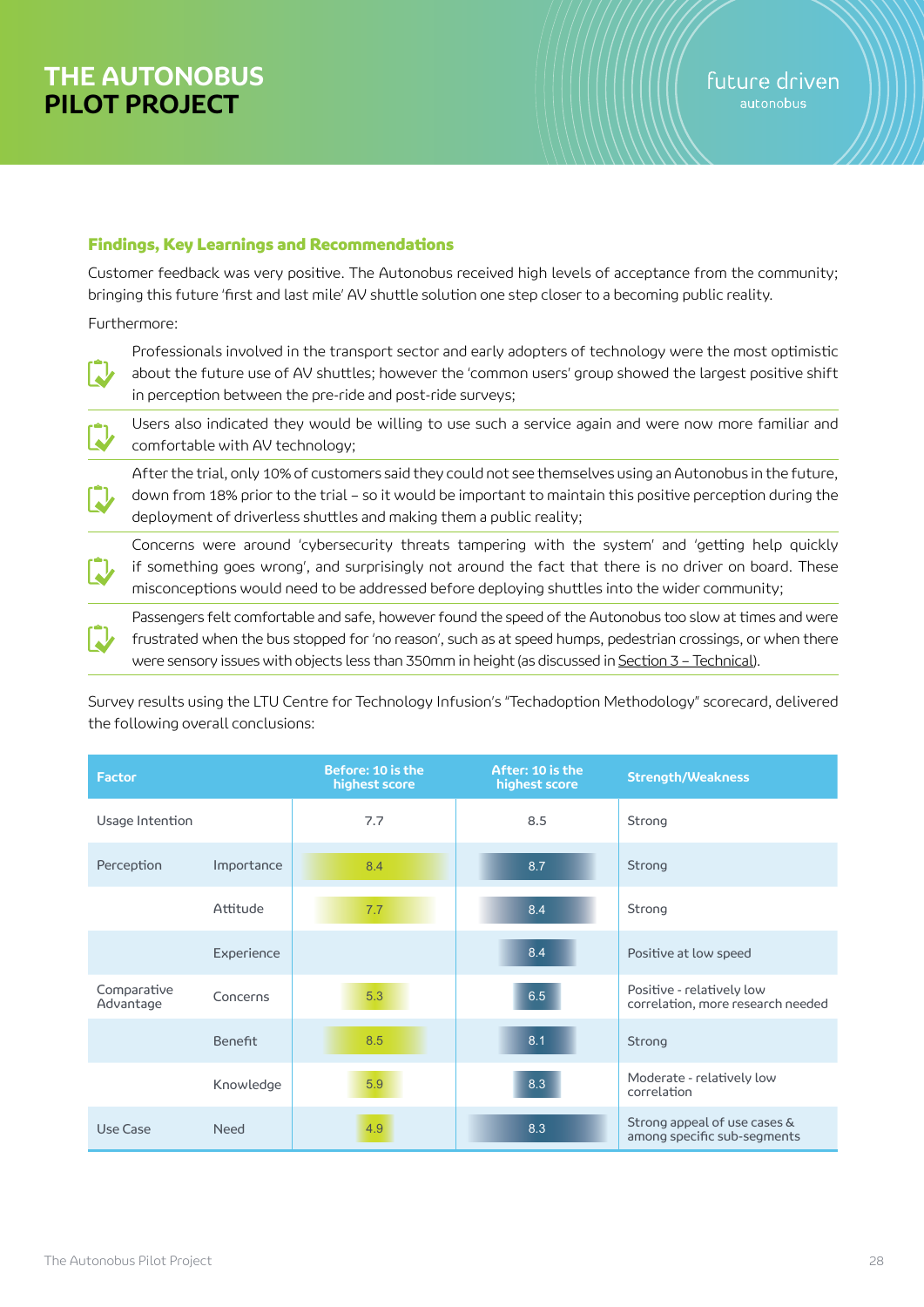#### **Usage Intention**

As mentioned, usage intention was high. Prior to experiencing the ride, this was driven by the importance of the technology and the participants' 'mostly positive attitude' towards it. Assuming however, that the technology appeal will diminish over time – once the novelty of an Autonomous Vehicle wears off – maintaining a public perception that AVs deliver a strong community need, are 'fit for purpose' and are the answer to solving several transportation problems, will be an important and influential factor commercially.

The study identified clear benefits of the AV shuttle that:

- cater to minority or specific needs groups such as the elderly or disabled;
- reduce the impact on the environment; and
- reduce congestion on the roads.

After participants experienced a ride on the Shuttle, usage intention was much stronger, driven by the actual 'use case' and problems which the Shuttle could (potentially) solve, such as providing 'first and last mile' transport options, as well as the ability to increase personal safety (by offering a transport service during extended times of day), which resonated strongly.

For instance, female customers indicated their preference to use the Autonobus instead of walking in the dark; and students and staff would prefer it as a mode of transport to/from the nearby train station (particularly at certain times of day and in wet weather conditions). Participants that were not affiliated with La Trobe University indicated that similar use cases could be extended to nearby office buildings, busy city centres or high traffic tourist attractions, as well as public transport services where non-viable bus routes need an alternate solution.

More specifically:

Railway Station Trobe University Local Public Roads Uni Tram Vehicle Travel Weather School **Short Trips** Campus commute Train Station Park Safe **Airport** Shopping Centre **Public Transport Mile Macleod Station Late Night Speed Bus Specific Regular situation** 

Answers to the question, "Why would you use it or in which situation would you use it?" are presented in the above word cloud (whereby the size of the word reflects the number of mentions).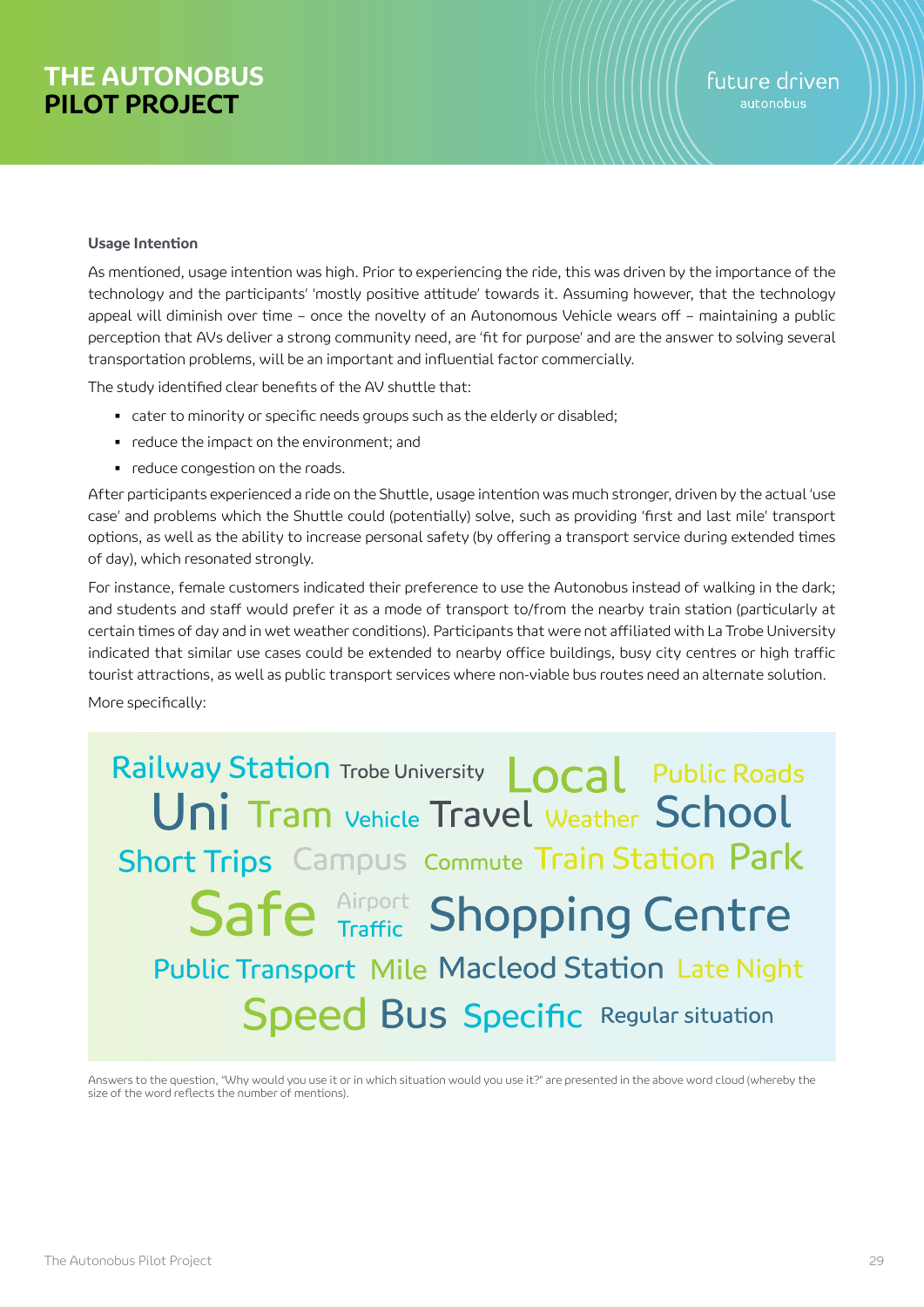Potential benefits of Autonomous Vehicles in general also varied and ranked very highly:

# **Potential Benefits of Autonomous Vehicles (mean)**



#### **Commercial Appeal**

The use cases considered for introducing Autonomous Vehicles were found to have strong appeal as evident in the data shown below, especially amongst daily public transport users:



\*significant difference

Based on the conditions of the pilot, participants indicated they would be willing to pay to use the service along Science Drive, at a price between **\$1.50-\$2.50**. However, it is recommended that more research be conducted in this area to test a real use case at commercial rates to better understand the price at which users consider the shuttle as value-for-money.

Longer term, a pricing framework in consultation with private transport operators and other industry stakeholders, should also be developed once this value-for-money threshold is known.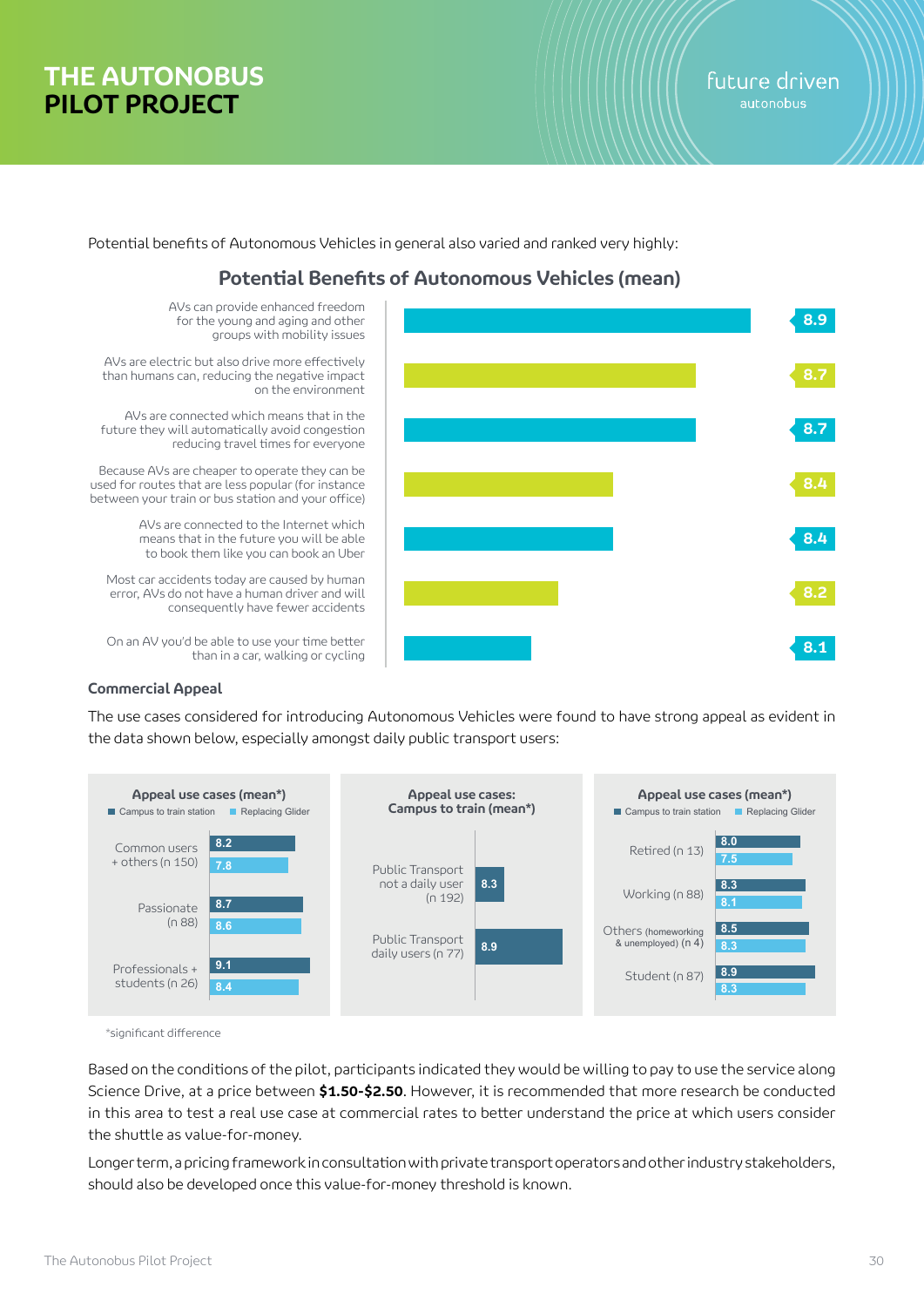#### **Exclusion of certain Demographic Groups**

It is important to note that the trial was limited: users from certain demographic groups were not allowed to participate in the trial for reasons of safety and risk management – such as infants and users with prams or disabilities (including physical, visual or hearing impairments). Consequently, greater research in this area with the focus of attaining a deeper understanding of how elderly people or users with a disability can engage with technology of this nature (in consultation with the Victorian Disability Advisory Council) is strongly recommended, particularly as many of these customers would fit within the target groups that the deployment of AVs is expected to be able to serve.

In addition, it would be advisable to undertake further research to understand the mobility needs of a larger, more diverse population, including people who don't understand English or have language barriers, as well as communities in more remote geographical locations, or where there is a critical need for increased social inclusion.

### **Deployment**

The research demonstrates a demand for the deployment of Autonomous Vehicles and that they would be positively welcomed into the LTU precinct, and in other similar environments where there is high activity and a controlled set of circumstances.

The findings suggest that people expect AVs to go above and beyond 'normal public transport services' – including picking up specific groups of people, running at unusual times of day and taking customised routes, in exchange for modes that have a driver on-board and hence are perceived as more expensive.

In part, the success of the trial may be related to the significant extent of communications surrounding the project, which included newspaper, radio and television coverage.

It is strongly recommended therefore, that for other AV deployments, public awareness campaigns should include the whole community, not just the immediate precinct and nearby residents; and that the messages communicated amongst a broader user group include the broader and more specific benefits of using such a service, as well as addressing and alleviating some of the concerns (around cybersecurity risks and being able to get help quickly in the event something goes wrong), as well as how to behave around this new technology and alternate modes of transport.

Furthermore, interior design features that are 'fit for purpose' would need to be considered by the manufacturer, so that the vehicles delivered are customised and 'designed for purpose' – ensuring all sections of the community can be included in the rollout (for example, access ramps and restraints for wheelchairs). A commercially run trial, for instance, a service from the university campus to a nearby railway station, could also provide significant value in demonstrating the potential uptake of this type of service.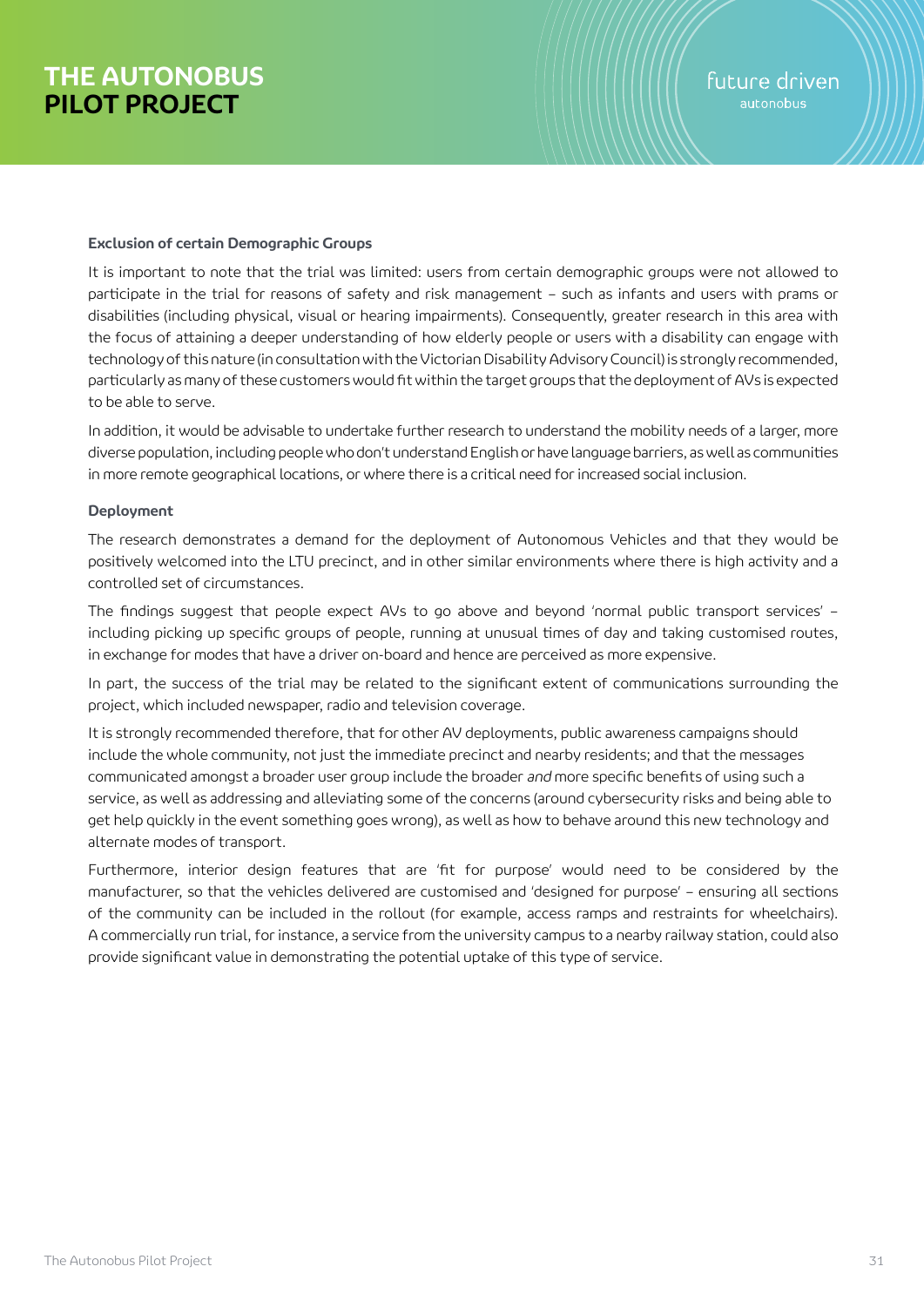## IN SUMMARY

Recommendations for the future deployment of Autonomous Vehicles:

- $\checkmark$  Deeper understanding and testing is required of how elderly people or users with a disability can engage with Autonomous Vehicles, as well as people with English language barriers or families travelling with prams;
- $\checkmark$  Development of a pricing framework to ensure commercial viability. Passengers indicated they would be willing to pay between \$1.50-\$2.50 to use the service based on the conditions of the pilot;
- $\checkmark$  Public awareness campaign to maintain importance and a positive attitude, by communicating messages associated with benefits of the service, the alleviation of potential concerns, and how to behave around this new technology;
- $\checkmark$  Vehicle's interior is 'designed for purpose' by the manufacturer, to ensure social inclusion; and
- $\checkmark$  Conduct a commercial trial which could provide insight into the potential uptake and value participants place on the service.

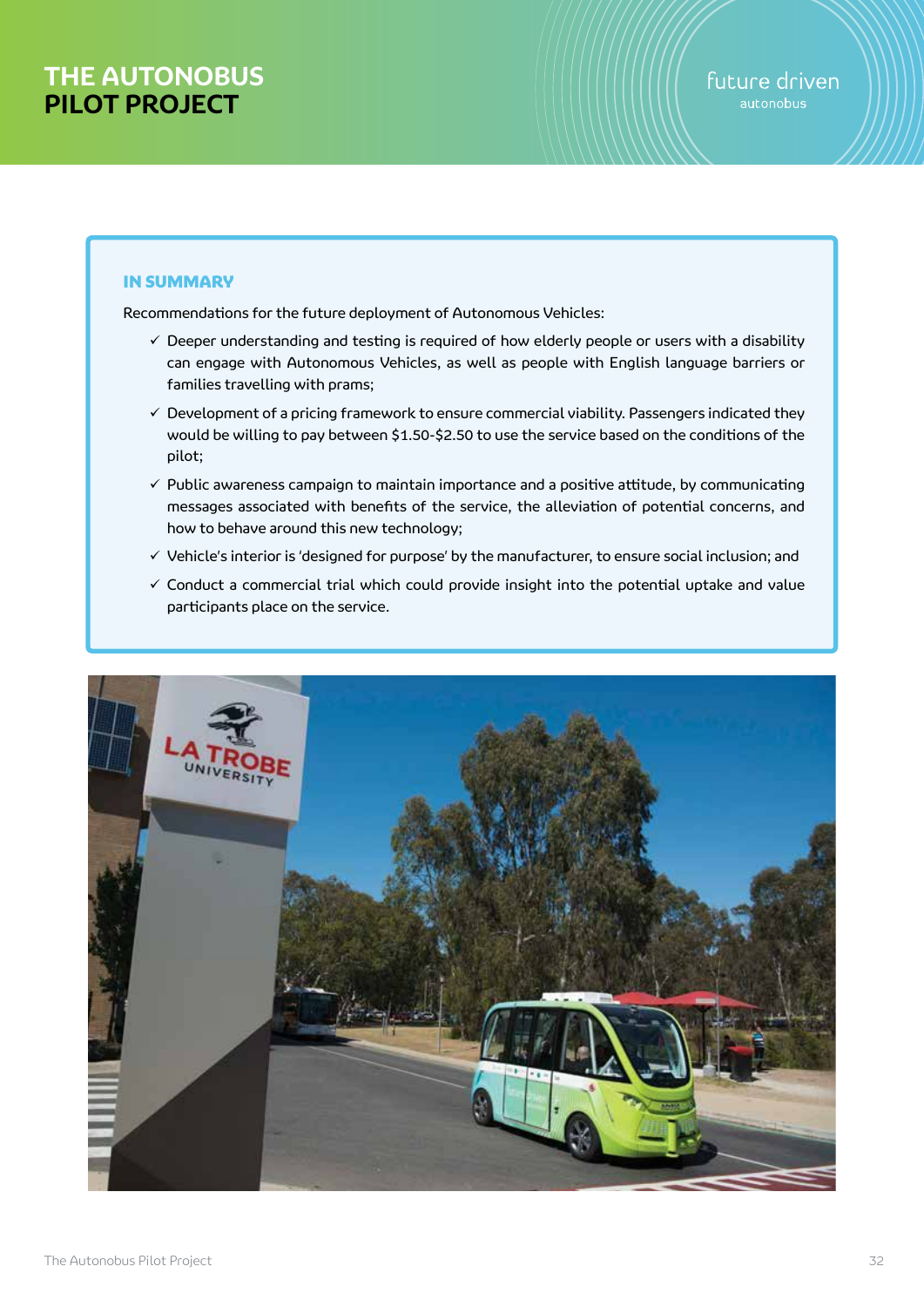# **5. AV AUTONOBUS READINESS**

#### **Primary objective:**

Develop knowledge and expertise relating to the development, deployment and operation of Autonomous Vehicles (in particular the Autonobus), and all associated technologies.

#### **Project outcome:**

The readiness of the Autonobus was assessed, including performance and capabilities. Gaps were also identified to help decision makers and transport operators develop robust AV deployment plans for a variety of applications.

### Findings, Key Learnings and Recommendations

The AV (Autonobus) demonstrated that it can operate a whole route in the full automated mode (with an Operator on board), and that it can inter-operate with other road users, including buses at the Transit stop, enabling it to complement public transport operations, as a first and last mile solution.

However, operating this shuttle on public roads would be more challenging – so it is recommended that a staged deployment process be considered starting with a controlled precinct, through to local roads and beyond.

Further, the trialled vehicle was not fitted with features for the mobility impaired (such as a ramp) - this would also need to be tested prior to deployment.

Aside from the technical aspects, more widespread communication and proactive community engagement would need to be undertaken to familiarise the community and other road users in relation to the behaviour of the shuttle and to ensure safe interactions with the shuttle.

In summary, after assessing the readiness of the AV shuttle in various scenarios (use cases) – including its performance and capabilities – combined with the positive feedback received from the public, it was determined that AV shuttles, such as the Autonobus, are ready for commercial deployment within a controlled environment, accompanied by appropriate risk, safety and incident management plans.

In addition, as identified in the "2018 KPMG Autonomous Vehicles (AV) Readiness Index"1, a study which evaluates how 20 selected countries rate according to four pillars (policy & legislation, technology & innovation, infrastructure and consumer acceptance) integral to the adoption and integration of Autonomous Vehicles, Australia ranked 14th.

In the report, Australia scored better on consumer acceptance, which is consistent with this trial's findings. Infrastructure and the quality of our roads also rated well. However, although the availability of 4G and AVrelated policies and legislation are considered reasonable, there is still an increased need for electric charging stations across the country, combined with further improvement to the roads to assist with AV readiness.

Furthermore, the publication raises the importance of collaboration and that Australian state and federal authorities need to "establish a universal platform to support AV transitioning across the nation" – a recommendation strongly endorsed by this Project team and similar to the comments made in Section 6 - Legislation and Regulations.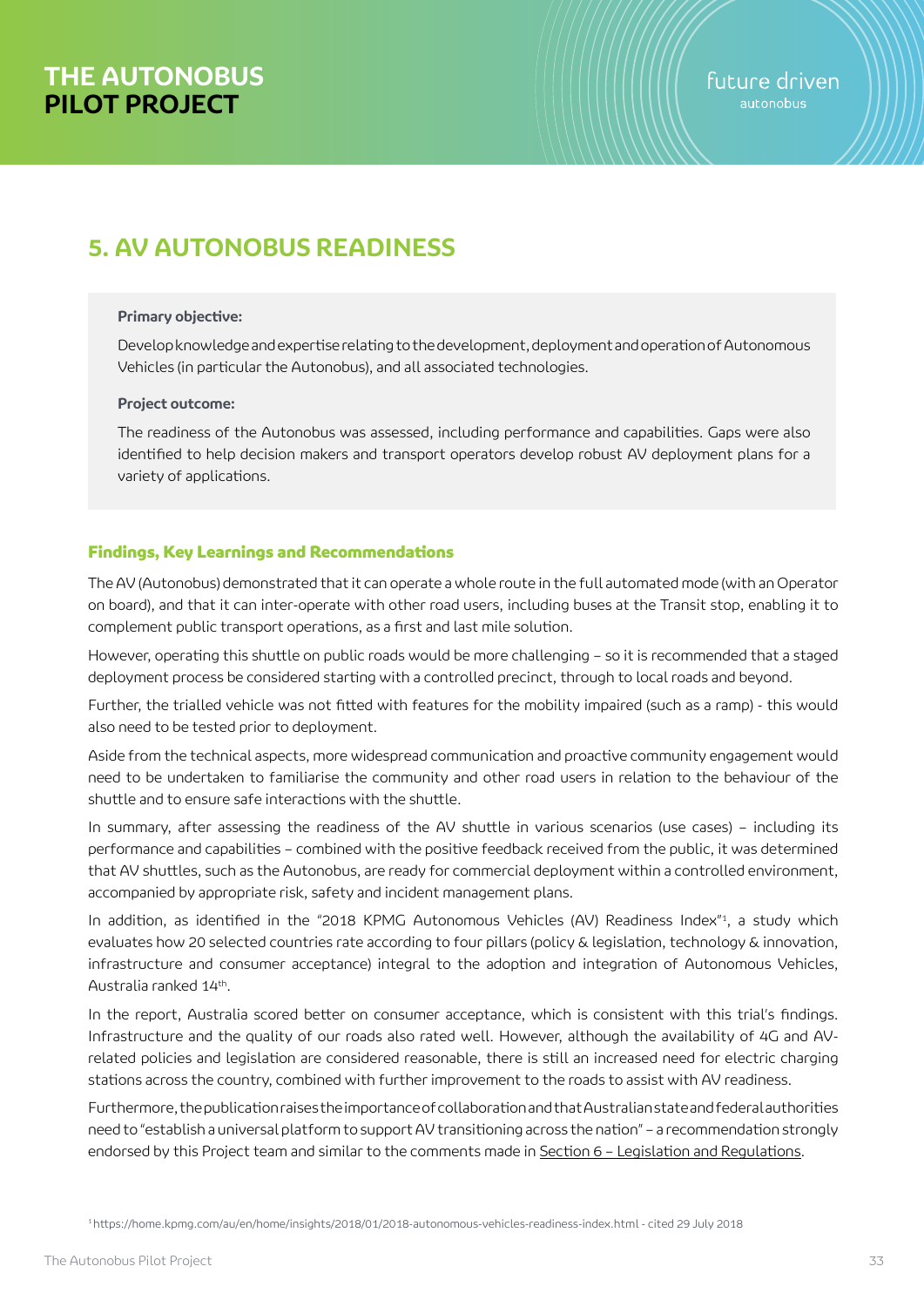### IN SUMMARY

Recommendations for the future deployment of Autonomous Vehicles:

- $\checkmark$  Autonomous shuttles are ready for commercial deployment within a controlled environment, accompanied by appropriate risk, safety and incident management plans;
- $\checkmark$  Australia ranked 14 out of 20 countries evaluated in the "2018 KPMG Autonomous Vehicle (AV) Readiness Index";
- $\checkmark$  Australia needs more electric charging stations;
- $\checkmark$  A consistent regulatory platform of standards across all state and federal authorities needs to be developed to support AV deployments nationally; and
- $\checkmark$  More widespread communication is required to familiarise the community and all road users.

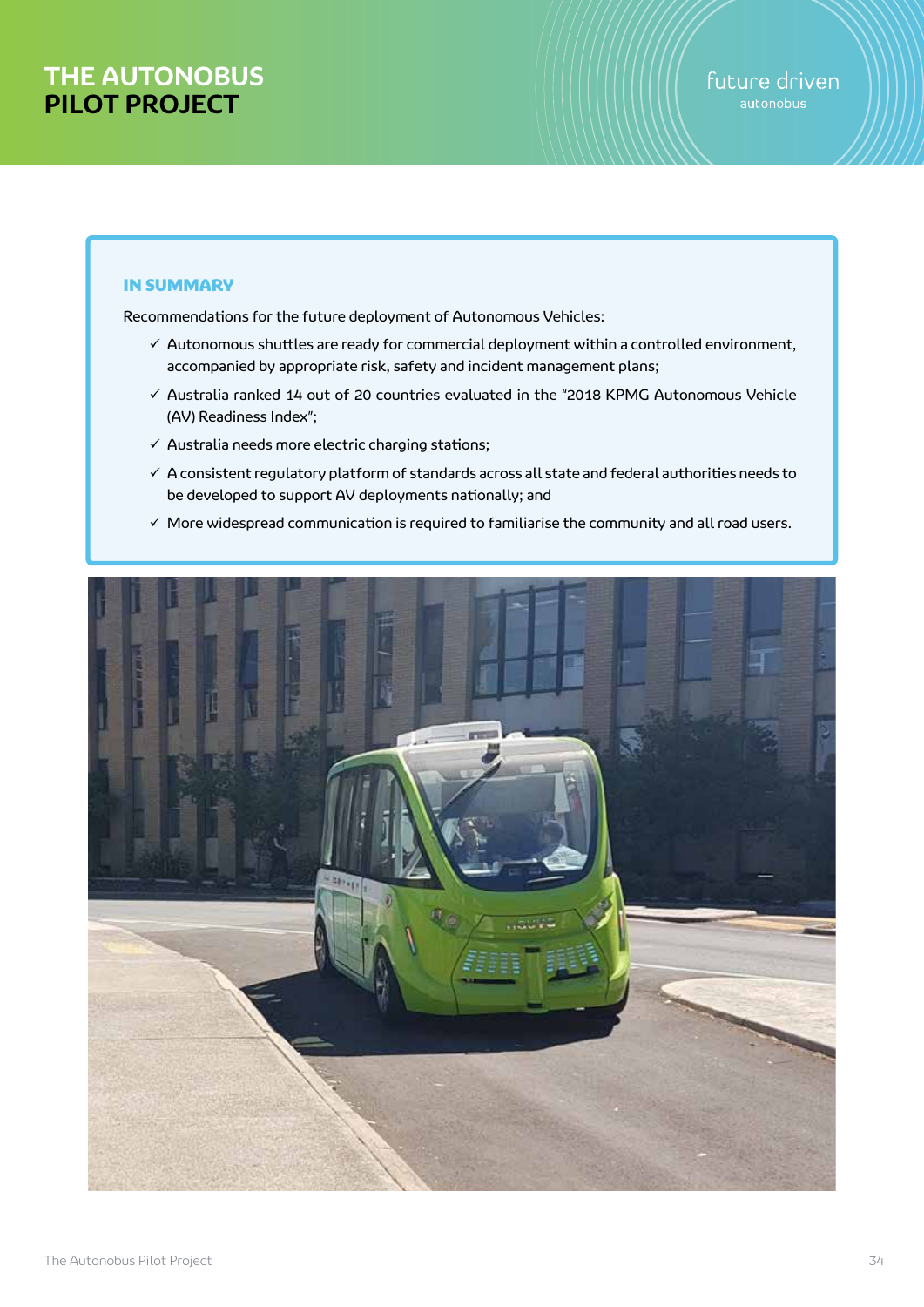# **6. LEGISLATION AND REGULATIONS**

#### **Primary objective:**

Develop knowledge and expertise relating to the development, deployment and operation of Autonomous Vehicles (in particular the Autonobus), and all associated technologies.

#### **Project outcome:**

Gaps and conflicts in the existing legislation and regulations were identified, with a need for these to be addressed in order to enable Autonomous Vehicle (such as Autonobus) operations to complement existing public transport services.

A number of authorities were involved in investigating the regulatory and operational frameworks associated with Autonomous Vehicles, including their operation on public roads, private roads and as a public transport operator.

### **Regulations**

Two key approvals were required by VicRoads – (i) registration of the vehicle in Victoria (whereby an "unregistered vehicle permit" with specific conditions was provided); and (ii) a seat belt exemption for the Operator, so that he/she could stand while the AV was in manual mode. Keolis Downer and HMI also obtained a certificate from Transport Safety Victoria to operate the AV for non-commercial services.

In addition, three important documents were developed, approved and followed for the Autonobus' operations, including: (i) a Safety Management Plan as articulated in the National Transport Commission's Guidelines for trials of automated vehicles in Australia, (ii) a Traffic Management Plan for all phases of the project, and (iii) an Incident Management Response Plan which outlined the key messages and actions to be undertaken in response to various incidents, including contacting a range of organisations such as the precinct's OH&S team, Bus Safety Victoria, VicRoads, Vic Police, the fire brigade and/or ambulance, as necessary.

### **Legislation**

Several of the Victorian Road Safety Road Rules and Road Safety (General) Regulations were identified as cause for concern, requiring significant discussion with the relevant authorities. This generally relates to the fact that legislation is directed at the driver of the vehicle rather than the vehicle itself - which is the case of an AV, that has no driver.

### Findings, Key Learnings and Recommendations

Considerable amounts of time were required to examine each regulation and road rule, in the context of operating a vehicle without a steering wheel and driver, as there was a lot of unknown territory associated with the issues being covered. Note: Current regulations relate to a pre-existing conceptual and operational framework which has a driver in control of the vehicle. VicRoads and other related agencies were extremely helpful in providing constructive feedback; ensuring the three management plans met the necessary requirements (albeit with a conservative approach) and in achieving this (non-driver) regulatory approval. Also, as the shuttle is not classified as a bus under current regulations, it was agreed with Transport Safety Victoria as part of the certification process that the shuttle shall comply with all relevant bus safety policies and procedures.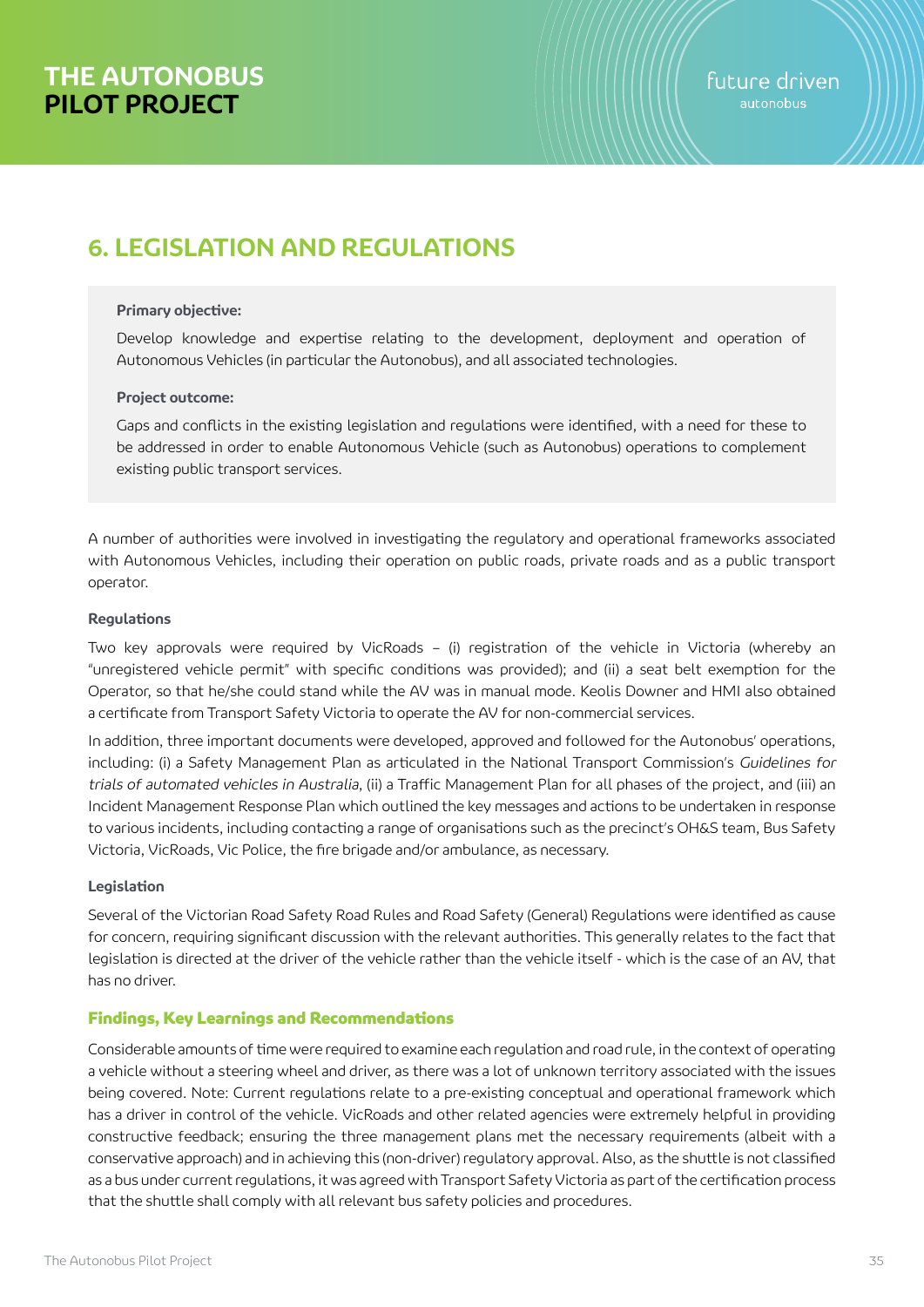Having participated in the pilot project, all parties involved found the process beneficial in becoming better informed of the key issues; and that it increased their confidence and will positively influence their approach to future AV deployments, based on lessons learnt from this experience.

In addition to the formal regulatory and legislative frameworks that needed to be complied with at the State Government level, there were also ethical considerations which needed to be taken into account at the University level. Similar to any other clinical trial conducted by the University, there were numerous issues which had to be discussed – such as the duty of care associated with the participants who volunteered to be part of the pilot project and ride on the AV – requiring numerous teams including OH&S, Facilities, Safety and Legal, to determine what each of the management plans entailed; as well as whether the roads were in fact considered public or private, and as such, what regulations were to be followed; and ensuring strict privacy of the technological, operational and customer experience data.

Currently, there aren't any regulations in Australia which monitor the data accessible by the Original Equipment Manufacturers (OEMs) and the operator. For the trial, because NAVYA is a French company, the project team complied with France's Privacy Act for accessing any data. This included the AV Operator only being given limited access to the shuttle's computer systems as necessary for the day-to-day operational tasks as well as any Level 1 troubleshooting purposes. Moving forward however, appropriate regulation is required to manage and administer the data access of all stakeholders who are involved in delivering and operating this technology; data access and availability is crucial without compromising the AV's system, safety and security.

### **Government Involvement**

Whilst in Victoria a well-established system for road operations exists, based on the current combination of road rules, vehicle registration and driver licensing, eco-systems of shuttles and other 'innovative' vehicles inter-operating with the current road users, there is a significant need for an operational framework to be developed including overall system design and management, so that the future deployment of AVs is enabled in an efficient and timely manner.

Furthermore, similar to the approach in South Australia, it is strongly recommended that this framework is created in Victoria by a committee of stakeholders, led by Transport for Victoria.

We envisage this committee would comprise a representative from each of the relevant regulatory bodies and government departments and be focused on the primary goal of understanding and integrating urban planning and future innovative transport solutions (such as Autonomous Vehicles) and how to modify existing planning and regulatory structures in order to allow deployment in the future. This committee would then develop and agree – via a highly collaborative decision-making process - on a single, streamlined, consistent and standardised set of requirements, such as regulations, guidelines and legislation, which all Victorian regulatory bodies would endorse; resulting in a reduction in time for approval and in duplication of the resources invested, as well as a mutually-beneficial increase in knowledge, expertise and common understanding of AVs by the people and entities involved.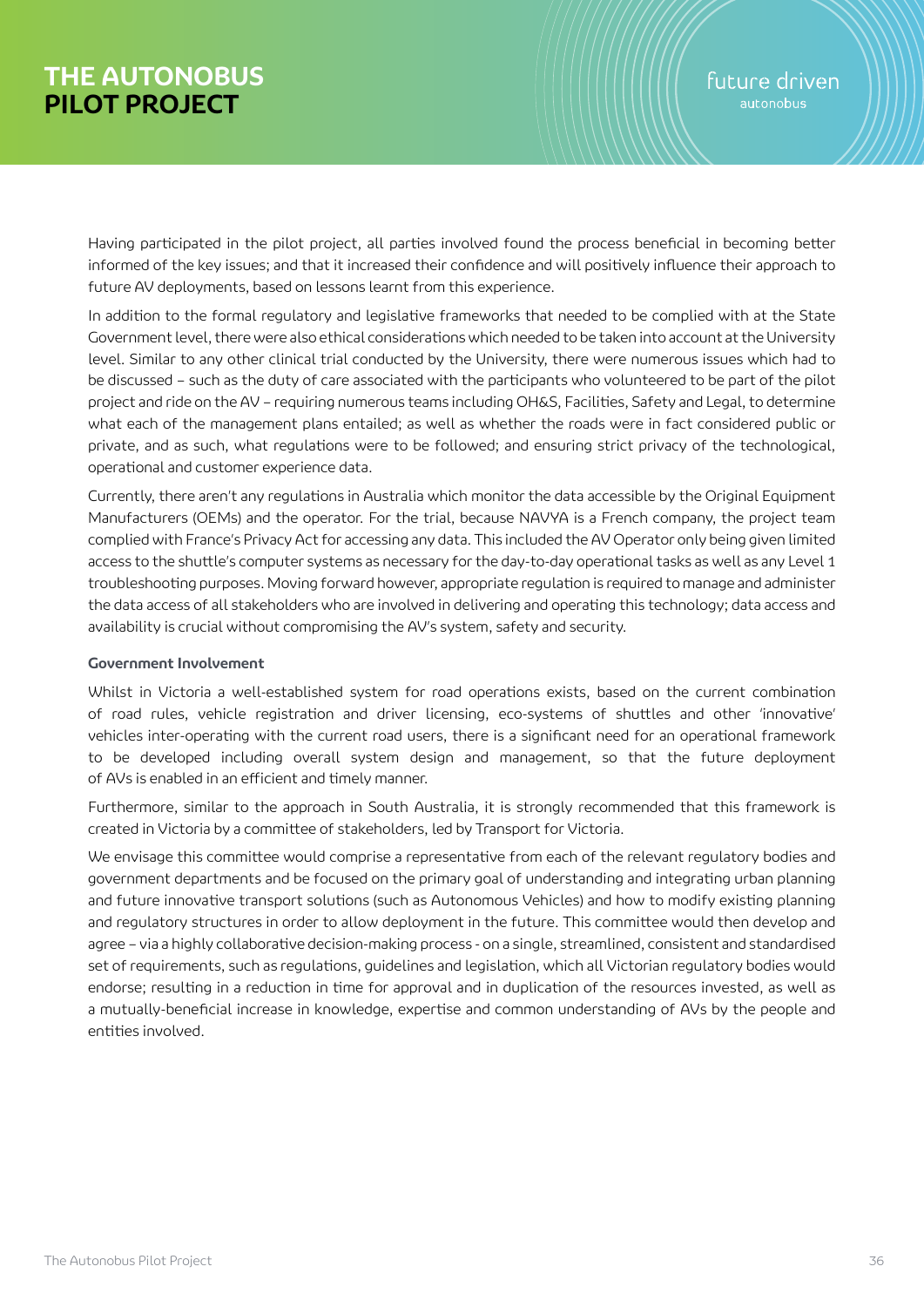### IN SUMMARY

Recommendations for the future deployment of Autonomous Vehicles:

- $\checkmark$  Introduce a more formalised mechanism led by Transport for Victoria (but involving all stakeholders), which captures lessons learnt and knowledge associated with Autonomous Vehicles and their future deployment;
- $\checkmark$  Adapt regulations following subsequent deployments, based on learnings and recommendations with a 'loop-based' learning process, managed by Government;
- $\checkmark$  Consider several factors which apply to both public and private roads, including the vehicle registration process, safety management plan, incident management and reporting, traffic management and driver certification processes, as well as the current regulations and road rules which impact the enablement of modern transport solutions to be deployed. This also applies to future trials and the governance associated with passenger safety;
- $\checkmark$  Enable more flexible ethical requirements and compliance processes until more formalised structures are defined, so that future projects of similar nature can be executed;
- $\checkmark$  Develop appropriate regulations relating to the management, administration, availability and access of data by stakeholders delivering and operating AV technology; and
- $\checkmark$  Create a more comprehensive approach at the national level, which develops guidelines around what the vehicle can do / be allowed to do and how the operation of the vehicle can be programmed, which the states must follow. Encourage the Australian Government to initiate this, in consultation with technology experts, academics, ethicists, transport operators and state representatives.



**"If I didn't have a car available to me, having this shuttle collect me from a train station would be really useful. Also, it saves fuel and time trying to find parking."** Comment from a Pilot Project participant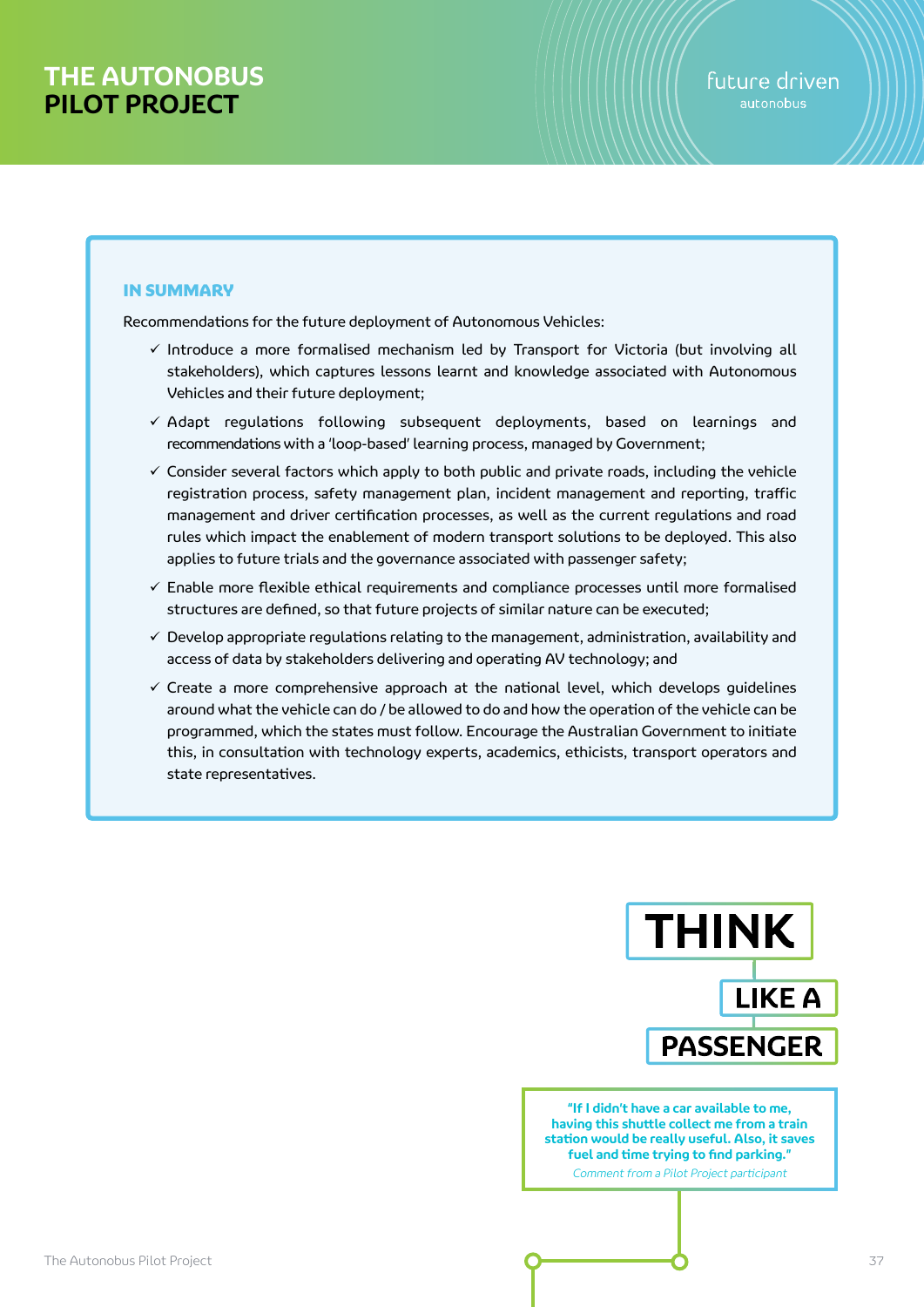# **7. COMMERCIAL AND LIABILITY**

#### **Primary objective:**

Engage the community in order to refine the value proposition for Autonomous Vehicles, with a view on future commercial operations which offer integrated mobility services.

#### **Project outcome:**

A commercial framework was developed which outlined the responsibilities and liabilities between operators, vehicle suppliers, road operators/precinct and supporting third parties (eg. insurance companies, subsidies, etc).

The commercial framework developed to execute the pilot project included a clear definition of the responsibilities of the other stakeholders and partners such as VicRoads, La Trobe University, PTV and Bus Safety Victoria; as well as an overall cost estimate of operating the Autonobus.

The Autonobus trial at La Trobe University involved interaction with the transit bus stop and showed the potential of a 'last mile' service which could ultimately replace the current La Trobe Glider bus service - a free, day and night bus service for students, staff and the wider community, which travels in a loop around the Bundoora campus. With over 40,000 students and staff at this precinct, it is estimated that approximately 15,000 people commute to the university on a daily basis. Replacing the Glider with an AV shuttle could provide a service with longer operating hours, increased safety and greater flexibility.

LTU's roads were all considered private roads of the university, and hence was covered by the Public Liability Insurance which includes the University property and infrastructure used in this pilot. In addition, HMI Technologies (the vehicle owner/operator) insured the NAVYA Arma-4 shuttle with the appropriate Public Liability Insurance for the vehicle, including for its operation, off-site storage and transportation to site.

As the road manager and entity responsible for the local environment, LTU was also the final approver for all OH&S matters; and developed, tested and signed off on the safety management, traffic management and incident management response plans, in consultation with VicRoads. This action also included a full emergency plan supervised by various key emergency departments (eg. police, fire, ambulance) to address any additional safety or liability concerns.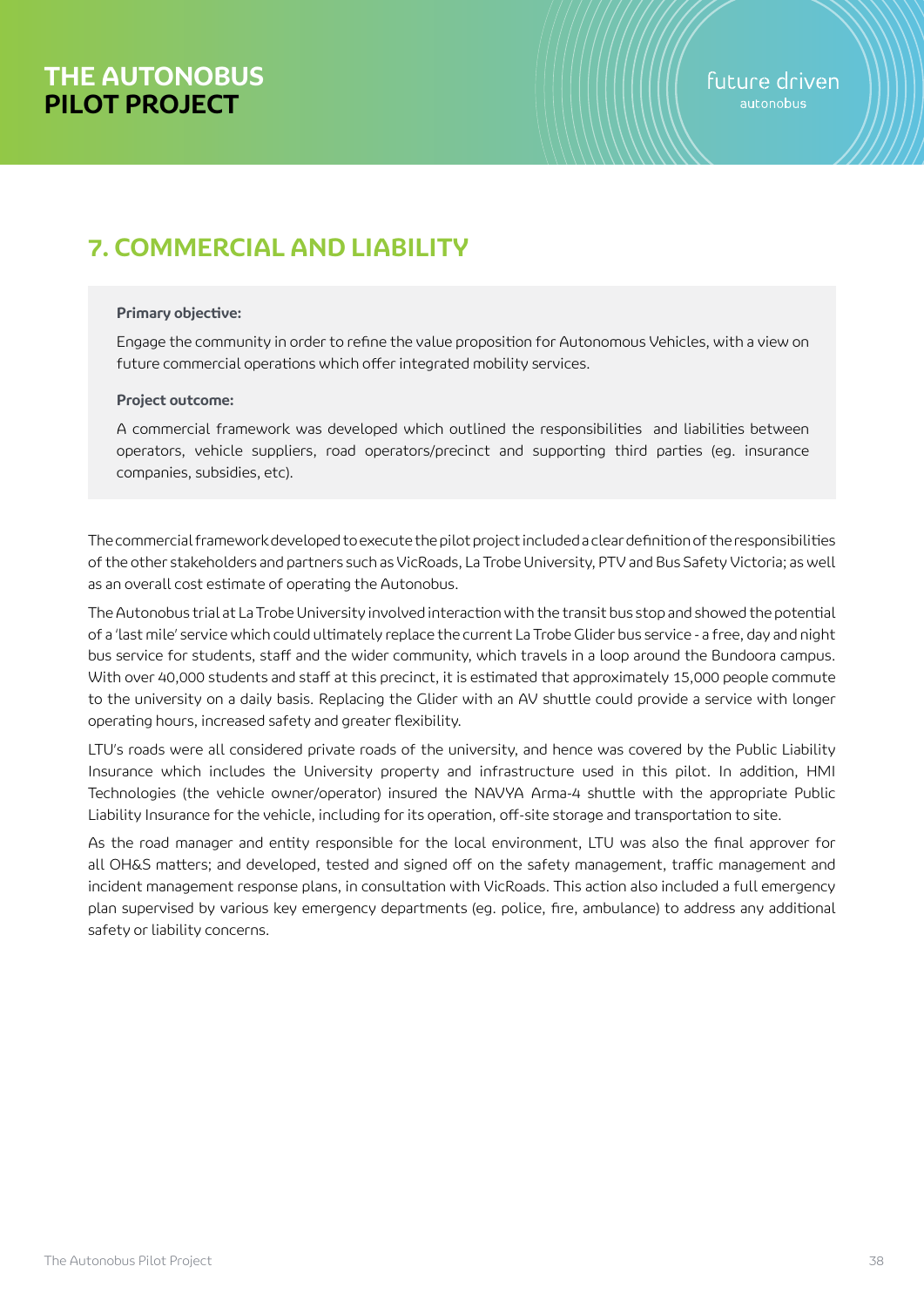### Findings, Key Learnings and Recommendations

#### **Commercial**

The commercial possibilities associated with the deployment of Autonomous Vehicles are positive -assuming the level of subsidies provided are similar to existing public transport modes. However, until economies of scale are achieved and customers feel comfortable integrating the use of AVs into their everyday lives, the commercial viability of AVs is expected to require significant investment in order to realise these longer-term financial benefits and reduce the whole-of-life cost of operations to sustainable levels.

Based on: (i) amortisation of the capital costs over 10 years and current operating costs, (ii) using patronage data from recent trip surveys in and around the University campus, and (iii) a notional fare of \$2 per trip (which is midrange based on participants' suggestions), a service provided on campus would cover 49% of its whole-of-life costs, assuming:



This would represent a much lower level of subsidy that applies to many existing public transport services, which often only covers around 20 to 25 per cent<sup>2</sup> of their costs from the fares.

### **Accreditation and Approvals**

The practical challenges of obtaining relevant exemptions to meet the National Transport Commission's requirements for commercial deployment must be recognised; however, based on the lessons learnt from this pilot project and the increasing experience of operators and regulators, it is anticipated this issue will become less significant over time. This will be especially true if the recommendations of this report (identified in Section 6 – Regulations and Legislation), are actioned.

### **Liability**

From a liability perspective, the greatest area of concern is in determining to whom the duty of care belongs. For this trial, it was agreed that the AV shuttle operator would be liable for all aspects associated with operating and managing the vehicle, and hence an appropriate insurance policy was acquired.

<sup>&</sup>lt;sup>2</sup> "On the Buses: The Benefits of Private Sector involvement in the Delivery of Bus Services" - a paper prepared by LEK Consulting for the Transport and Tourism Task Force (2016).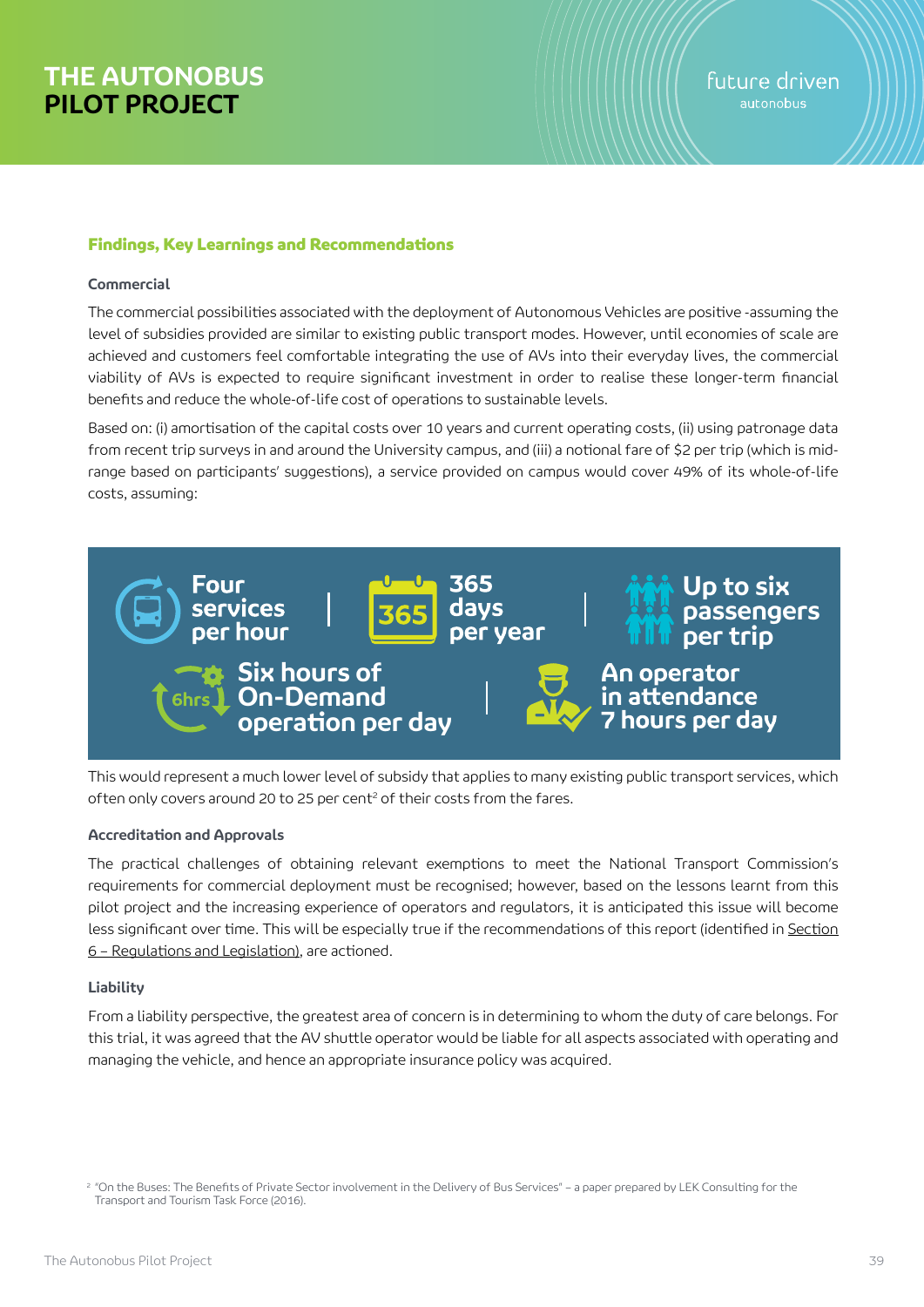## IN SUMMARY

Recommendations for the future deployment of Autonomous Vehicles:

- $\checkmark$  Develop a clear commercial framework (similar to the Collaborative Research Agreement signed by this project's partners) for future commercial operations;
- $\checkmark$  University to conduct further work to see whether a permanent Autonobus service is viable (in conjunction with the existing Glider service);
- $\checkmark$  The operator of the Autonomous Vehicle be the sole party liable for any incidents that may occur, and that appropriate insurance be provided to cover all instances – including the AV's storage, operation and whilst charging;
- $\checkmark$  Greater discussion amongst the technology, legal and political communities surrounding this previous matter – including an AV malfunction and whether the manufacturer or operator should be liable – and to decide on the ultimate course of action;
- $\checkmark$  Current Public Liability Insurance policies (for precincts such as Universities) be extended to allow for the operation of Autonomous Vehicles, on both private and public roads, which clearly outline factors to be considered in establishing liability;
- $\checkmark$  Australian Government take charge of this public liability requirement and encourage insurance companies to introduce policy cover which enables the future deployment of AVs in Australia; and
- $\checkmark$  Well-documented procedures (including for safety, incident and traffic management), consistent with regulatory guidance (and emerging best practice), combined with regular training and clear communication with staff, passengers and the community, will ensure risks are minimised and safety is maximised.



**"It is very bright inside the Autonobus so I can see other passengers and the emergency buttons, as well as the outside view, which gives me a sense of security. Whereas it is not usually so bright in a normal public bus."** Comment from a Pilot Project participant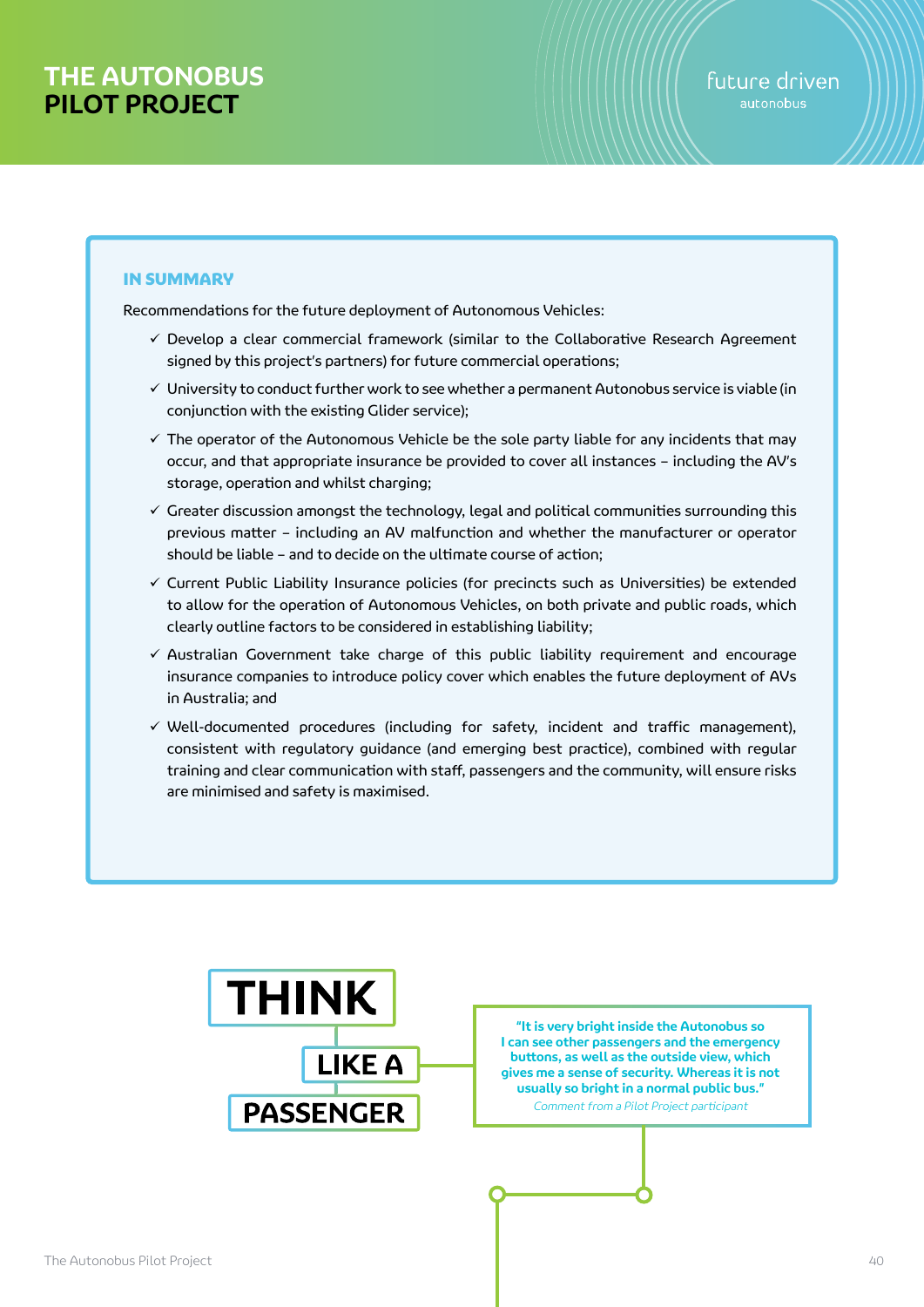# **WHERE TO NEXT?**

**– Urge Government to Take Action to enable the Deployment of Autonomous Vehicles**

### **– Encourage Greater Industry Involvement**

To facilitate the growth of Autonomous Vehicles, we are urging the Commonwealth and State governments to take relevant actions to safeguard the liveability and productivity of our cities in the autonomous era.

Namely:

- Prioritise road pricing reform to manage demand for car travel, and as a policy lever to encourage 'ride sharing' – the presence of dedicated or bus priority lanes for shared rides could represent an immediate opportunity;
- Assist with a dedicated AV testing facility, tailored to simulate Australian road conditions, that can be used by the global Original Equipment Manufacturers (OEMs) to test and ensure the technology is suitable for Australian cities and regions;
- Consider autonomous electric vehicles in all infrastructure planning and investment decision making processes, including the take-up of autonomous ride sharing services and the implications for travel behaviour and land use. According to the trial's findings, immediate areas that could be envisaged are university campuses and high activity centres, which are connected to major transport hubs;
- Encourage an eventual transition from private ownership to ride sourcing for daily travel, including the promotion of business models that provide these services. Governments must also ensure high quality alternatives to car travel are available, including an integrated public transport offer, intermodal hubs with clear way-finding that guide people to their destinations. Reserved areas for walking and cycling are also important;
- Acknowledge that planning today for an AV future is essential; it is not a question of 'if', but 'when' AVs become ubiquitous in Australia. Embracing partnerships between government and the private sector can speed up technology development, while helping ensure that the use of Autonomous Vehicles meets public policy objectives. In this context, funding for more trials is essential to continue to encourage innovation and collaboration and pave the way towards AV implementation; and
- Engage all stakeholders, governments, businesses and citizens with AV planning, as it will impact all aspects of life.

**"I feel like Autonomous shuttles will add another layer of transportation around campus making easier to travel around."** Comment from a Pilot Project participant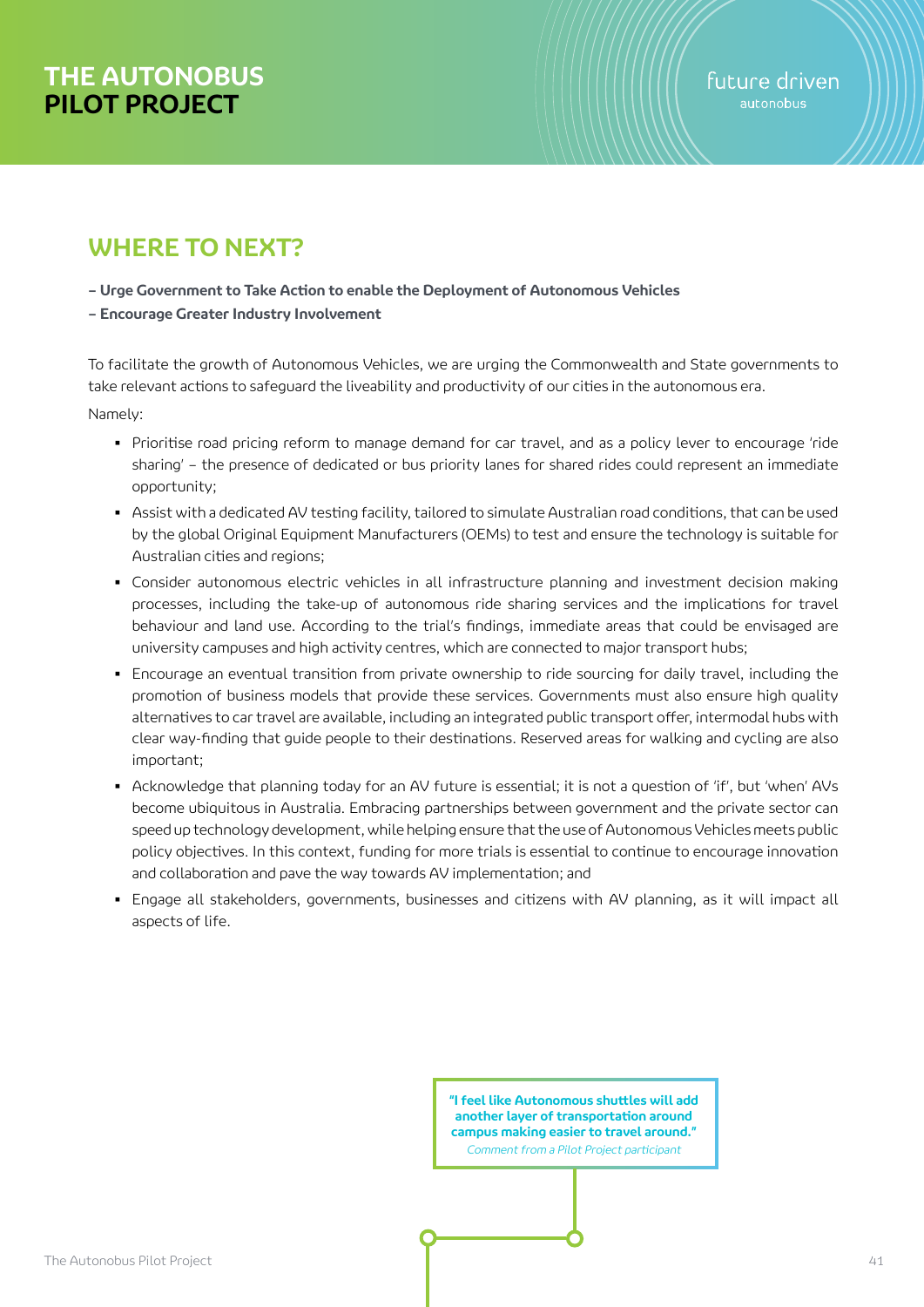# **CONCLUSION**

There is a clear opportunity for Autonomous Vehicles to meet some of the existing mobility needs of the community in Victoria and elsewhere in Australia. Governments at the federal, state and local level, combined with statutory bodies, need to start prioritising and planning for this innovative transport technology – and consider how they can integrate this 21st century solution into their urban and transport planning.

The public has indicated there is a strong use case for AV deployment. The trials have been done, with clear indications of their safety; and no immediate need for more testing. Any operational requirements which need to be ironed out can be done during the staged deployment of these AV shuttles in a controlled, protected environment – such as at airports, universities or other traffic-heavy precincts.

AVs are capable of complementing existing transport services, although moving forward there is also a need for new infrastructure to facilitate AV operations – both physically and digitally. For example, AVs need places to pick up and set down passengers safely, readily available charging facilities, and sufficient telecommunications networks to allow precise GPS positioning and to allow vehicle-to-vehicle, and vehicle-to-infrastructure communications.

Other parts of the world have already begun to deploy autonomous shuttles (including Lyon, France; Las Vegas, USA; Canada, Singapore and Christchurch, New Zealand) with much success. Australia seems to be slower to wake up to the opportunity and more can be done.

Autonomous Vehicles present a transport solution which addresses a range of customers' needs – such as accessibility and connectivity, that enables social inclusion and has less impact on the environment – especially when they are shared. They are complementary to traditional public transport (buses, trams and trains), and in particular, offer a viable alternative to private cars for the 'first and last mile' of a journey. In addition, AVs offer opportunities beyond passenger transport, including military, freight, search and rescue applications, and first responder solutions in the case of natural disasters.

Government and statutory bodies must urgently review their existing frameworks (such as legislation and regulations) and make the necessary changes to accommodate the implementation of the new technology, as well as changing the urban and transport planning processes to allow the effective and safe deployment of AVs.

At the same time, the private sector can play an important role in influencing public awareness, educating the community, pedestrians and road users, on the benefits of these vehicles, along with how to behave whilst using them or when near them, and identifying and articulating the opportunities and benefits of deployment.

The technology is already here and is developing rapidly. Australia needs to respond quickly to make the most of the opportunities presented.

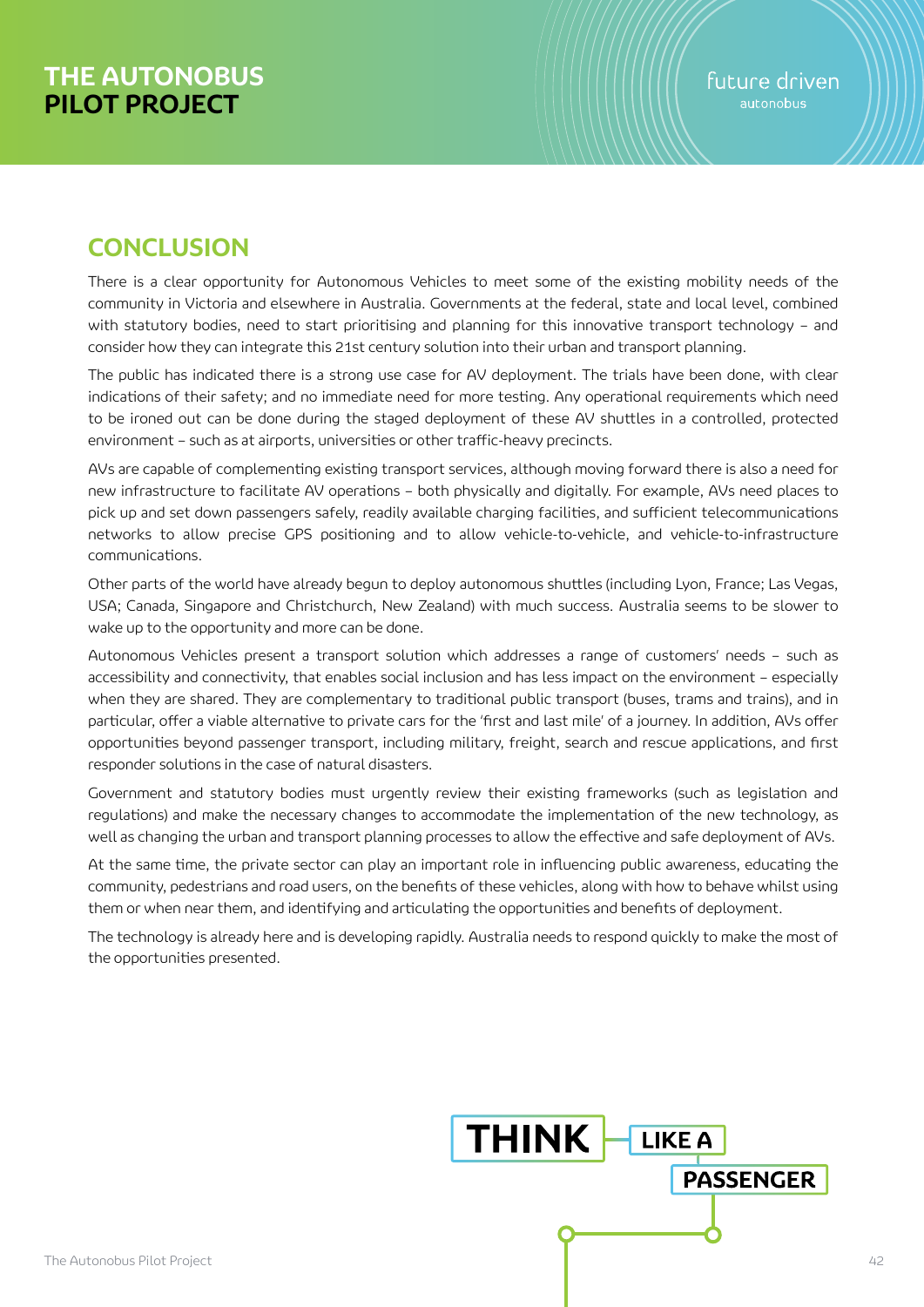